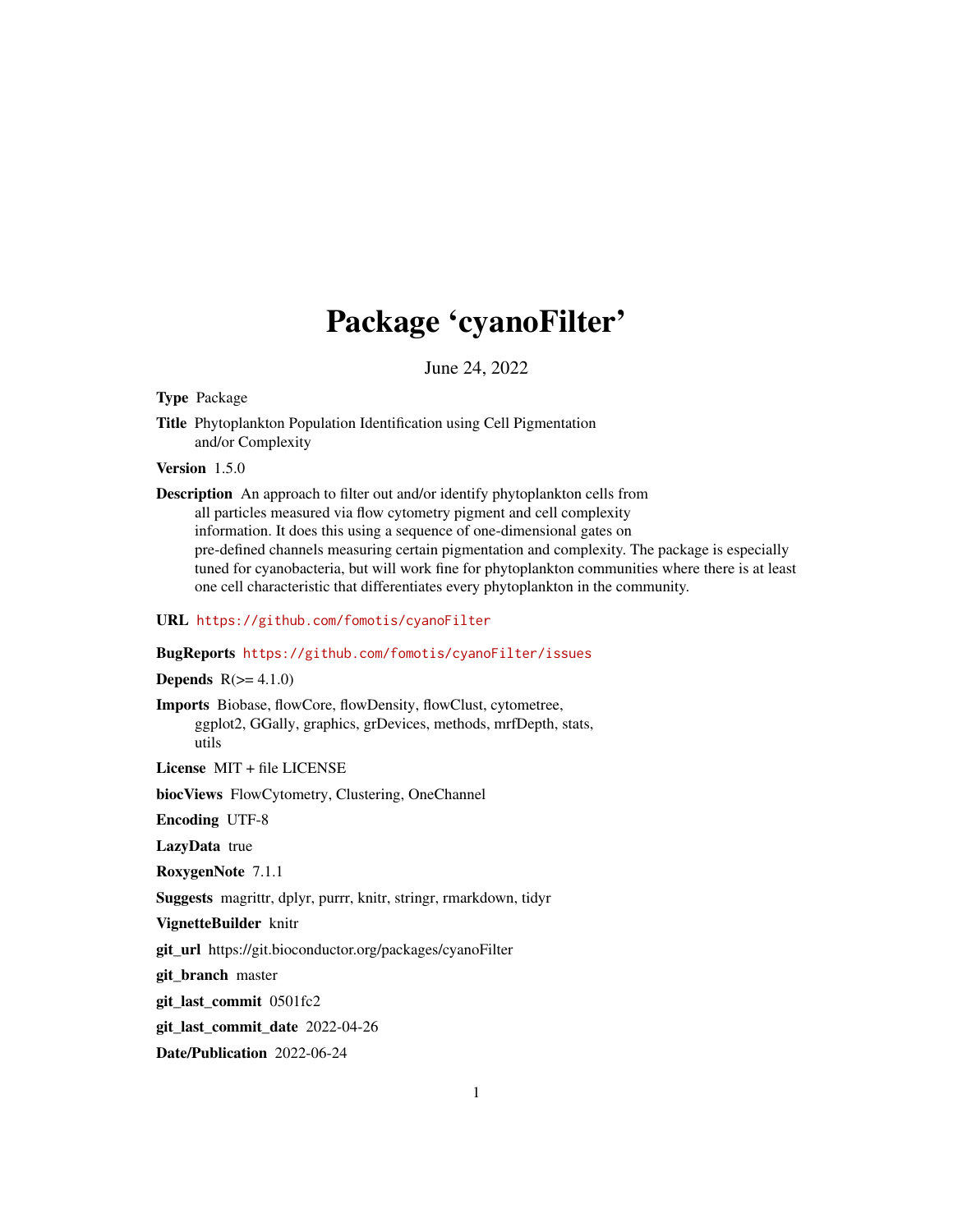```
Author Oluwafemi Olusoji [cre, aut],
     Aerts Marc [ctb],
     Delaender Frederik [ctb],
     Neyens Thomas [ctb],
     Spaak jurg [aut]
```
Maintainer Oluwafemi Olusoji <oluwafemi.olusoji@uhasselt.be>

# R topics documented:

| accTest | 3              |
|---------|----------------|
|         | $\overline{4}$ |
|         | 5              |
|         | 6              |
|         | 7              |
|         | 8              |
|         | 9              |
| 10      |                |
| 11      |                |
| 12      |                |
| 12      |                |
| 13      |                |
| 14      |                |
| 15      |                |
| 16      |                |
| 17      |                |
| 18      |                |
| 19      |                |
| 20      |                |
| 20      |                |
| 21      |                |
| 21      |                |
| 22.     |                |
| 22      |                |
| 23      |                |
| 25      |                |
| 26      |                |
| 26      |                |
| 27      |                |
| 28      |                |
| 29      |                |
| 30      |                |
| 32      |                |
| 33      |                |
| 34      |                |
| 34      |                |
| 35      |                |
| 35      |                |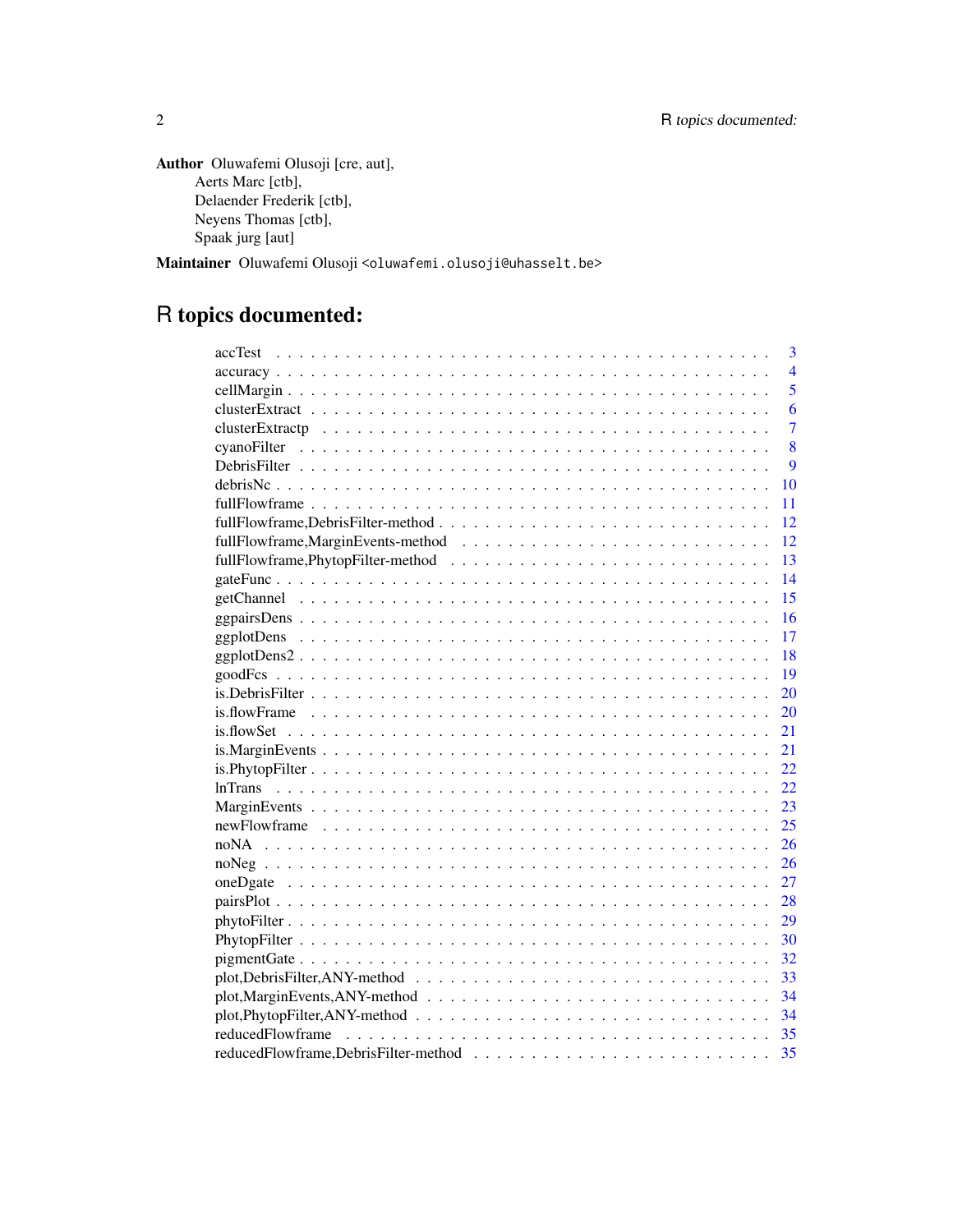#### <span id="page-2-0"></span>accTest 3

| Index | 45 |
|-------|----|
|       |    |
|       |    |
|       |    |
|       |    |
|       |    |
|       |    |
|       |    |
|       |    |

| accTest | tests the accuracy of several automated gating functions on monocul- |
|---------|----------------------------------------------------------------------|
|         | ture flow cytometry experiments.                                     |

# Description

This function gates all flowFrames in the supplied flowSet to attach cluster labels. Then it mixes up the flowSet into one giant flowFrame and re-gates this to attach another label. These labels are used to examine if the gating algorithms can reproduce the earlier clusters before the mixing.

# Usage

```
accTest(
  fs,
  sfts = c("phytoFilter", "flowClust", "cytometree"),
  channels,
 nrun = 10000,
  ...
```
# Arguments

 $\mathcal{E}$ 

| fs       | flowSet with each flowFrame being a phytoplankton monoculture FCM experi-<br>ment |
|----------|-----------------------------------------------------------------------------------|
| sfts     | character vector of gating function to test.                                      |
| channels | channels to be used for gating                                                    |
| nrun     | number of times the resampling should be done                                     |
| .        | extra options to be parsed to the gating function                                 |

# Value

a named list containing the following objects;

- depth the multivariate-depth (median) of each flowFrame in the flowset supplied
- accuracy computed accuracy based on resampling after joining the flowFrames together.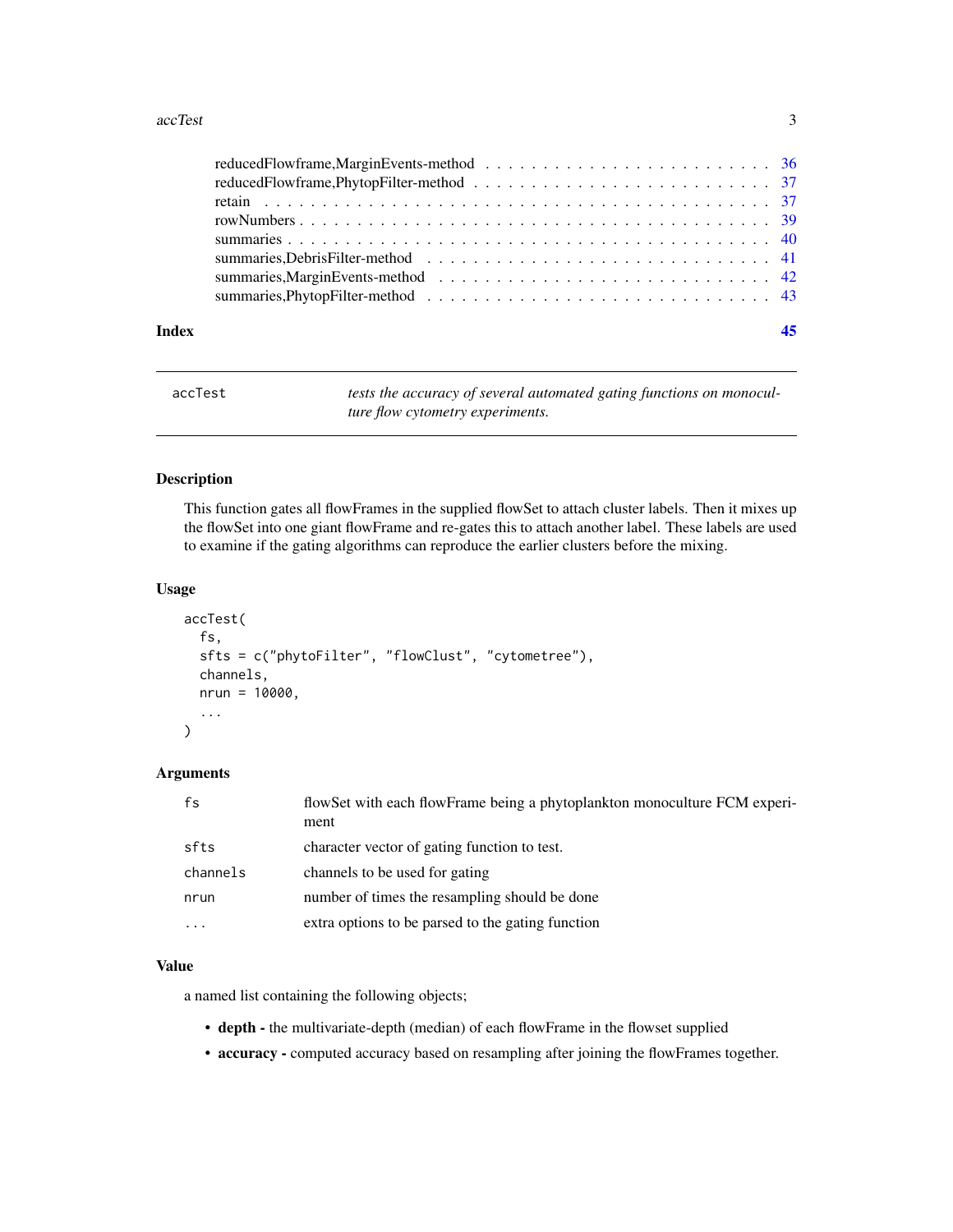#### <span id="page-3-0"></span>Examples

```
flowfile_path <- system.file("extdata", "B4_18_1.fcs",
package = "cyanoFilter",
              mustWork = TRUE)
flowfile <- flowCore::read.FCS(flowfile_path, alter.names = TRUE,
                               transformation = FALSE,
                               emptyValue = FALSE,
                               dataset = 1)flowfile_nona <- cyanoFilter::noNA(x = flowfile)
flowfile\_noneg \leftarrow cyanofilter::noNeg(x = flowfile\_nona)flowfile_logtrans <- cyanoFilter::lnTrans(x = flowfile_noneg,
                      c('SSC.W', 'TIME'))
cells_nonmargin <- cellMargin(flowframe = flowfile_logtrans,
                              Channel = 'SSC.W',
           type = 'estimate', y_toplot = "FSC.HLin")
cells_nodebris <- debrisNc(flowframe = reducedFlowframe(cells_nonmargin),
                            ch_chlorophyll = "RED.B.HLin",
                            ch_p2 = "YEL.B.HLin",ph = 0.05)
#phytoFilter specification
gateFunc(flowfile = reducedFlowframe(cells_nodebris),
              channels = c("RED.B.HLin", "YEL.B.HLin",
              "RED.R.HLin", "FSC.HLin", "SSC.HLin"),
              sfts = "phytoFilter",
              list(ph = 0.1, proportion = 0.90))
```
accuracy *samples two rows in a matrix and check if the samples are similar or different based on their cluster labels*

# Description

This function

#### Usage

```
accuracy(mat, mono_clust, bi_clust, nrun = 10000)
```
#### Arguments

| mat        | matrix to be sampled from                                               |
|------------|-------------------------------------------------------------------------|
| mono clust | monoculture cluster label                                               |
| bi clust   | biculture cluster label                                                 |
| nrun       | number of times the resampling should be carried out. Defaults to 10000 |

#### Value

a vector of integer values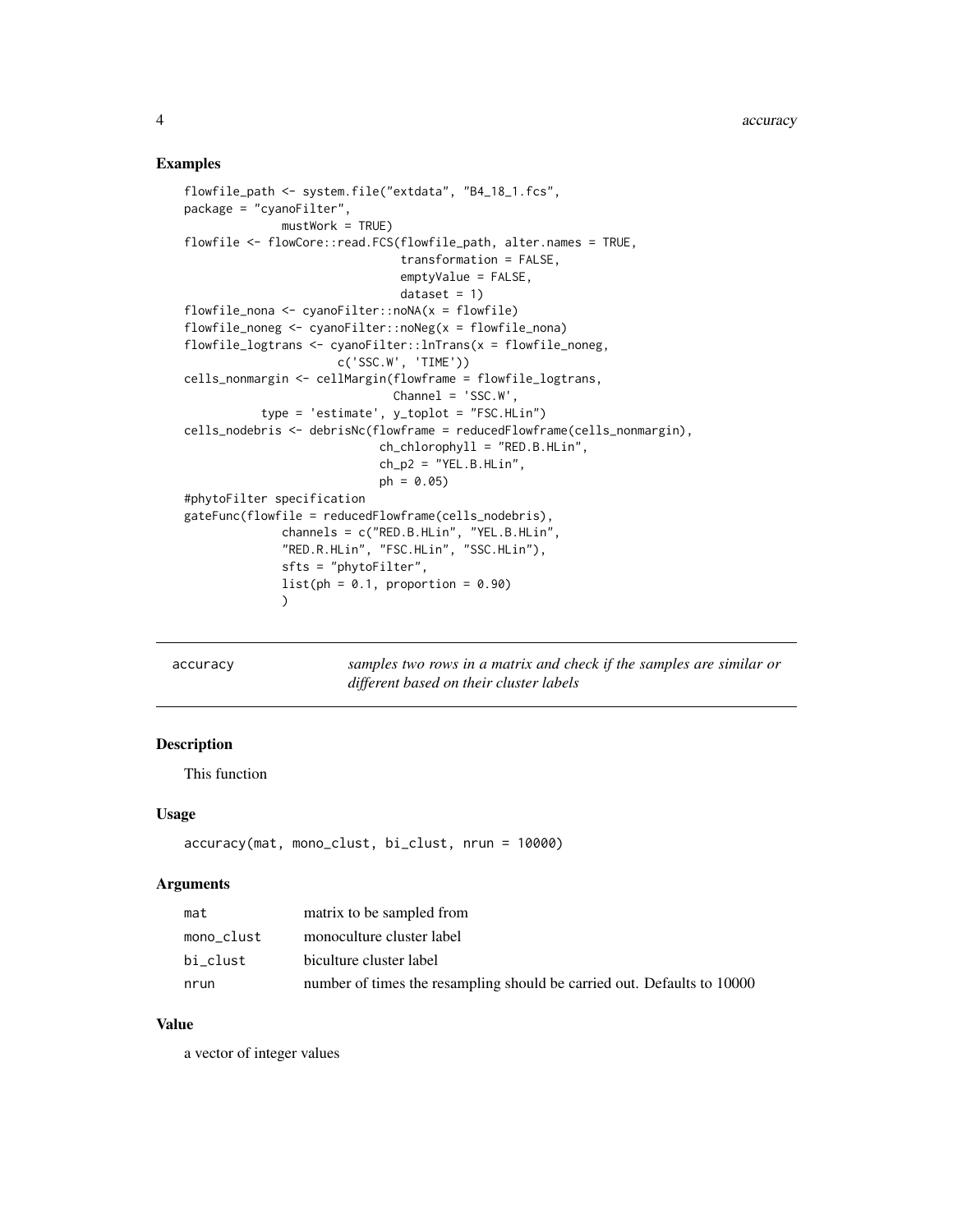# <span id="page-4-0"></span>cellMargin 5

#### Examples

```
x \le - matrix(NA, nrow = 100, ncol = 3)
xx \le apply(x, 2, rnorm, 100)
xx \le cbind(xx, Mono = rep(1:2, each = 50),
            Bi = rep(1:2, times = 50)accuracy(xx, "Mono", "Bi", nrun = 5000)
```
cellMargin *Removes or assign indicators to margin events.*

# Description

The function identifies margin events, i.e. cells that are too large for the flow cytometer to measure.

#### Usage

```
cellMargin(
  flowframe,
  Channel = "SSC.W".type = c("manual", "estimate"),
  cut = NULL,y_toplot = "FSC,HLin"
\mathcal{L}
```
# Arguments

| flowframe | Flowframe containing margin events to be filtered out                                                                                                           |
|-----------|-----------------------------------------------------------------------------------------------------------------------------------------------------------------|
| Channel   | The channel on which margin events are. Defaults to SSC.W (side scatter width)                                                                                  |
| type      | The method to be used in gating out the margin cells. Can either be 'manual'<br>where user supplies a cut off point on the channel, $1 = not margin 0 = margin$ |
| cut       | sould not be NULL if type = 'manual'                                                                                                                            |
| y_toplot  | channel on y-axis of plot with <i>Channel</i> used to gate out margin events                                                                                    |

#### Details

Users can either supply a cut-off point along the channel describing particle width or allow the function to estimate the cut-off point using the [deGate](#page-0-0) function from the *flowDensity* package. A plot of channel against "FSC.HLin" is provided with a vertical line showing the cut-off point separating margin events from other cells.

# Value

an object of class MarginEvents class containing slots;

• reducedflowframe - flowframe without margin events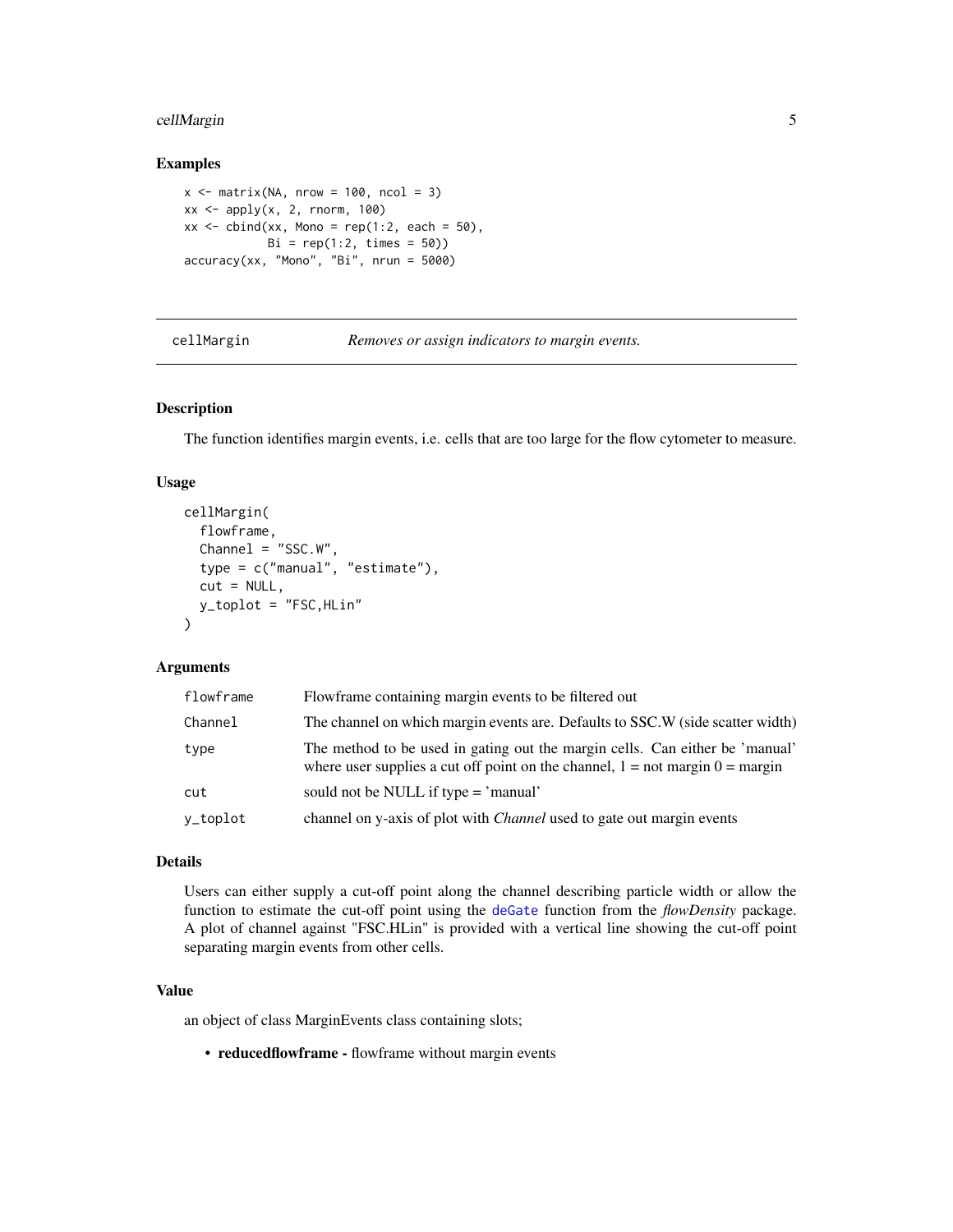- <span id="page-5-0"></span>• fullflowframe - flowframe with an Margin.Indicator added as an extra column added to the expression matrix to indicate which particles are margin events.  $1 =$  not margin event,  $0 =$ margin event
- N\_margin number of margin events recorded
- N\_cell numner of non-margin events
- N\_particle is the number of particles in total, i.e. N\_cell + N\_margin

#### Examples

```
flowfile_path <- system.file("extdata", "B4_18_1.fcs",
                 package = "cyanoFilter",
                 mustWork = TRUE)
flowfile <- flowCore::read.FCS(flowfile_path, alter.names = TRUE,
                               transformation = FALSE, emptyValue = FALSE,
                               dataset = 1)flowfile_nona <- cyanoFilter::noNA(x = flowfile)
flowfile_noneg <- cyanoFilter::noNeg(x = flowfile_nona)
flowfile_logtrans <- lnTrans(x = flowfile_noneg, c('SSC.W', 'TIME'))
cellMargin(flowframe = flowfile_logtrans, Channel = 'SSC.W',
          type = 'estimate', y_toplot = "FSC.HLin")
```

|  | clusterExtract | extract clusters based on supplied cluster indicator |  |
|--|----------------|------------------------------------------------------|--|
|--|----------------|------------------------------------------------------|--|

#### Description

extract clusters based on supplied cluster indicator

# Usage

```
clusterExtract(flowfile, cluster_var = "Clusters", cluster_val = NULL)
```
# Arguments

| flowfile    | flowframe containing cluster indicators as well                                       |
|-------------|---------------------------------------------------------------------------------------|
| cluster_var | column name in expression matrix containing the cluter indicators, cannot be<br>NULL. |
| cluster_val | cluster number, cannot be NULL.                                                       |

#### Value

flowFrame containing the clusters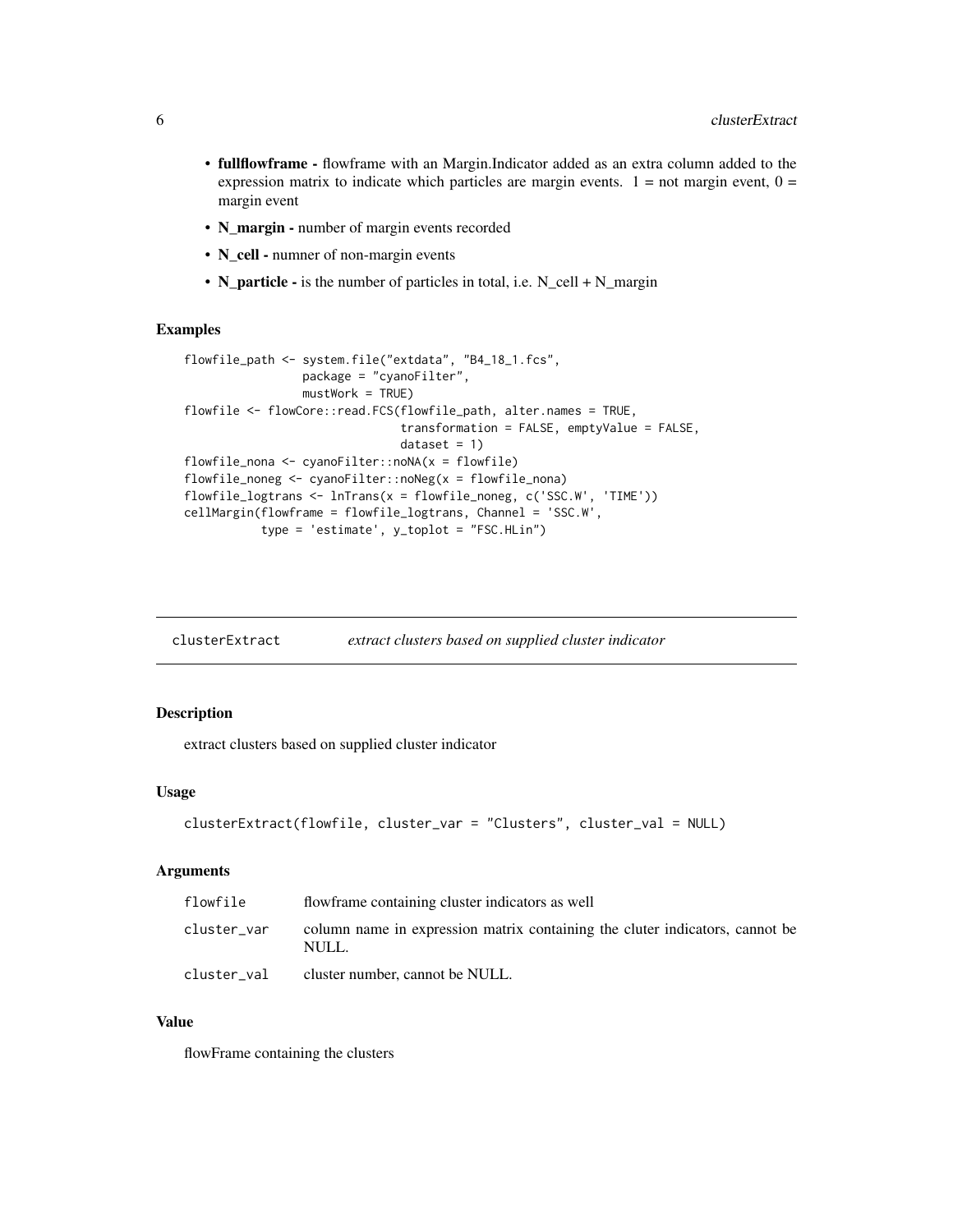# <span id="page-6-0"></span>clusterExtractp 7

#### Examples

```
flowfile_path <- system.file("extdata", "B4_18_1.fcs",
                            package = "cyanoFilter",
                             mustWork = TRUE)
flowfile <- flowCore::read.FCS(flowfile_path, alter.names = TRUE,
                               transformation = FALSE, emptyValue = FALSE,
                               dataset = 1)flowfile_nona <- cyanoFilter::noNA(x = flowfile)
flowfile_noneg <- cyanoFilter::noNeg(x = flowfile_nona)
flowfile_logtrans <- cyanoFilter::lnTrans(x = flowfile_noneg,
                                        c('SSC.W', 'TIME'))
cells_nonmargin <- cellMargin(flowframe = flowfile_logtrans,
                             Channel = 'SSC.W',
          type = 'estimate', y_toplot = "FSC.HLin")
fin <- phytoFilter(flowfile = reducedFlowframe(cells_nonmargin),
             pig_channels = c("RED.B.HLin", "YEL.B.HLin", "RED.R.HLin"),
              com_channels = c("FSC.HLin", "SSC.HLin"))
clusterExtract(flowfile = reducedFlowframe(fin),
   cluster_var = "Clusters",
   cluster_val = 1)
```

| clusterExtractp                     | takes a flowframe, name of cluster column and extracts part of |  |  |  |  |  |
|-------------------------------------|----------------------------------------------------------------|--|--|--|--|--|
| flowframe that makes up proportion. |                                                                |  |  |  |  |  |

#### Description

takes a flowframe, name of cluster column and extracts part of flowframe that makes up proportion.

# Usage

```
clusterExtractp(flowfile, cluster_var = "Clusters", proportion = 1)
```
#### Arguments

| flowfile    | flowframe after debris are removed.                                       |
|-------------|---------------------------------------------------------------------------|
| cluster var | column name in expression matrix containing the cluter indicators         |
| proportion  | value between 0 and 1 indicating percentage of the total particles wanted |

#### Value

a list containing

- particles\_per\_cluster
- clusters\_proportion
- flowfile\_proportion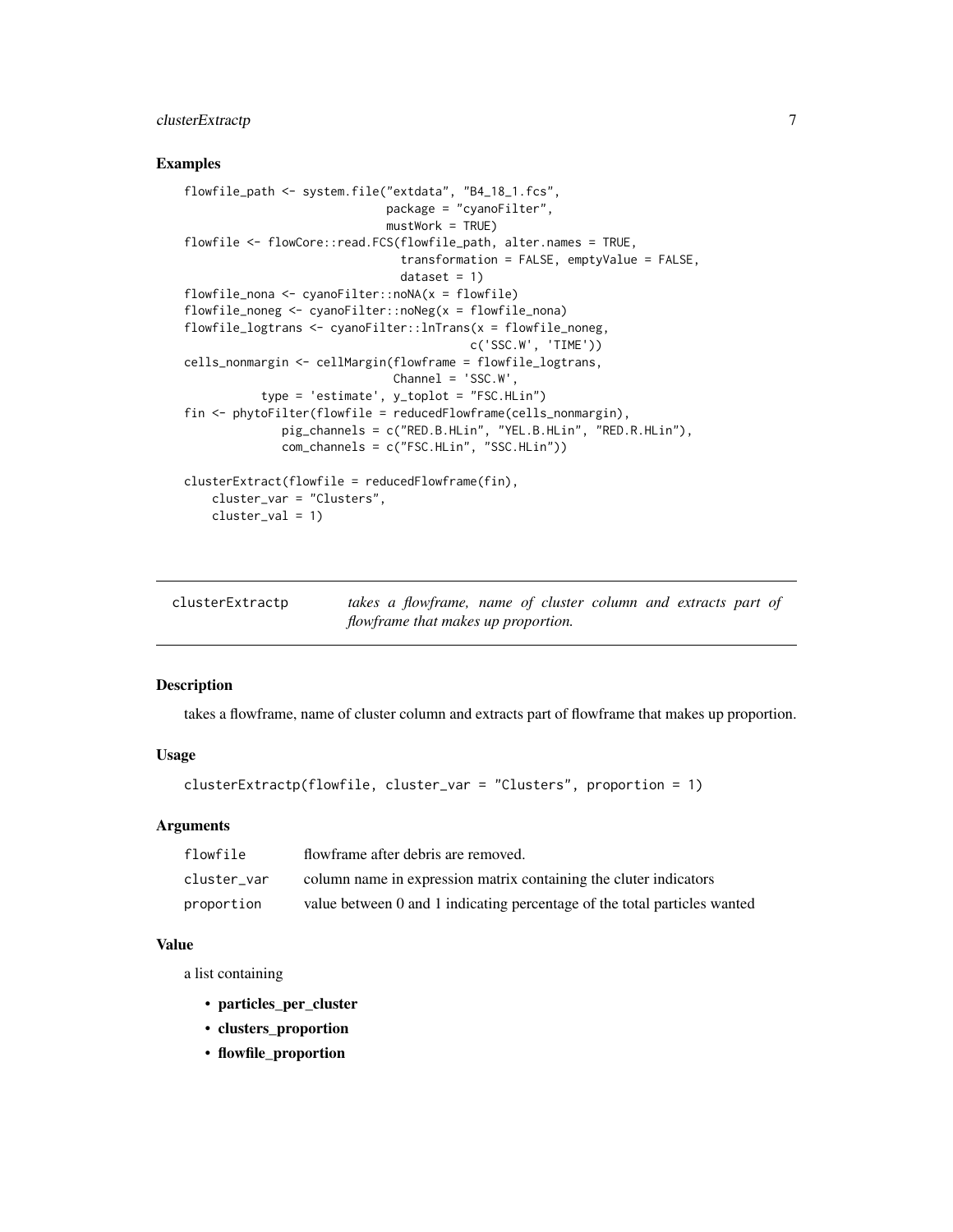#### <span id="page-7-0"></span>Examples

```
flowfile_path <- system.file("extdata", "B4_18_1.fcs",
                            package = "cyanoFilter",
                             mustWork = TRUE)flowfile <- flowCore::read.FCS(flowfile_path, alter.names = TRUE,
                               transformation = FALSE, emptyValue = FALSE,
                               dataset = 1)flowfile_nona <- cyanoFilter::noNA(x = flowfile)
flowfile_noneg <- cyanoFilter::noNeg(x = flowfile_nona)
flowfile_logtrans <- cyanoFilter::lnTrans(x = flowfile_noneg,
                                         c('SSC.W', 'TIME'))
cells_nonmargin <- cyanoFilter::cellMargin(flowframe = flowfile_logtrans,
                             Channel = 'SSC.W',
           type = 'estimate', y_toplot = "FSC.HLin")
fin <- phytoFilter(flowfile = reducedFlowframe(cells_nonmargin),
              pig_channels = c("RED.B.HLin", "YEL.B.HLin", "RED.R.HLin"),
              com_channels = c("FSC.HLin", "SSC.HLin"))
clusterExtractp(flowfile = reducedFlowframe(fin),
   cluster_var = "Clusters",
   proportion = 0.80)
```

| cyanoFilter |                                   |  |  |  | cyanoFilter: A package to identify and cluster phytoplankton cells |  |
|-------------|-----------------------------------|--|--|--|--------------------------------------------------------------------|--|
|             | contained in flow cytometry data. |  |  |  |                                                                    |  |

#### Description

The package provides two categories of functions: *metafile* preprocessing functions and *fcsfile* processing functions.

#### metafile preprocessing functions

This set of functions ([goodFcs](#page-18-1) and [retain](#page-36-1)) helps to identify the appropriate fcs file to read.

### fcsfile processing functions

These functions ([noNA](#page-25-1) and [noNeg](#page-25-2), [phytoFilter](#page-28-1)) works on the fcs file to identify the phytoplankton populations contained in the fcs file.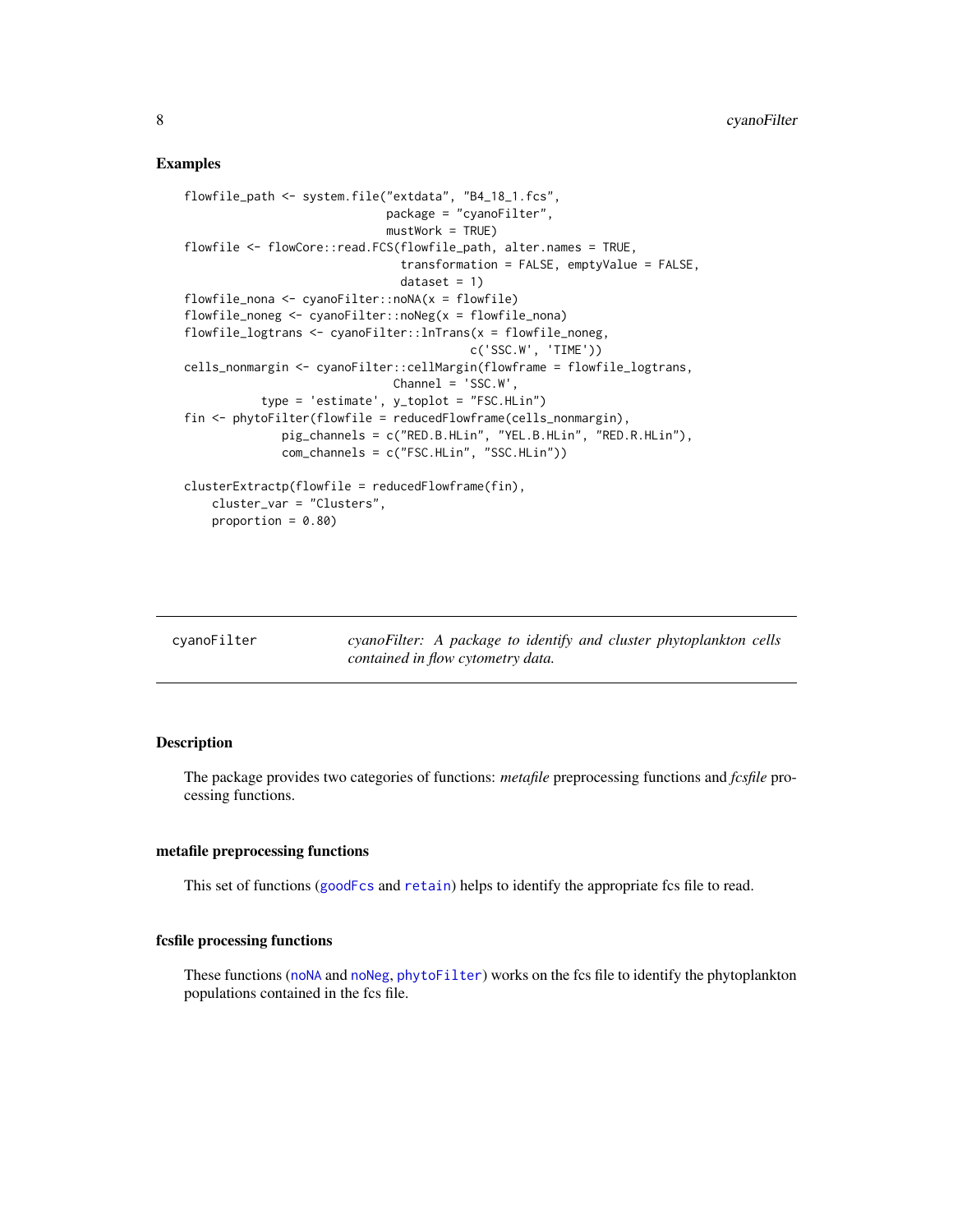<span id="page-8-0"></span>DebrisFilter *the Debris class*

# Description

the Debris class

constructor for the DebrisFilter class

# Usage

```
DebrisFilter(
  fullflowframe,
  reducedflowframe,
  deb_pos,
  syn_all_pos,
  deb_cut,
  ch_chlorophyll,
  ch_p2
\mathcal{L}DebrisFilter(
  fullflowframe,
  reducedflowframe,
 deb_pos,
  syn_all_pos,
 deb_cut,
  ch_chlorophyll,
```
# Arguments

)

ch\_p2

| fullflowframe    | same as the input flowFrame                              |  |  |  |  |
|------------------|----------------------------------------------------------|--|--|--|--|
| reducedflowframe |                                                          |  |  |  |  |
|                  | a partial flowframe containing non-margin events         |  |  |  |  |
| deb_pos          | number of margin particles measured                      |  |  |  |  |
| syn_all_pos      | number of non-margine particles                          |  |  |  |  |
| deb_cut          | estimated inflection point between debris and good cells |  |  |  |  |
|                  | ch_chlorophyll channel estimating chlorophyll level      |  |  |  |  |
| $ch_p2$          | plotting channel                                         |  |  |  |  |

# Value

object of class DebrisFilter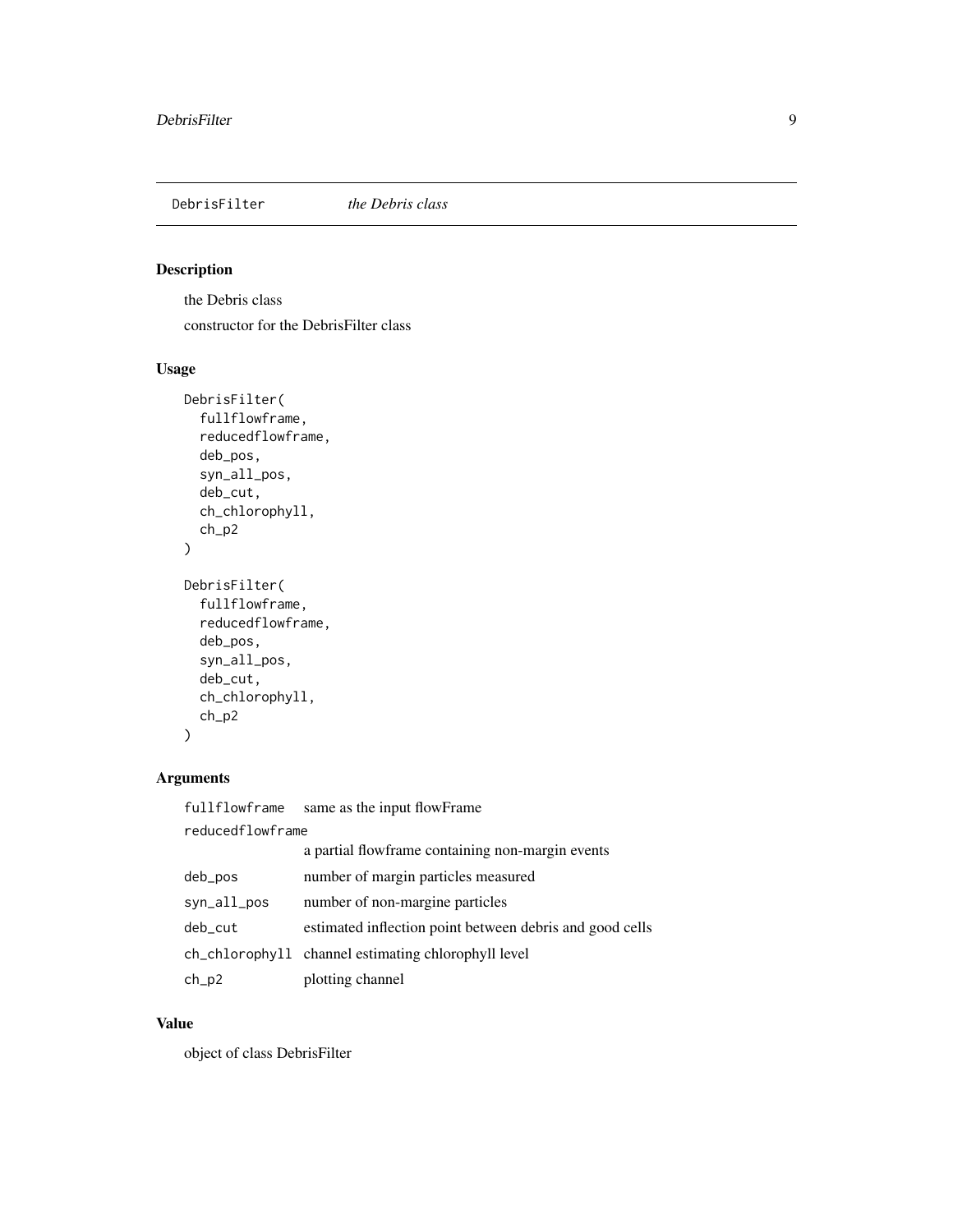<span id="page-9-0"></span>fullflowframe object of class "flowFrame" same as the input flowFrame

reducedflowframe object of class "flowFrame" a partial flowframe containing a proportion of the measured particles

deb\_pos object of class "numeric" representing the proportion of particles in each cluster syn\_all\_pos object of class "numeric" representing the number of particles in each cluster deb\_cut object of class "numeric" representing the inflection point between debris and good cells. ch\_chlorophyll objet of class "character" representing the chlorophyll channel. ch\_p2 object of class character to plot

| debrisNc | gates out or assign indicators to debris particle based on their chloro- |
|----------|--------------------------------------------------------------------------|
|          | <i>phyll expression.</i>                                                 |

#### Description

The function takes in a flowframe and identifies debris contained in the provided flowframe.

# Usage

```
debrisNc(flowframe, ch_chlorophyll, ch_p2, ph = 0.09, n_sd = 2)
```
#### Arguments

| flowframe | flowframe with debris and other cells.                                                                              |
|-----------|---------------------------------------------------------------------------------------------------------------------|
|           | ch_chlorophyll first flowcytometer channel that can be used to separate debris from the rest, e.g.<br>"RED.B.HLin". |
| $ch_p2$   | second flowcytometer channel use for plotting from the rest, e.g. "YEL.B.HLin"                                      |
| ph        | the minimum peak height that should be considered. This aids the removal of<br>tiny peaks. Defaults to 0.1          |
| n sd      | number of standard deviations away from peak should be considered to filter out<br>debris                           |

#### Details

The function uses the [getPeaks](#page-0-0) and [deGate](#page-0-0) functions in the flowDensity package to identify peaks in ch\_chlorophyll, and identify cut-off points #between these peaks. A plot of both channels supplied with horizontal line separating debris from other cell populations is also returned.

# Value

list containing;

- syn flowframe containing non-debris particles
- deb\_pos position of particles that are debris
- syn\_pos position of particles that are not debris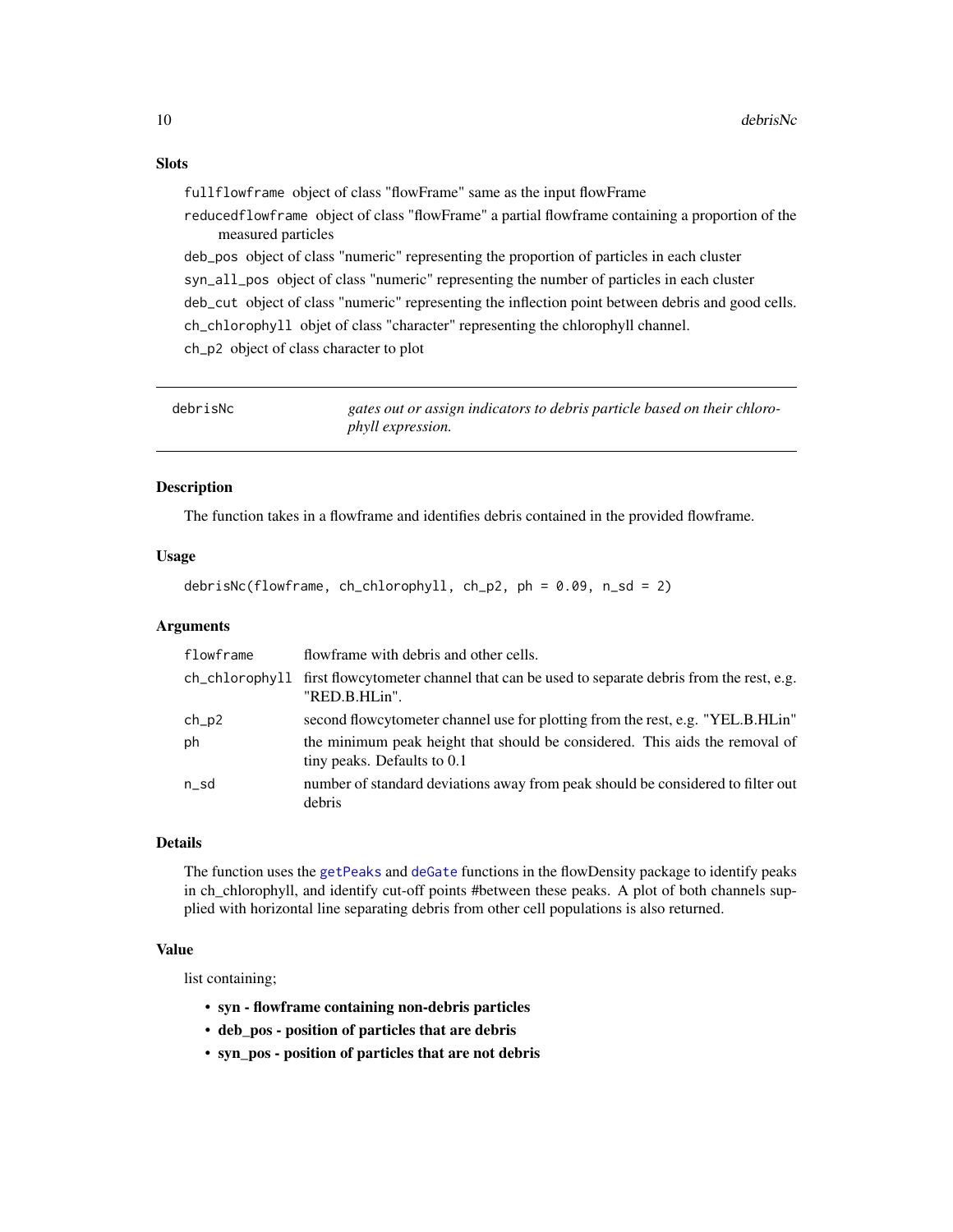# <span id="page-10-0"></span>fullFlowframe 11

#### Examples

```
flowfile_path <- system.file("extdata", "B4_18_1.fcs",
                  package = "cyanoFilter",
              mustWork = TRUE)
flowfile <- flowCore::read.FCS(flowfile_path, alter.names = TRUE,
                               transformation = FALSE, emptyValue = FALSE,
                               dataset = 1)flowfile_nona <- cyanoFilter::noNA(x = flowfile)
flowfile_noneg <- cyanoFilter::noNeg(x = flowfile_nona)
flowfile_logtrans <- cyanoFilter::lnTrans(x = flowfile_noneg,
c('SSC.W', 'TIME'))
cells_nonmargin <- cellMargin(flowframe = flowfile_logtrans,
Channel = 'SSC.W',
           type = 'estimate', y_toplot = "FSC.HLin")
debrisNc(flowframe = reducedFlowframe(cells_nonmargin),
         ch_chlorophyll = "RED.B.HLin",
          ch_p2 = "YEL.B.HLin",ph = 0.05
```
fullFlowframe *generic function for extracting the full flowframe*

#### Description

generic function for extracting the full flowframe

#### Usage

fullFlowframe(x)

#### Arguments

x an object of either class PhytoFilter, MarginEvents or DebrisFilter

#### Value

generic to extract fullFlowframe

```
flowfile_path <- system.file("extdata", "B4_18_1.fcs",
package = "cyanoFilter",
             mustWork = TRUE)
flowfile <- flowCore::read.FCS(flowfile_path, alter.names = TRUE,
                               transformation = FALSE,
                               emptyValue = FALSE,
                               dataset = 1)flowfile_nona <- cyanoFilter::noNA(x = flowfile)
```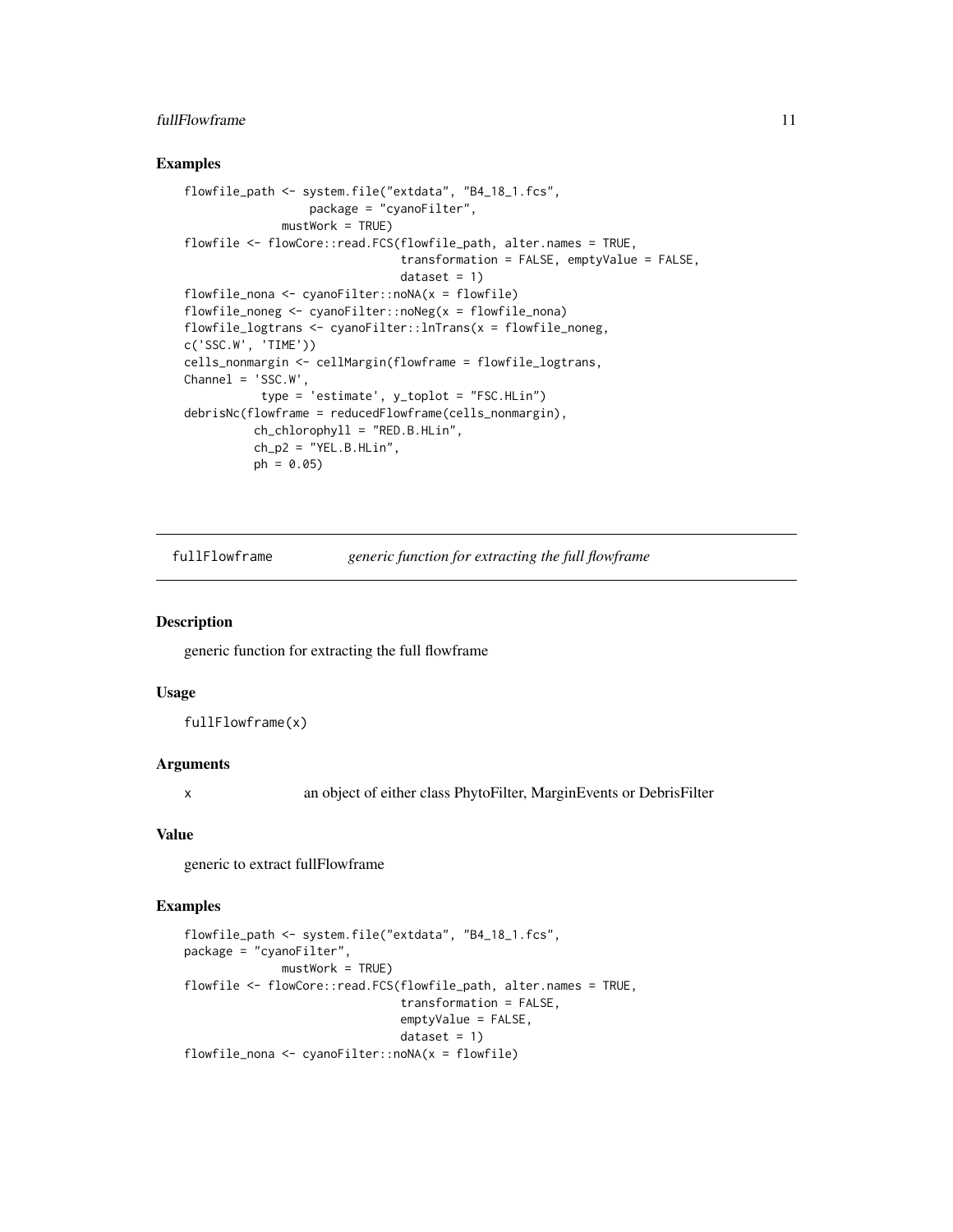```
flowfile_noneg <- cyanoFilter::noNeg(x = flowfile_nona)
flowfile_logtrans <- cyanoFilter::lnTrans(x = flowfile_noneg,
                      c('SSC.W', 'TIME'))
cells_nonmargin <- cellMargin(flowframe = flowfile_logtrans,
                              Channel = 'SSC.W',
           type = 'estimate', y_toplot = "FSC.HLin")
 reducedFlowframe(cells_nonmargin)
```
fullFlowframe,DebrisFilter-method *accesor method for reduced flowframe (DebrisFilter class)*

#### Description

accesor method for reduced flowframe (DebrisFilter class)

#### Usage

```
## S4 method for signature 'DebrisFilter'
fullFlowframe(x)
```
#### **Arguments**

x an object of class DebrisFilter

#### Value

full flowFrame method for DebrisFilter

fullFlowframe,MarginEvents-method

*accesor method for the fullflowframe (MarginEvent class)*

# Description

accesor method for the fullflowframe (MarginEvent class)

# Usage

```
## S4 method for signature 'MarginEvents'
fullFlowframe(x)
```
#### Arguments

x an object of class MarginEvents

<span id="page-11-0"></span>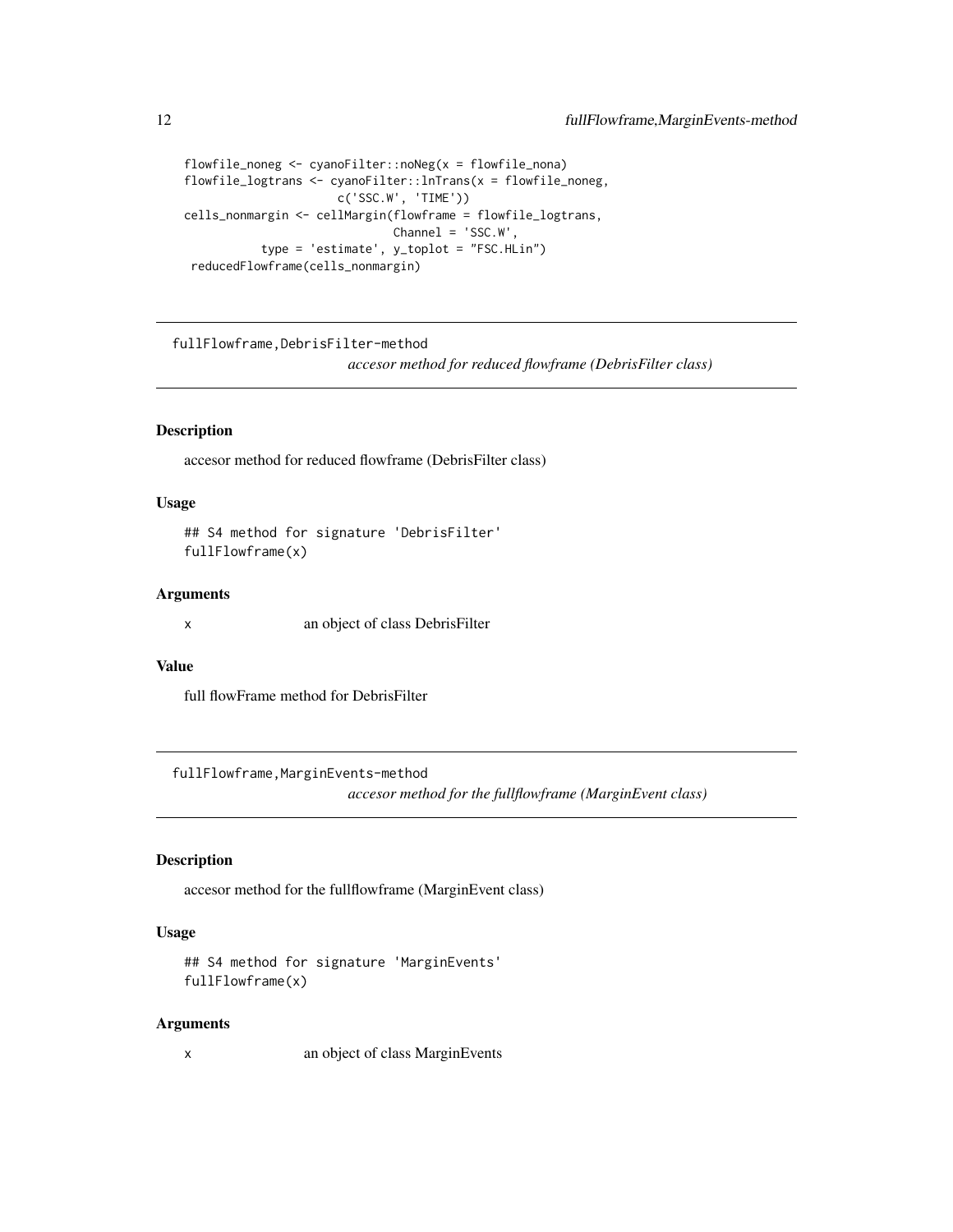# <span id="page-12-0"></span>Value

full Flowframe method for MarginEvents

#### Examples

```
flowfile_path <- system.file("extdata", "B4_18_1.fcs",
                  package = "cyanoFilter",
              mustWork = TRUE)
flowfile <- flowCore::read.FCS(flowfile_path, alter.names = TRUE,
                               transformation = FALSE, emptyValue = FALSE,
                               dataset = 1)flowfile_nona <- cyanoFilter::noNA(x = flowfile)
flowfile_noneg <- cyanoFilter::noNeg(x = flowfile_nona)
flowfile_logtrans <- cyanoFilter::lnTrans(x = flowfile_noneg,
c('SSC.W', 'TIME'))
cells_nonmargin <- cellMargin(flowframe = flowfile_logtrans,
Channel = 'SSC.W',
           type = 'estimate', y_toplot = "FSC.HLin")
fullFlowframe(cells_nonmargin)
```
fullFlowframe,PhytopFilter-method

*accesor method for full flowframe(PhytoFilter class)*

# Description

accesor method for full flowframe(PhytoFilter class)

# Usage

```
## S4 method for signature 'PhytopFilter'
fullFlowframe(x)
```
#### Arguments

x an object of class PhytoFilter

#### Value

fullFlowframe method for PhytoFilter

```
flowfile_path <- system.file("extdata", "B4_18_1.fcs",
package = "cyanoFilter",
             mustWork = TRUE)
flowfile <- flowCore::read.FCS(flowfile_path, alter.names = TRUE,
                               transformation = FALSE,
                               emptyValue = FALSE,
```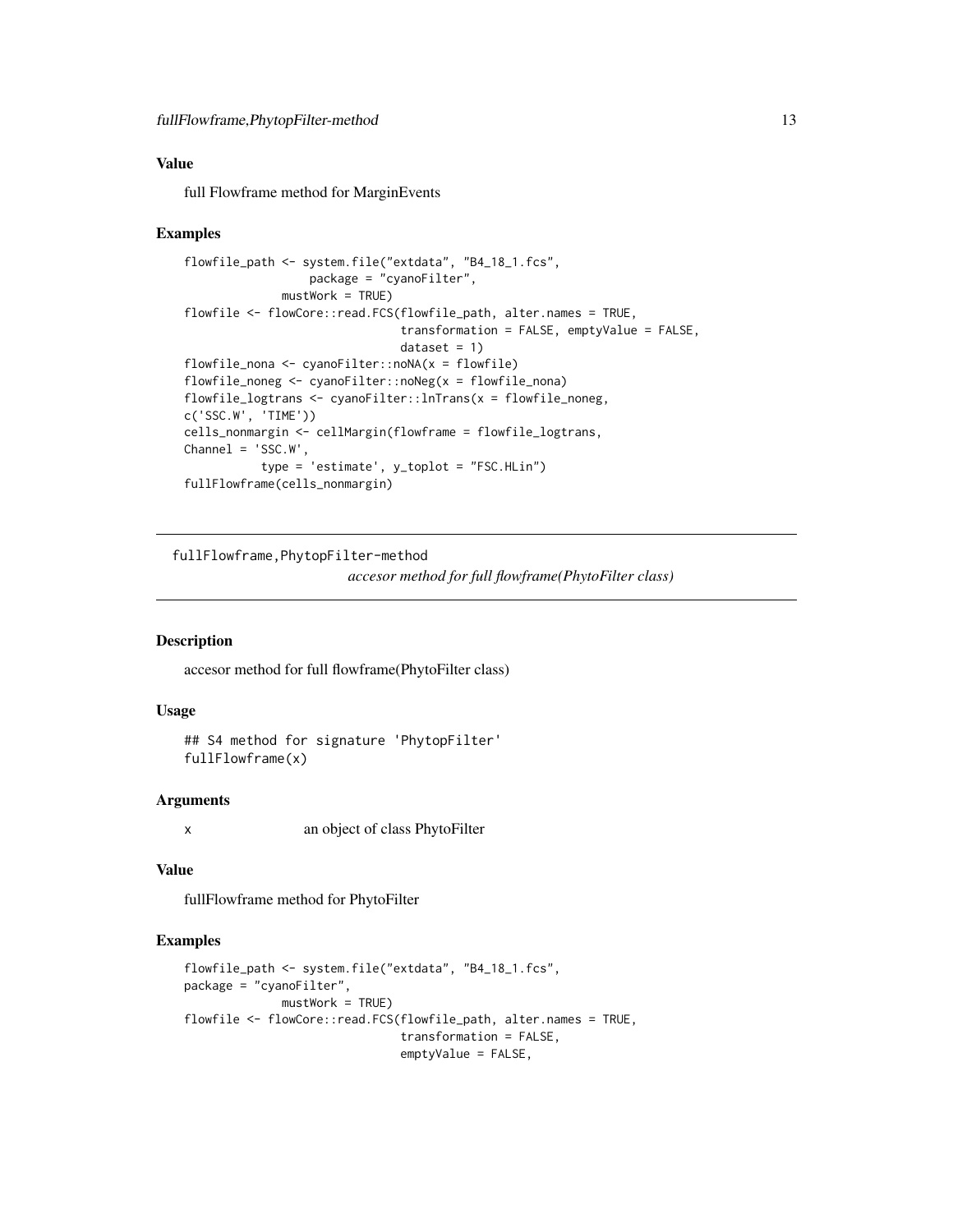```
dataset = 1)flowfile_nona <- cyanoFilter::noNA(x = flowfile)
flowfile_noneg <- cyanoFilter::noNeg(x = flowfile_nona)
flowfile_logtrans <- cyanoFilter::lnTrans(x = flowfile_noneg,
                      c('SSC.W', 'TIME'))
cells_nonmargin <- cellMargin(flowframe = flowfile_logtrans,
                              Channel = 'SSC.W',
           type = 'estimate', y_toplot = "FSC.HLin")
cells_nodebris <- debrisNc(flowframe = reducedFlowframe(cells_nonmargin),
                            ch_chlorophyll = "RED.B.HLin",
                            ch_p2 = "YEL.B.HLin",ph = 0.05)
phy1 <- phytoFilter(flowfile = reducedFlowframe(cells_nodebris),
              pig_channels = c("RED.B.HLin", "YEL.B.HLin", "RED.R.HLin"),
              com_channels = c("FSC.HLin", "SSC.HLin"))
fullFlowframe(phy1)
```
gateFunc *tests the accuracy of several automated gating functions on monoculture flow cytometry experiments.*

#### Description

This function gates all flowFrames in the supplied flowSet to attach cluster labels. Then it mixes up the flowSet into one giant flowFrame and re-gates this to attach another label. These labels are used to examine if the gating algorithms can reproduce the earlier clusters before the mixing.

# Usage

```
gateFunc(
  flowfile,
  sfts = c("phytoFilter", "flowClust", "cytometree"),
  channels,
  funargs_list
)
```
#### Arguments

| flowfile     | flowSet with each flowFrame being a phytoplankton monoculture FCM experi-<br>ment |
|--------------|-----------------------------------------------------------------------------------|
| sfts         | character vector of gating function to test.                                      |
| channels     | channels to be used for gating                                                    |
| funargs_list | additional options for the chosen gating function                                 |

#### Value

a flowFrame with cluster indicator generated by the software used added to the expression matrix.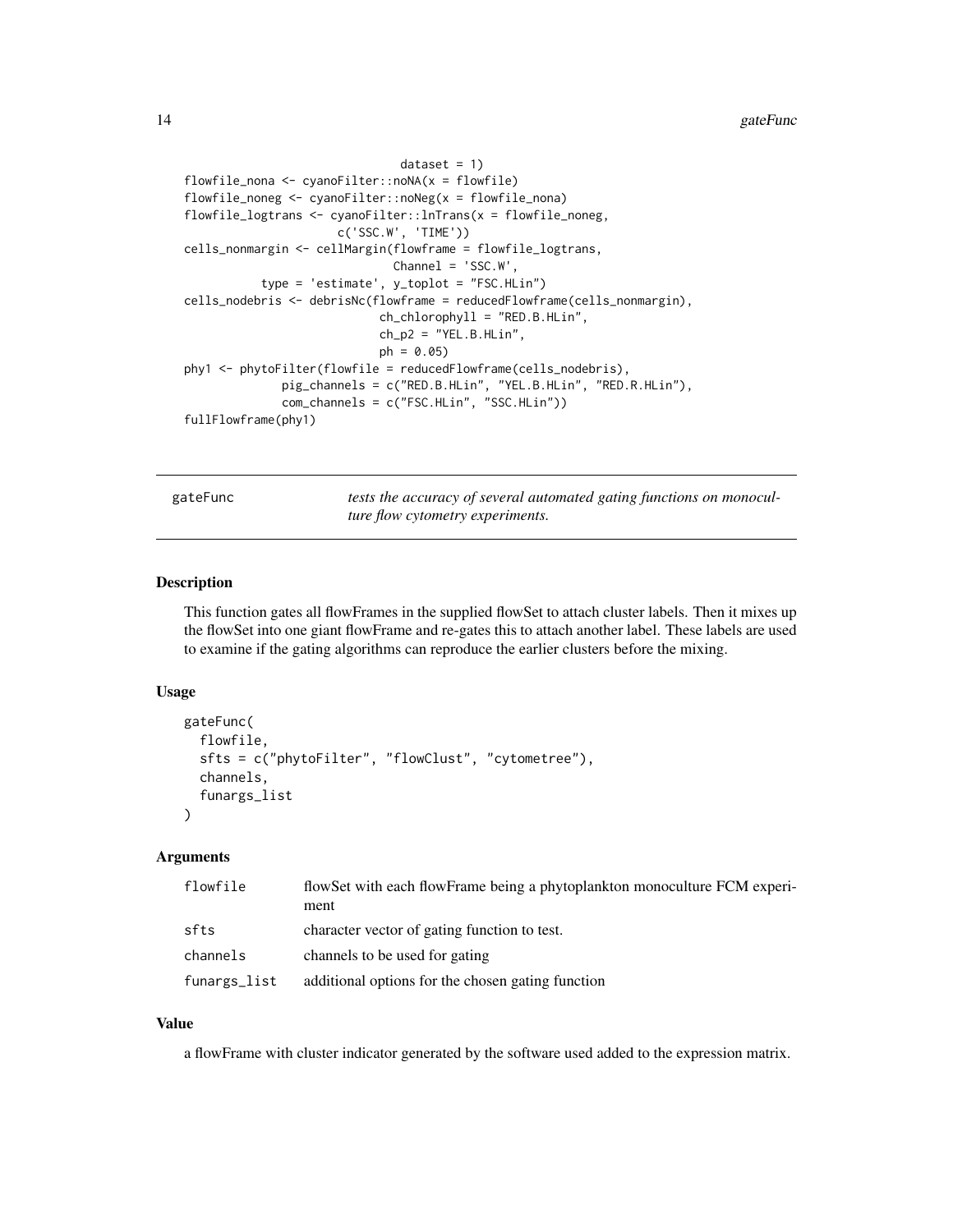# <span id="page-14-0"></span>getChannel 15

#### Examples

```
flowfile_path <- system.file("extdata", "B4_18_1.fcs",
package = "cyanoFilter",
              mustWork = TRUE)
flowfile <- flowCore::read.FCS(flowfile_path, alter.names = TRUE,
                               transformation = FALSE,
                               emptyValue = FALSE,
                               dataset = 1flowfile\_nona \leq cyanoFilter::nonA(x = flowfile)flowfile_noneg <- cyanoFilter::noNeg(x = flowfile_nona)
flowfile_logtrans <- cyanoFilter::lnTrans(x = flowfile_noneg,
                      c('SSC.W', 'TIME'))
cells_nonmargin <- cellMargin(flowframe = flowfile_logtrans,
                              Channel = 'SSC.W',type = 'estimate', y_toplot = "FSC.HLin")
cells_nodebris <- debrisNc(flowframe = reducedFlowframe(cells_nonmargin),
                            ch_chlorophyll = "RED.B.HLin",
                            ch_p2 = "YEL.B.HLin",ph = 0.05)
#phytoFilter specification
gateFunc(flowfile = reducedFlowframe(cells_nodebris),
              channels = c("RED.B.HLin", "YEL.B.HLin",
              "RED.R.HLin", "FSC.HLin", "SSC.HLin"),
              sfts = "phytoFilter",
              list(ph = 0.1, proportion = 0.90)\lambda#flowClust specification
gateFunc(flowfile = reducedFlowframe(cells_nodebris),
              channels = c("RED.B.HLin", "YEL.B.HLin",
              "RED.R.HLin", "FSC.HLin", "SSC.HLin"),
              sfts = "flowClust",
              list(K = 1:4, B = 100))
#cytometree specification
gateFunc(flowfile = reducedFlowframe(cells_nodebris),
              channels = c("RED.B.HLin", "YEL.B.HLin",
              "RED.R.HLin", "FSC.HLin", "SSC.HLin"),
              sfts = "cytometree",
              list(minleaf = 1, t = 0.10)
              \lambda
```
<span id="page-14-1"></span>getChannel *returns the channel with more than one peak present. It returns NA if there is only one peak present.*

# Description

returns the channel with more than one peak present. It returns NA if there is only one peak present.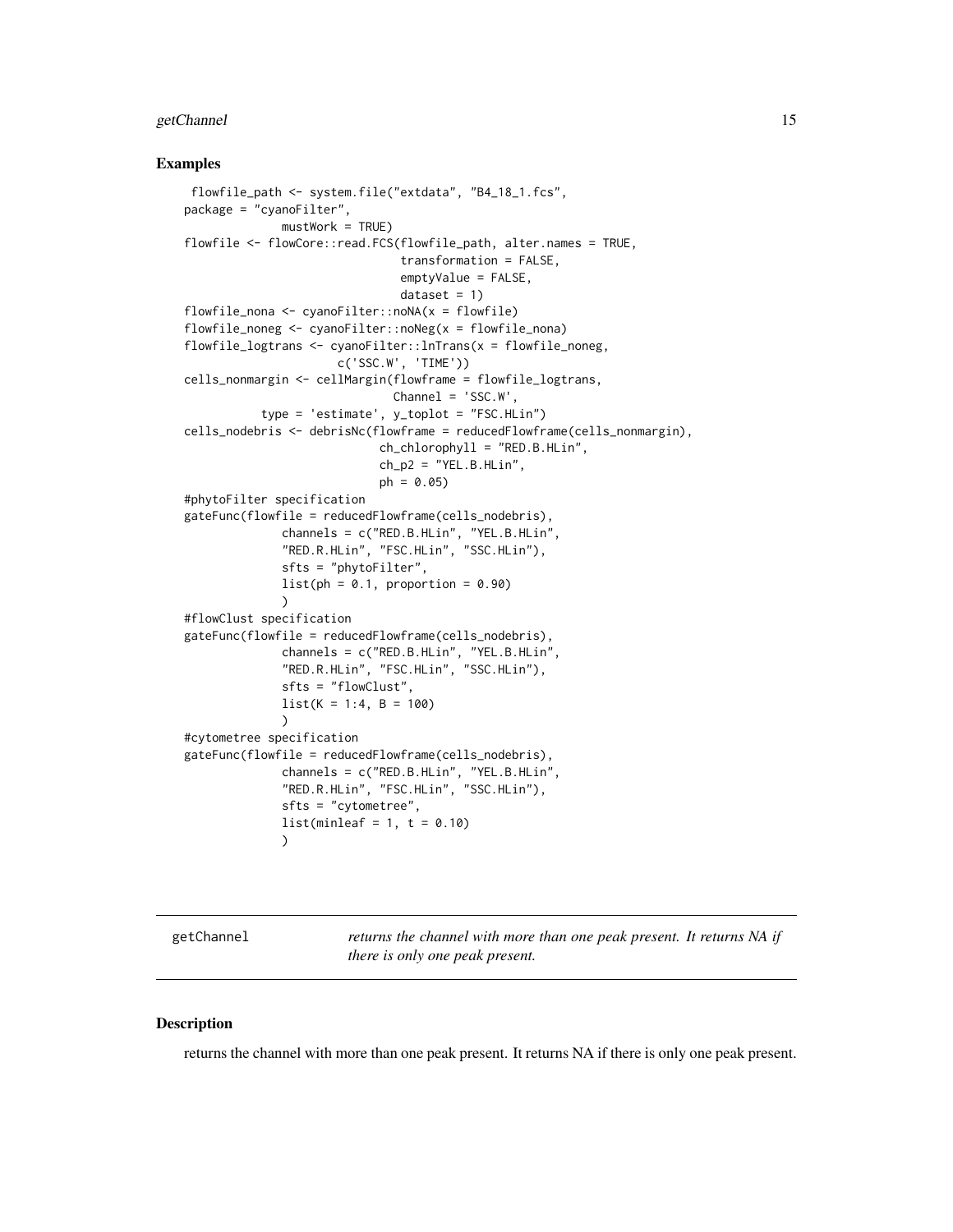#### Usage

getChannel(flowfile, ch, ph)

### **Arguments**

| flowfile | flowframe after debris are removed.                                                                            |
|----------|----------------------------------------------------------------------------------------------------------------|
| ch       | channel to be checked for multiple peaks.                                                                      |
| ph       | maximum peak height to be ignored. This allows ignoring of tiny peaks that<br>could affect the gating process. |

# Value

name of channel with more than one peak

 $@$ examples flowfile\_path <- system.file("extdata", "B4\_18\_1.fcs", package = "cyanoFilter", must-Work = TRUE) flowfile <- flowCore::read.FCS(flowfile\_path, alter.names = TRUE, transformation  $=$  FALSE, emptyValue  $=$  FALSE, dataset  $=$  1) flowfile\_nona  $\lt$ - cyanoFilter::noNA(x  $=$  flowfile) flowfile\_noneg <- cyanoFilter::noNeg(x = flowfile\_nona) flowfile\_logtrans <- cyanoFilter::lnTrans(x = flowfile\_noneg, c('SSC.W', 'TIME')) getChannel(flowfile\_logtrans, 'RED.B.HLin', 0.05)

| ggpairsDens | produces a scatter plot of the expression matrix of the flowframe. If a |
|-------------|-------------------------------------------------------------------------|
|             | cluster variable is given, it assigns different colors to the clusters. |

# Description

produces a scatter plot of the expression matrix of the flowframe. If a cluster variable is given, it assigns different colors to the clusters.

# Usage

```
ggpairsDens(flowfile, channels = NULL, group = NULL, notToPlot = NULL, ...)
```
#### Arguments

| flowfile  | flowframe to be plotted                                                                                                            |
|-----------|------------------------------------------------------------------------------------------------------------------------------------|
| channels  | a character vector of length 2 or more. It must contain channel names in the<br>flowfile.                                          |
| group     | cluster groups. It must be equal to the number of particles in the flowfile. If<br>group is null cluster boundaries are not drawn. |
| notToPlot | columns not to plot. This is especially useful for for plotting all columns in a                                                   |
| $\cdots$  | not used at the moment                                                                                                             |
|           | @return a ggplot object                                                                                                            |

# Value

a ggplot object

<span id="page-15-0"></span>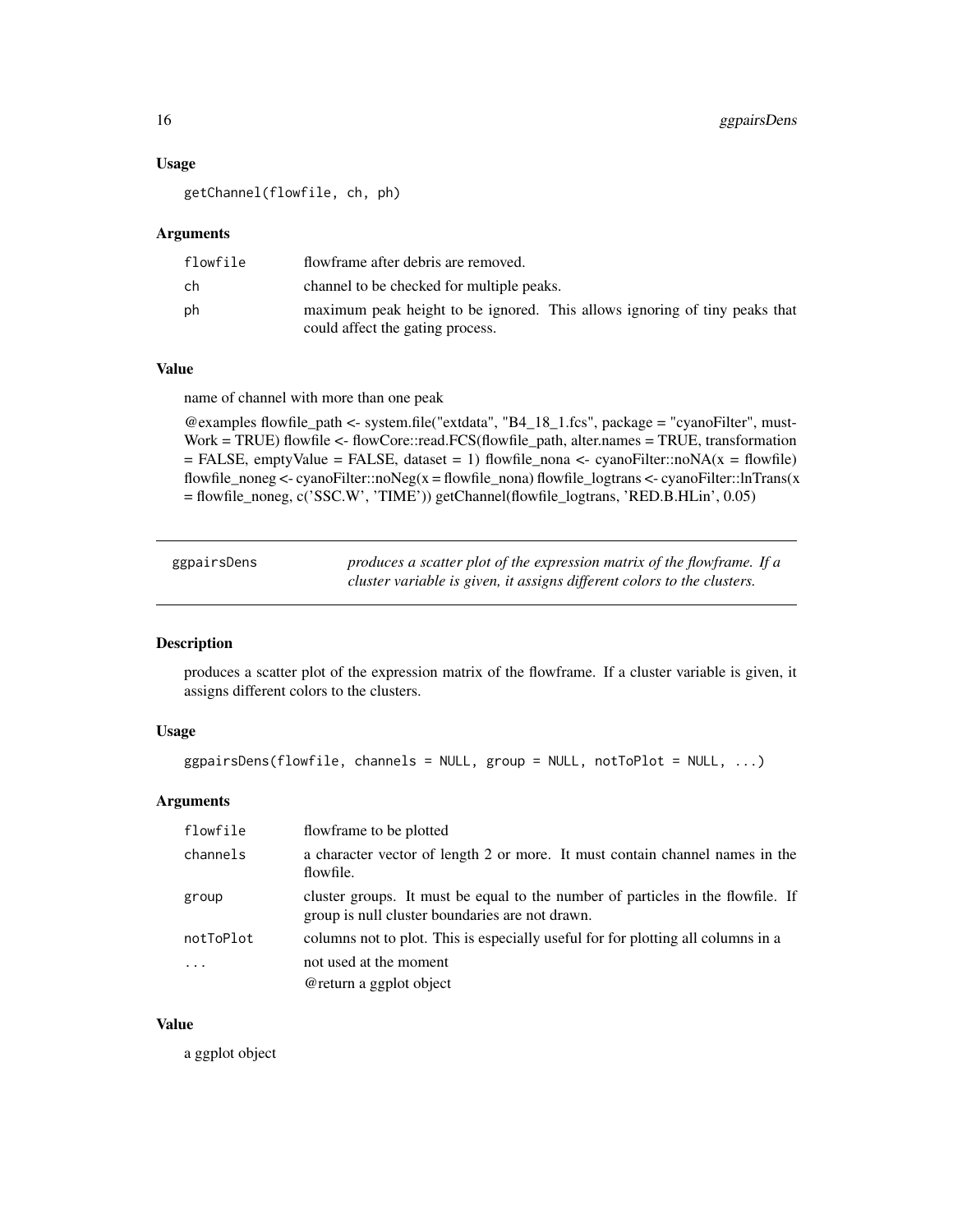# <span id="page-16-0"></span>ggplotDens 17

#### Examples

```
# example without clustering
flowfile_path <- system.file("extdata", "B4_18_1.fcs",
                 package = "cyanoFilter",
                 mustWork = TRUE)flowfile <- flowCore::read.FCS(flowfile_path, alter.names = TRUE,
                               transformation = FALSE, emptyValue = FALSE,
                               dataset = 1)flowfile_nona <- cyanoFilter::noNA(x = flowfile)
flowfile\_noneg \leftarrow cyanofilter::noNeg(x = flowfile\_nona)flowfile_logtrans <- lnTrans(x = flowfile_noneg, c('SSC.W', 'TIME'))
ggpairsDens(flowfile = flowfile_logtrans,
            channels = c("FSC.HLin", "RED.R.HLin", "RED.B.HLin",
            "NIR.R.HLin"))
```

```
ggplotDens plots two channels of a flowframe.
```
#### Description

plots two channels of a flowframe.

#### Usage

ggplotDens(flowfile, channels, ...)

#### Arguments

| flowfile | flowframe to be plotted                                                     |
|----------|-----------------------------------------------------------------------------|
| channels | a character vector of length 2, must contain channel names in the flowfile. |
| $\cdots$ | not used at the moment                                                      |

#### Value

a ggplot object

```
flowfile_path <- system.file("extdata", "B4_18_1.fcs",
             package = "cyanoFilter",
             mustWork = TRUE)
flowfile <- flowCore::read.FCS(flowfile_path, alter.names = TRUE,
                               transformation = FALSE, emptyValue = FALSE,
                               dataset = 1)flowfile_nona <- cyanoFilter::noNA(x = flowfile)
flowfile_noneg <- cyanoFilter::noNeg(x = flowfile_nona)
flowfile_logtrans <- cyanoFilter::lnTrans(x = flowfile_noneg,
                      c('SSC.W', 'TIME'))
ggplotDens(flowfile_logtrans,
           channels = c("FSC.HLin", "RED.R.HLin"))
```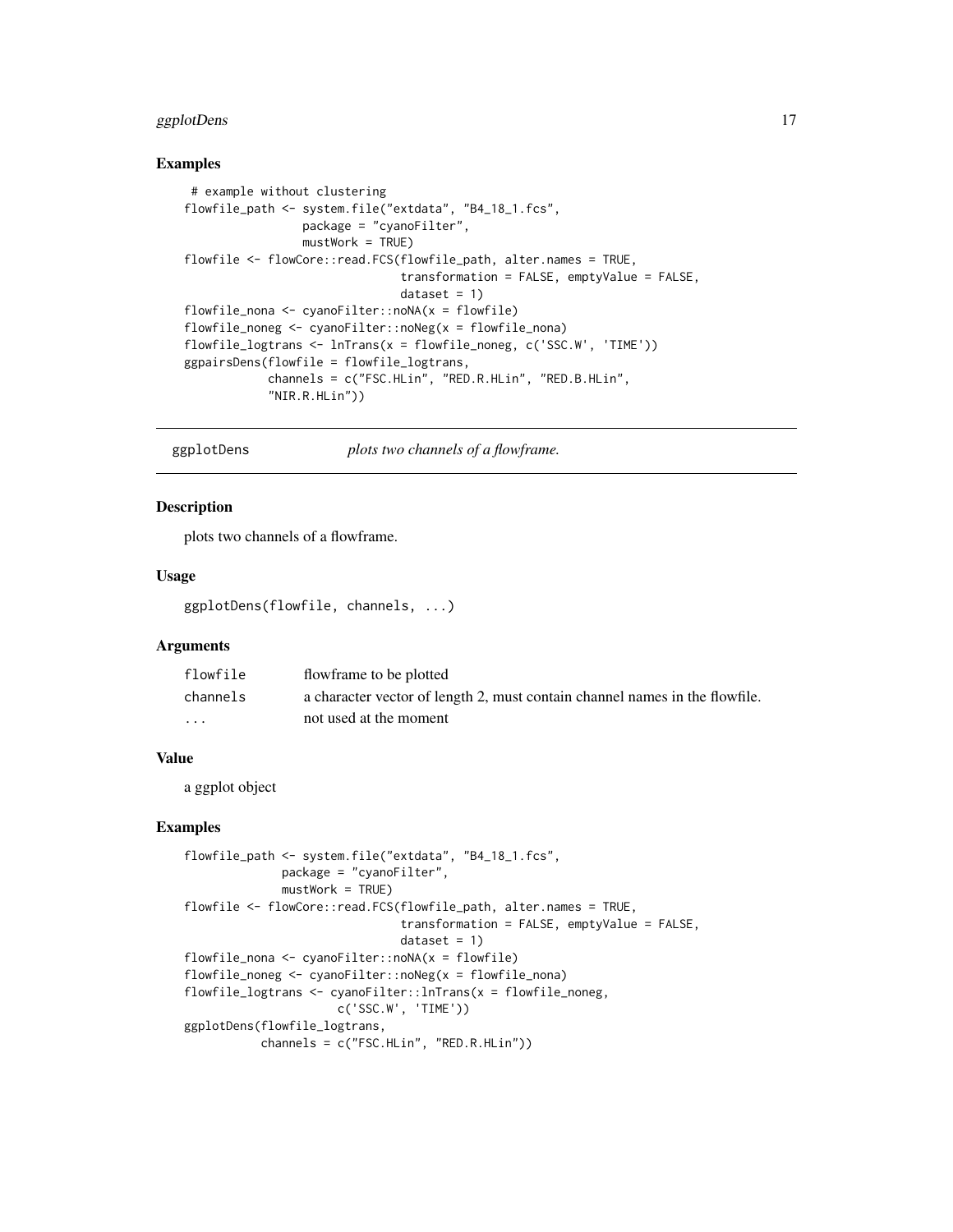<span id="page-17-0"></span>

# Description

plots two channels of a flowframe with different colors for clusters identified.

#### Usage

```
ggplotDens2(flowfile, channels, group, ...)
```
# Arguments

| flowfile             | flowframe to be plotted                                                         |
|----------------------|---------------------------------------------------------------------------------|
| channels             | a character vector of length 2, must contain channel names in the flowfile.     |
| group                | cluster groups, must be equal to the number of particles in the flow cytometer. |
| $\ddot{\phantom{0}}$ | not used at the moment                                                          |

# Value

a ggplot object

```
flowfile_path <- system.file("extdata", "B4_18_1.fcs",
package = "cyanoFilter",
             mustWork = TRUE)
flowfile <- flowCore::read.FCS(flowfile_path, alter.names = TRUE,
                               transformation = FALSE,
                               emptyValue = FALSE,
                               dataset = 1flowfile_nona <- cyanoFilter::noNA(x = flowfile)
flowfile_noneg <- cyanoFilter::noNeg(x = flowfile_nona)
flowfile_logtrans <- cyanoFilter::lnTrans(x = flowfile_noneg,
                      c('SSC.W', 'TIME'))
cells_nonmargin <- cellMargin(flowframe = flowfile_logtrans,
                             Channel = 'SSC.W',
           type = 'estimate', y_toplot = "FSC.HLin")
cells_nodebris <- debrisNc(flowframe = reducedFlowframe(cells_nonmargin),
                            ch_chlorophyll = "RED.B.HLin",
                            ch_p2 = "YEL.B.HLin",ph = 0.05)
cct <- phytoFilter(flowfile = reducedFlowframe(cells_nodebris),
              pig_channels = c("RED.B.HLin", "YEL.B.HLin", "RED.R.HLin"),
              com_channels = c("FSC.HLin", "SSC.HLin"))
ggplotDens2(reducedFlowframe(cct),
c("RED.B.HLin", "YEL.B.HLin"),
group = "Clusters")
```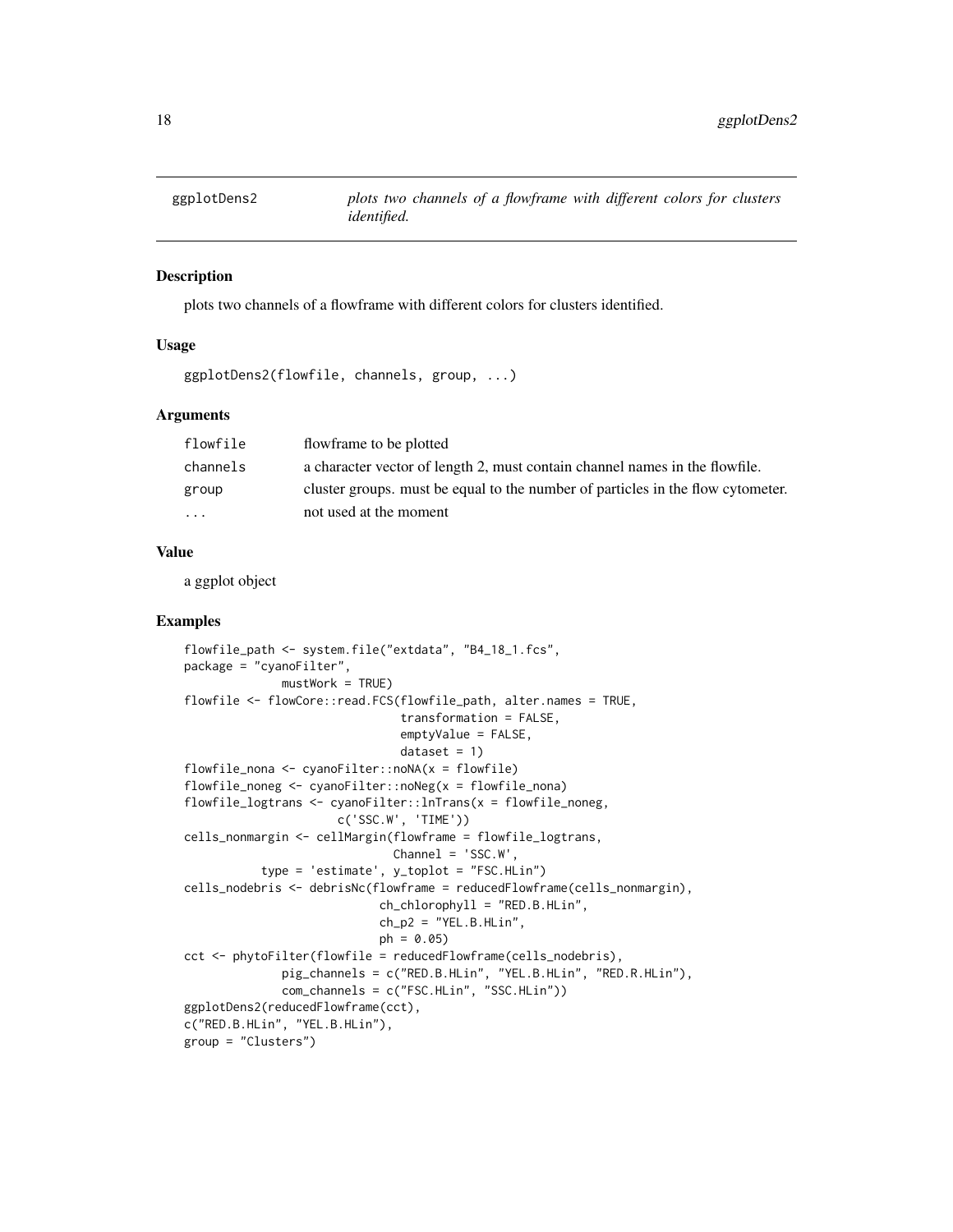<span id="page-18-1"></span><span id="page-18-0"></span>

#### Description

This function examines the column containig  $cells/\mu L$  and determins if the measurement can be used for further analysis or not based on a supplied range.

#### Usage

goodFcs(metafile, col\_cpml = "CellspML", mxd\_cellpML = 1000, mnd\_cellpML = 50)

#### Arguments

| metafile    | associated metafile to the supplied fcsfile. This is a csv file containig computed<br>stats from the flow cytometer. |
|-------------|----------------------------------------------------------------------------------------------------------------------|
| col_cpml    | column name or column number in metafile containing cell per microlitre mea-<br>surements.                           |
| mxd_cellpML | maximal accepted cell per microlitre. Flowfiles with larger cell per microlitre<br>are termed bad. Defaults to 1000. |
| mnd_cellpML | minimum accepted cell per microlitre. Flowfiles with lesser cell per microlitre<br>are termed bad. Defaults to 50.   |

# Details

Most flow cytometer makers will always inform clients within which range can measurements from the machine be trusted. The machines normally stores the amount of  $\text{cells}/\mu\text{L}$  it counted in a sample. Too large value could mean possible doublets and too low value could mean too little cells.

# Value

character vector with length same as the number of rows in the metafile whose entries are good for good files and bad for bad files.

```
require("stringr")
metadata <- system.file("extdata", "2019-03-25_Rstarted.csv",
package = "cyanoFilter",
             mustWork = TRUE)
metafile <- read.csv(metadata, skip = 7, stringsAsFactors = FALSE,
                    check.names = TRUE, encoding = "UTF-8")metafile <- metafile[, seq_len(65)] #first 65 columns contains useful information
#extract the part of the Sample.ID that corresponds to BS4 or BS5
metafile$Sample.ID2 <- stringr::str_extract(metafile$Sample.ID, "BS*[4-5]")
#clean up the Cells.muL column
names(metafile)[which(stringr::str_detect(names(metafile),
"Cells."))] <- "CellspML"
```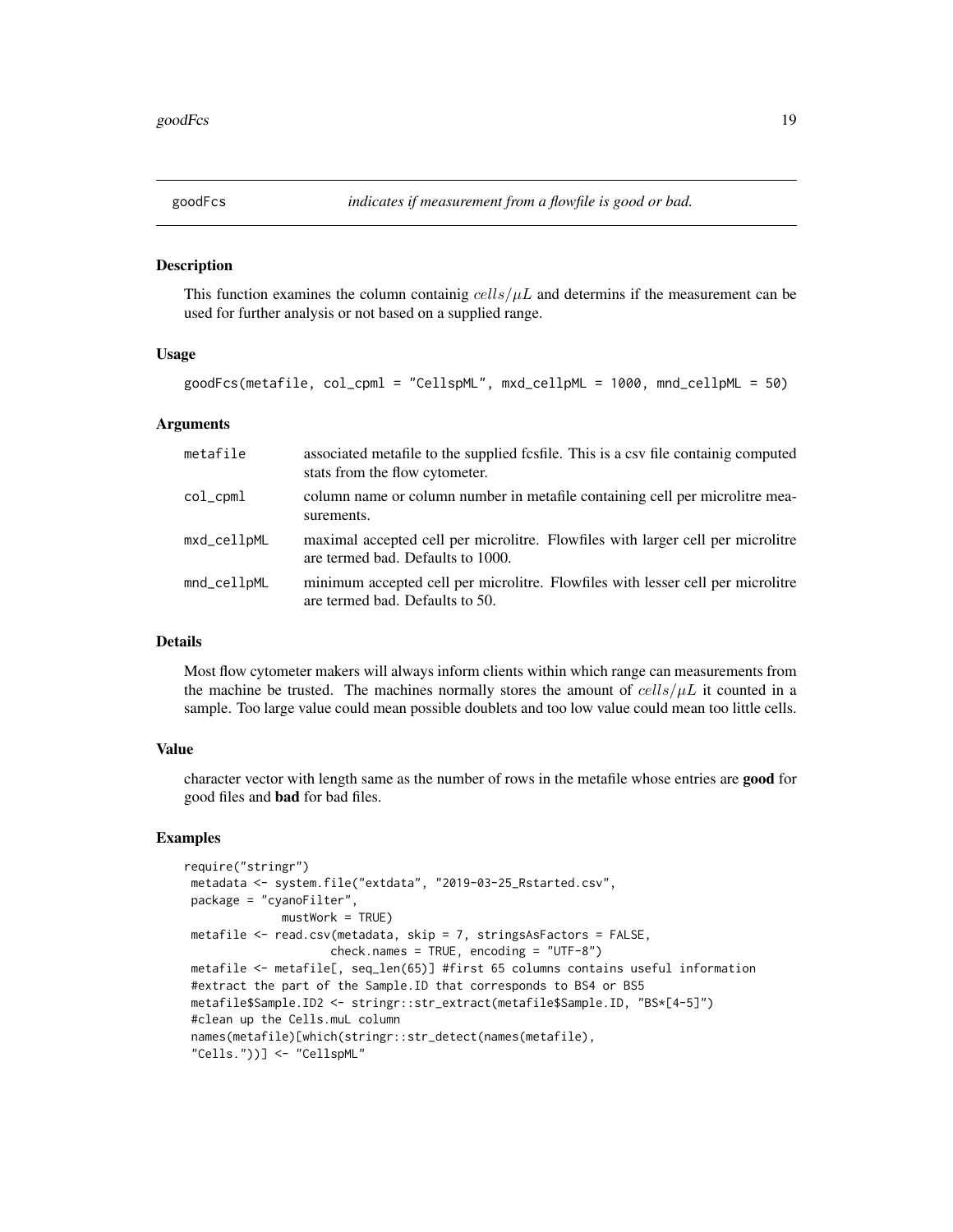```
goodFcs(metafile = metafile, col_cpml = "CellspML", mxd_cellpML = 1000,
mnd_cellpML = 50)
```
is.DebrisFilter *function to check if object is of class cyanoFilter(DebrisFilter)*

# Description

function to check if object is of class cyanoFilter(DebrisFilter)

# Usage

is.DebrisFilter(x)

# Arguments

x any R object

# Value

TRUE if object is of class DebrisFilter. FALSE otherwise

# Examples

```
x \leq c(1, 5, 4)is.DebrisFilter(x)
```
is.flowFrame *function to check if object is a flowFrame*

# Description

function to check if object is a flowFrame

#### Usage

is.flowFrame(x)

# Arguments

x any R object

# Value

TRUE if object is a flowFrame. FALSE otherwise

<span id="page-19-0"></span>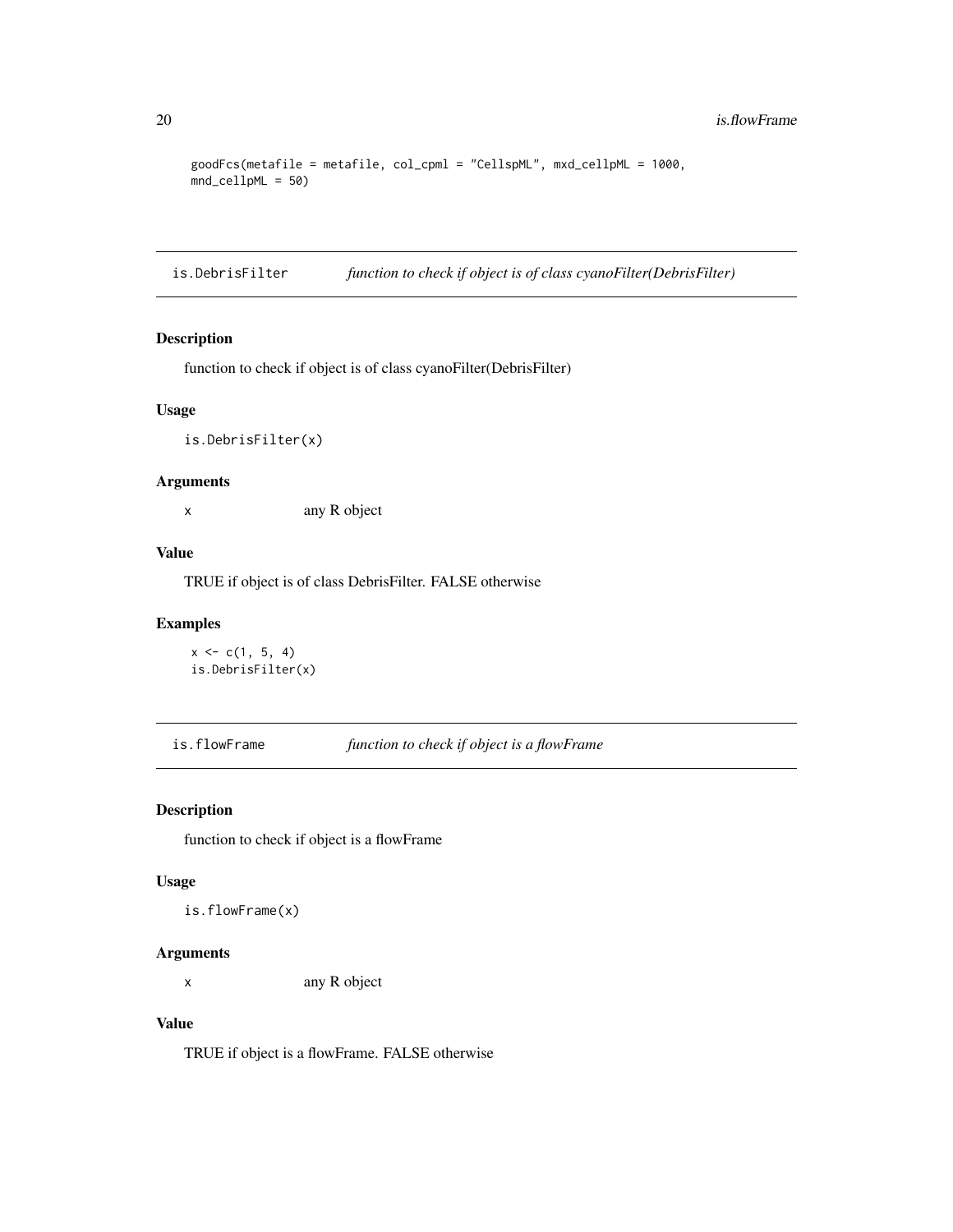#### <span id="page-20-0"></span>is.flowSet 21

# Examples

```
x \leq c(1, 5, 4)is.flowFrame(x)
```
is.flowSet *function to check if object is a flowSet*

# Description

function to check if object is a flowSet

# Usage

is.flowSet(x)

# Arguments

x any R object

# Value

TRUE if object is a flowSet. FALSE otherwise

# Examples

```
x \leq c(1, 5, 4)is.flowSet(x)
```
is.MarginEvents *function to check if object is of class cyanoFilter(MarginEvents)*

# Description

function to check if object is of class cyanoFilter(MarginEvents)

# Usage

is.MarginEvents(x)

# Arguments

x any R object

# Value

TRUE if object is of class MarginEvents. FALSE otherwise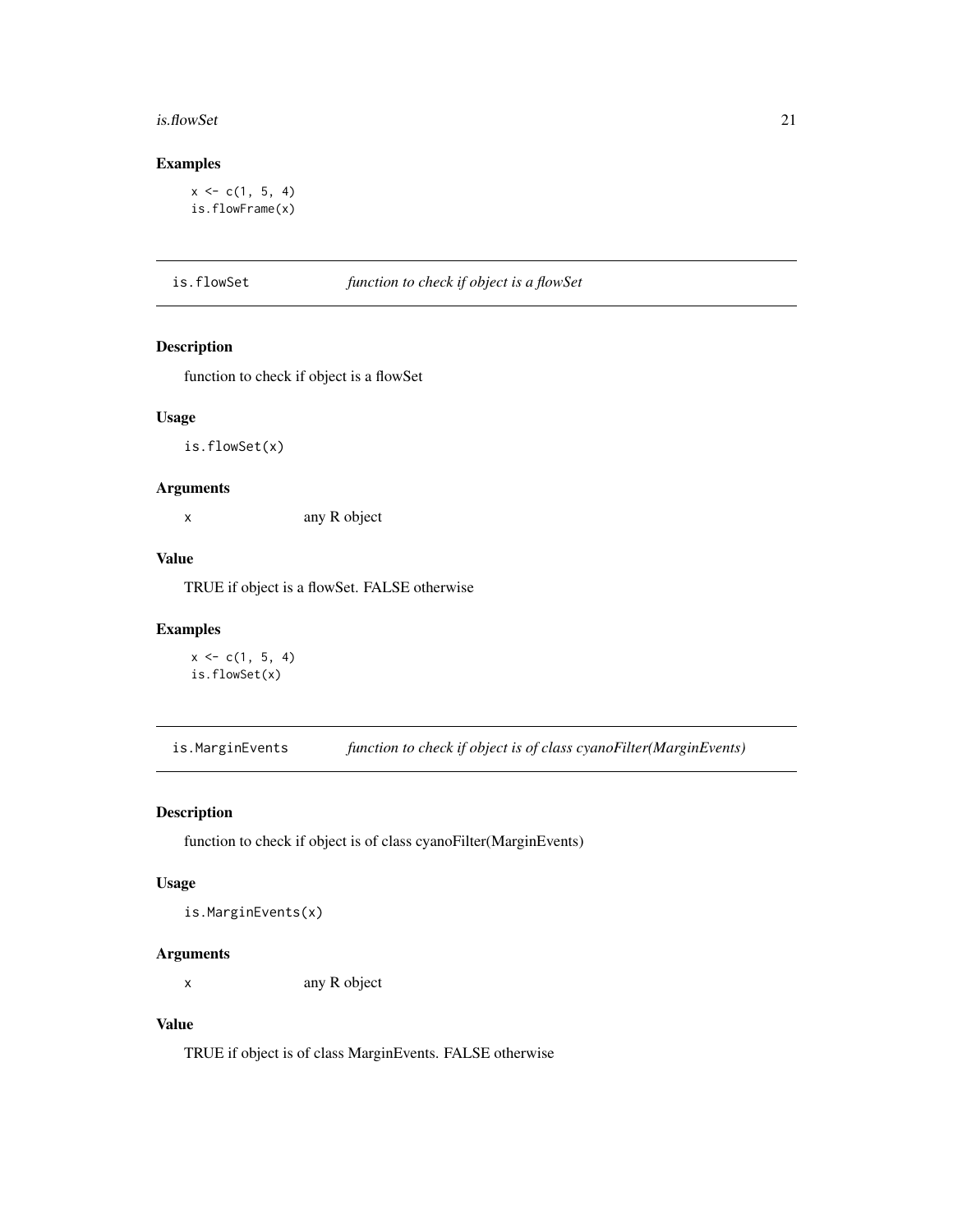# Examples

```
x \leq c(1, 5, 4)is.MarginEvents(x)
```
is.PhytopFilter *function to check if object is of class cyanoFilter(PhytoFilter)*

#### Description

function to check if object is of class cyanoFilter(PhytoFilter)

# Usage

is.PhytopFilter(x)

# Arguments

x any R object

#### Value

TRUE if object is of class PhytoFilter. FALSE otherwise

#### Examples

 $x \leq c(1, 5, 4)$ is.PhytopFilter(x)

lnTrans *log transforms the expression matrix of a flowframe*

# Description

log transforms the expression matrix of a flowframe

# Usage

lnTrans(x, notToTransform = c("SSC.W", "TIME"))

# Arguments

x flowframe to be transformed notToTransform columns not to be transformed

<span id="page-21-0"></span>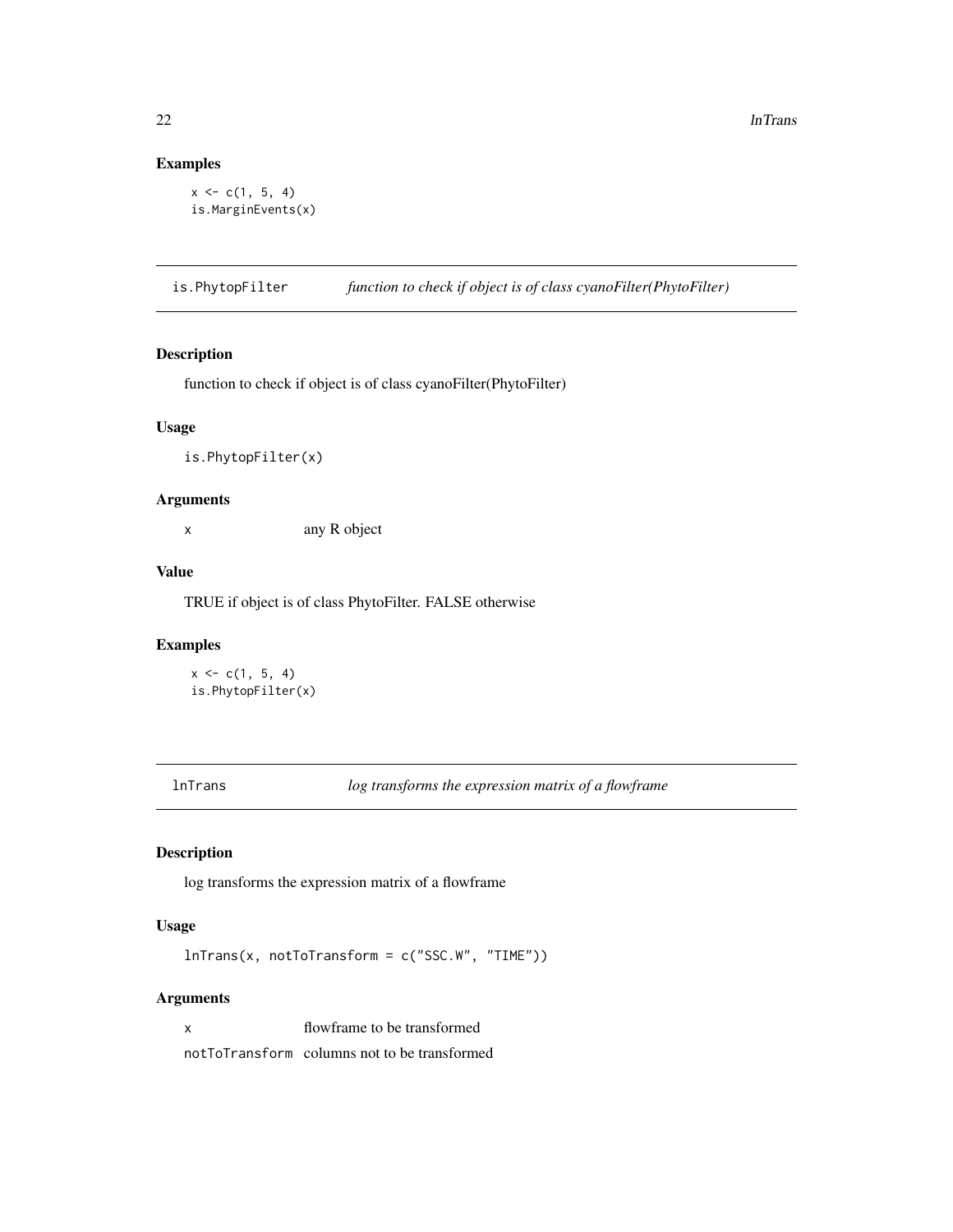# <span id="page-22-0"></span>MarginEvents 23

# Value

flowframe with log transformed expression matrix

#### Examples

```
flowfile_path <- system.file("extdata", "B4_18_1.fcs",
                 package = "cyanoFilter",
              mustWork = TRUE)
flowfile <- flowCore::read.FCS(flowfile_path, alter.names = TRUE,
                               transformation = FALSE, emptyValue = FALSE,
                               dataset = 1)flowfile_nona <- cyanoFilter::noNA(x = flowfile)
flowfile_noneg <- cyanoFilter::noNeg(x = flowfile_nona)
lnTrans(x = flowfile_noneg, c('SSC.W', 'TIME'))
```
MarginEvents *the marginEvent class*

# Description

the marginEvent class constructor for the MarginEvents class

#### Usage

```
MarginEvents(
  fullflowframe,
  reducedflowframe,
  N_margin,
 N_nonmargin,
  N_particle,
  Channel,
  y_toplot,
  cut
\lambdaMarginEvents(
  fullflowframe,
  reducedflowframe,
  N_margin,
 N_nonmargin,
 N_particle,
  Channel,
  y_toplot,
  cut
)
```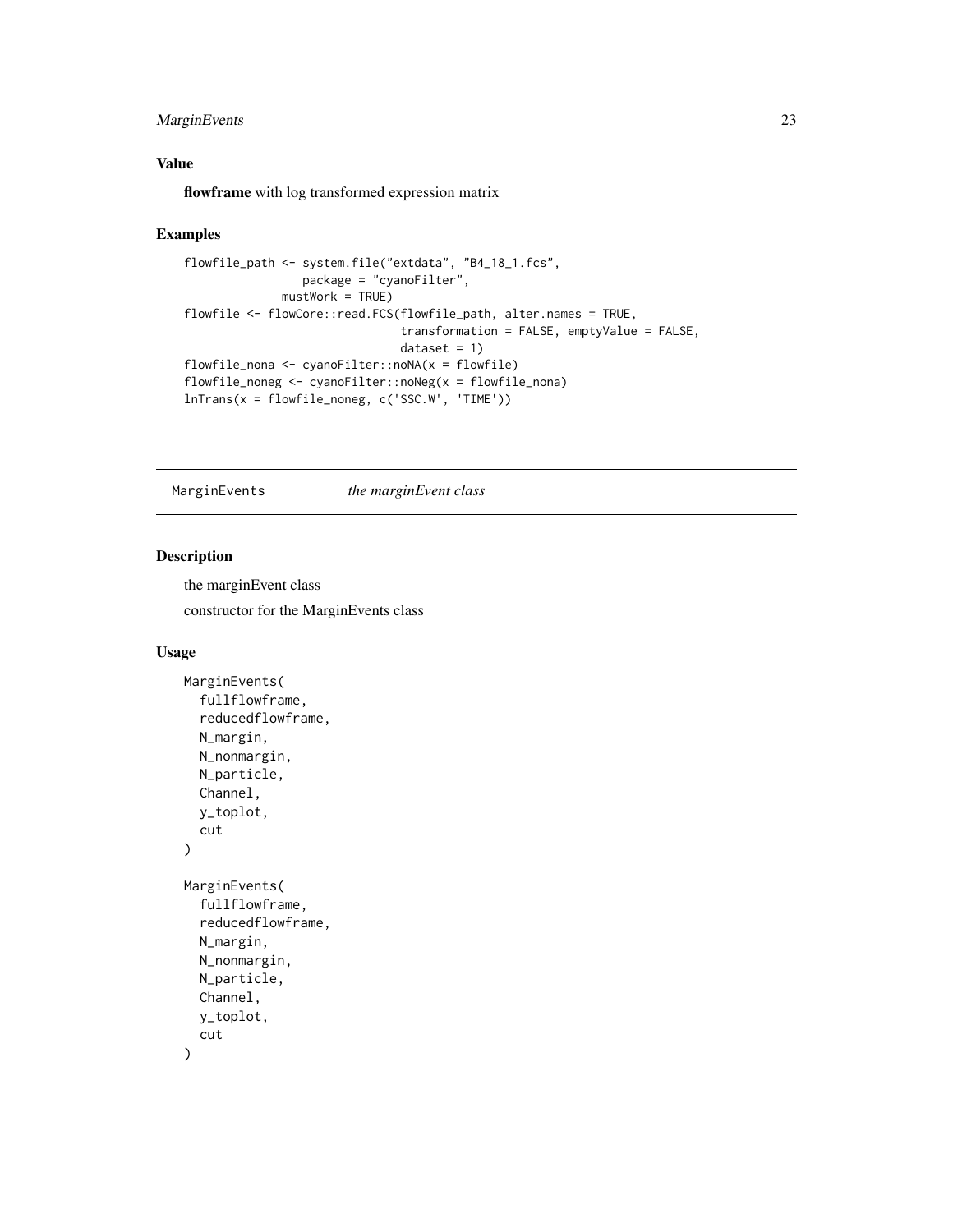#### Arguments

| fullflowframe    | same as the input flowFrame                      |
|------------------|--------------------------------------------------|
| reducedflowframe |                                                  |
|                  | a partial flowframe containing non-margin events |
| N_margin         | number of margin particles measured              |
| N_nonmargin      | number of non-margine particles                  |
| N_particle       | total number of particles measured               |
| Channel          | channel measuring the width of the particles     |
| y_toplot         | another channel to use in a bivariate plot       |
| cut              | the cut-off point estimated or supplied.         |

# Value

object of class MarginEvents

#### **Slots**

fullflowframe object of class "flowFrame" same as the input flowFrame reducedflowframe object of class "flowFrame" a partial flowframe containing a proportion of the measured particles N\_margin object of class "numeric" representing the proportion of particles in each cluster N\_nonmargin object of class "integer" representing the number of particles in each cluster N\_particle object of class "integer" representing the labels for each cluster Channel object of class character representing channel measuring cell width y\_toplot object of class character representing plot variable cut object of class numberic representing estimated inflection point or supplied cut-off point

```
flowfile_path <- system.file("extdata", "B4_18_1.fcs",
                 package = "cyanoFilter",
                 mustWork = TRUE)
flowfile <- flowCore::read.FCS(flowfile_path, alter.names = TRUE,
                               transformation = FALSE, emptyValue = FALSE,
                               dataset = 1)flowfile_nona <- cyanoFilter::noNA(x = flowfile)
flowfile_noneg <- cyanoFilter::noNeg(x = flowfile_nona)
flowfile_logtrans <- lnTrans(x = flowfile_noneg, c('SSC.W', 'TIME'))
cellMargin(flowframe = flowfile_logtrans, Channel = 'SSC.W',
          type = 'estimate', y_toplot = "FSC.HLin")
```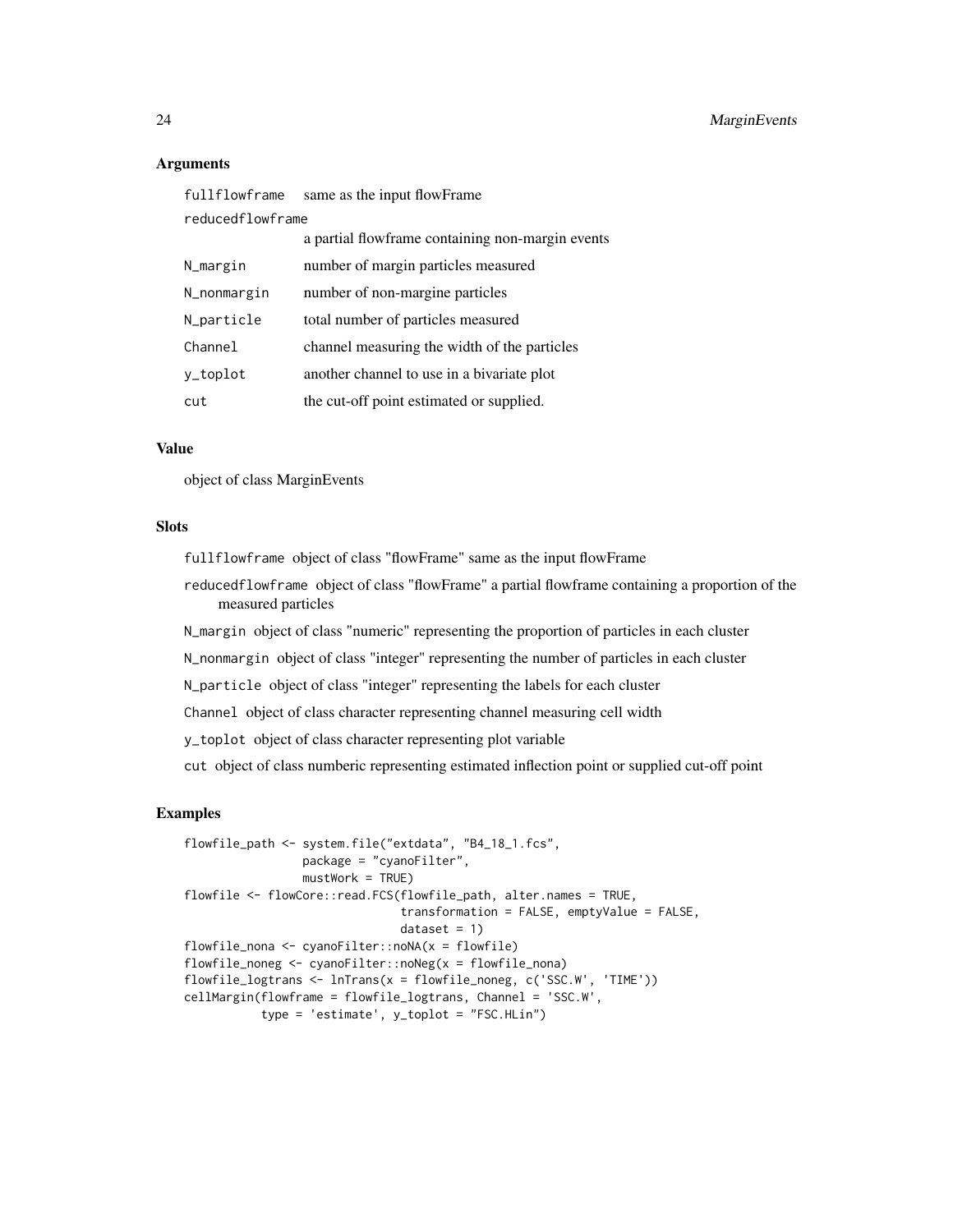<span id="page-24-0"></span>newFlowframe *takes a flowframe, a group indicator and formulates another flowframe with group indicator as part of the expression matrix of the new flowframe.*

# Description

takes a flowframe, a group indicator and formulates another flowframe with group indicator as part of the expression matrix of the new flowframe.

# Usage

newFlowframe(flowfile, group = NULL, togate = NULL)

#### Arguments

| flowfile | flowframe after debris are removed.                |
|----------|----------------------------------------------------|
| group    | cluster group to be added to the expression matrix |
| togate   | channel detected to have more than one peak        |

# Value

flowframe with indicators for particle cluster

```
flowfile_path <- system.file("extdata", "B4_18_1.fcs",
                  package = "cyanoFilter",
             mustWork = TRUE)
flowfile <- flowCore::read.FCS(flowfile_path, alter.names = TRUE,
                               transformation = FALSE, emptyValue = FALSE,
                               dataset = 1)flowfile_nona \leq cyanoFilter::noNA(x = flowfile)
flowfile_noneg <- cyanoFilter::noNeg(x = flowfile_nona)
flowfile_logtrans <- cyanoFilter::lnTrans(x = flowfile_noneg,
c('SSC.W', 'TIME'))
oneDgate(flowfile, 'RED.B.HLin')
```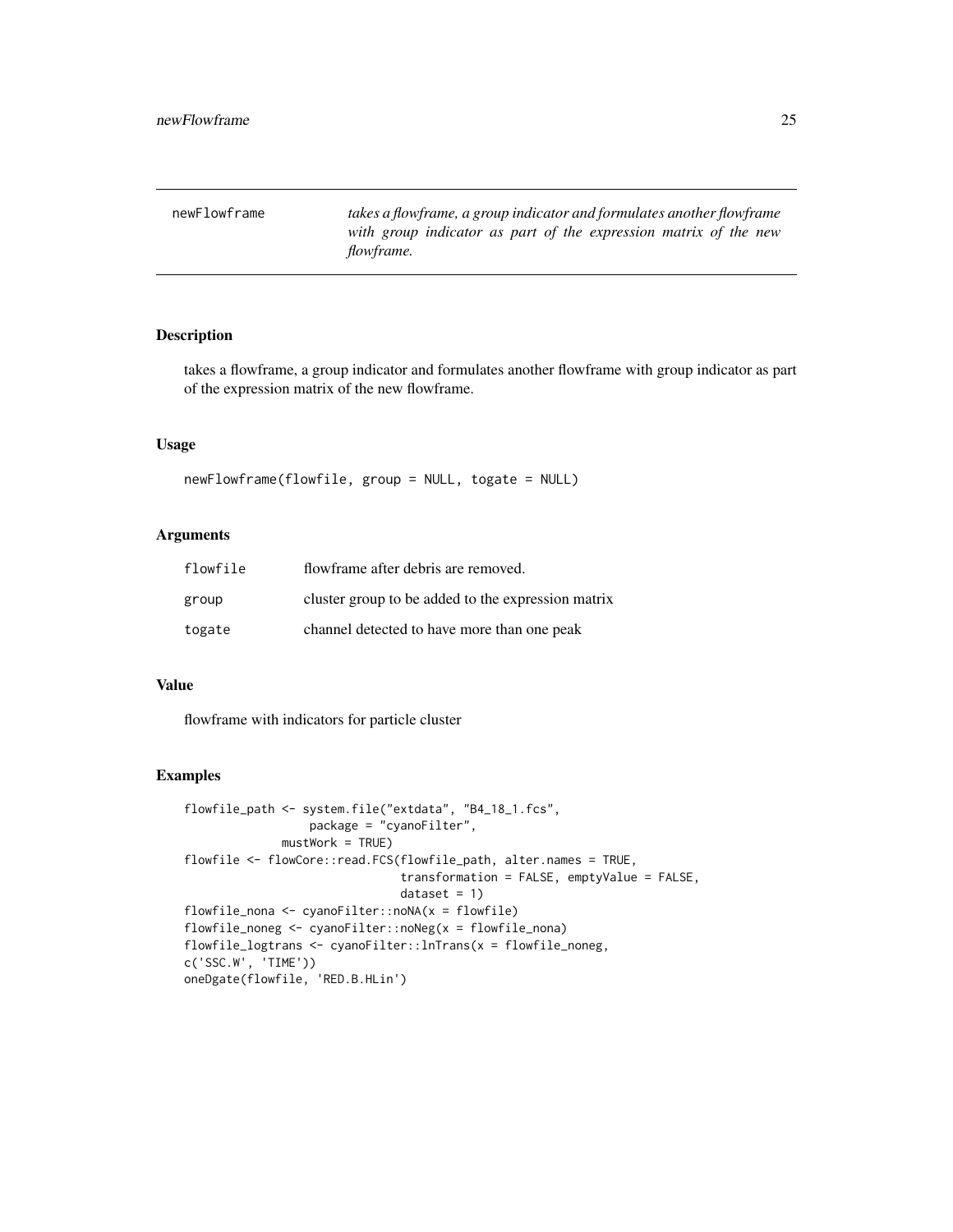<span id="page-25-1"></span><span id="page-25-0"></span>

# Description

Removes NA values from the expression matrix of a flow cytometer file.

#### Usage

noNA(x)

# Arguments

x flowframe with expression matrix containing NAs.

#### Value

flowframe with expression matrix rid of NAs.

# Examples

```
flowfile_path <- system.file("extdata", "B4_18_1.fcs",
package = "cyanoFilter",
mustWork = TRUE)
flowfile <- flowCore::read.FCS(flowfile_path, alter.names = TRUE,
                               transformation = FALSE, emptyValue = FALSE,
                               dataset = 1)noNA(x = flowfile)
```
<span id="page-25-2"></span>noNeg *Removes negative values from the expression matrix*

# Description

Removes negative values from the expression matrix

# Usage

noNeg(x)

#### Arguments

x is the flowframe whose expression matrix contains negative values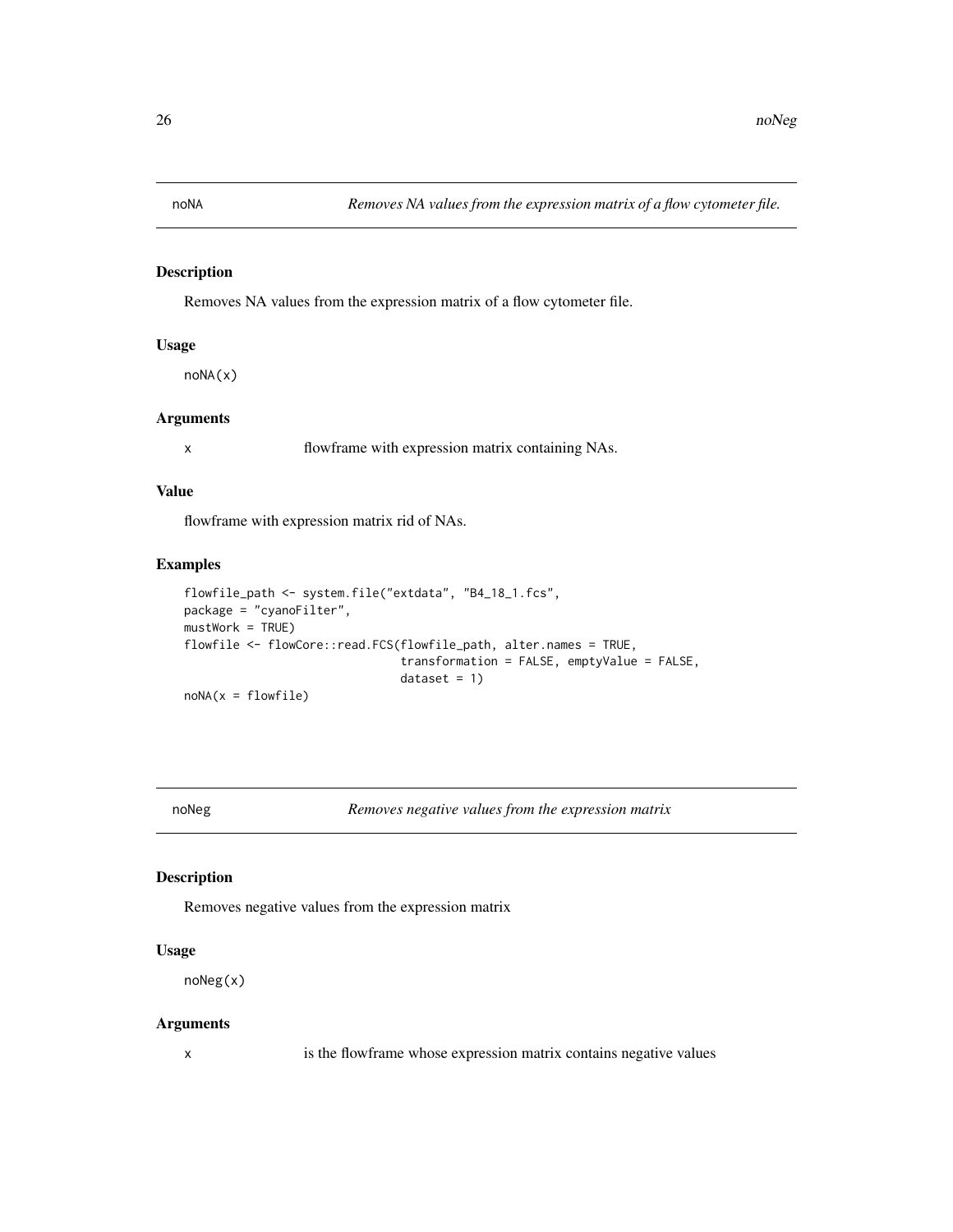#### <span id="page-26-0"></span>oneDgate 27

# Value

flowframe with non-negative values in its expression matrix

#### Examples

```
flowfile_path <- system.file("extdata", "B4_18_1.fcs",
package = "cyanoFilter",
mustWork = TRUE)
flowfile <- flowCore::read.FCS(flowfile_path, alter.names = TRUE,
                               transformation = FALSE, emptyValue = FALSE,
                               dataset = 1)flowfile_nona <- cyanoFilter::noNA(x = flowfile)
noNeg(x =flowfile_nona)
```
oneDgate *returns the labels stating the cluster of each row in a flowfile.*

#### Description

returns the labels stating the cluster of each row in a flowfile.

#### Usage

```
oneDgate(flowfile, togate)
```
#### Arguments

| flowfile | flowframe after debris are removed.                                                          |
|----------|----------------------------------------------------------------------------------------------|
| togate   | channels detected to have more than one peak present. Provide by the getChannel<br>function. |

# Value

list of indicators for cells above and below an estimated threshold

```
flowfile_path <- system.file("extdata", "B4_18_1.fcs",
                 package = "cyanoFilter",
             mustWork = TRUE)
flowfile <- flowCore::read.FCS(flowfile_path, alter.names = TRUE,
                               transformation = FALSE, emptyValue = FALSE,
                               dataset = 1)flowfile_nona <- cyanoFilter::noNA(x = flowfile)
flowfile_noneg <- cyanoFilter::noNeg(x = flowfile_nona)
flowfile_logtrans <- cyanoFilter::lnTrans(x = flowfile_noneg,
c('SSC.W', 'TIME'))
```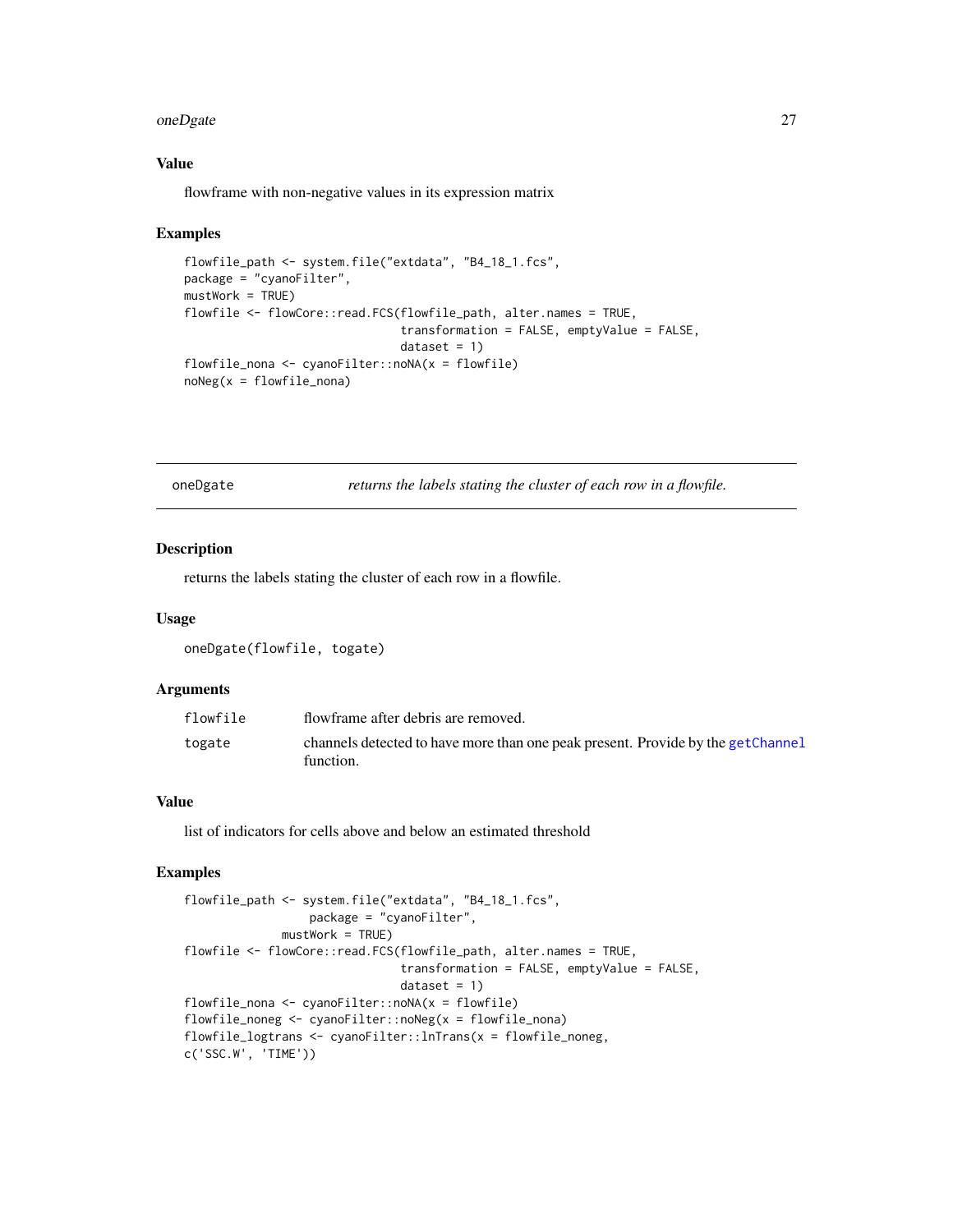```
oneDgate(flowfile, 'RED.B.HLin')
```
pairsPlot *produces a scatter plot of the expression matrix of a flowframe. Note that, it takes some time to display the plot.*

#### Description

produces a scatter plot of the expression matrix of a flowframe. Note that, it takes some time to display the plot.

# Usage

```
pairsPlot(x, notToPlot = c("TIME"), ...)
```
# Arguments

| $\mathsf{x}$ | flowframe to be plotted                       |
|--------------|-----------------------------------------------|
| notToPlot    | column in expression matrix not to be plotted |
| .            | other arguments. Not used at the moment       |

#### Value

a plot object

```
flowfile_path <- system.file("extdata", "B4_18_1.fcs",
             package = "cyanoFilter",
             mustWork = TRUE)
flowfile <- flowCore::read.FCS(flowfile_path, alter.names = TRUE,
                               transformation = FALSE, emptyValue = FALSE,
                               dataset = 1)flowfile_nona <- cyanoFilter::noNA(x = flowfile)
flowfile_noneg <- cyanoFilter::noNeg(x = flowfile_nona)
flowfile_logtrans <- cyanoFilter::lnTrans(x = flowfile_noneg,
                      c('SSC.W', 'TIME'))
pairsPlot(flowfile_logtrans,
           notToPlot = c("TIME", "SSC.W",
           "SSC.HLin", "NIR.R.HLin",
           "FSC.HLin"))
```
<span id="page-27-0"></span>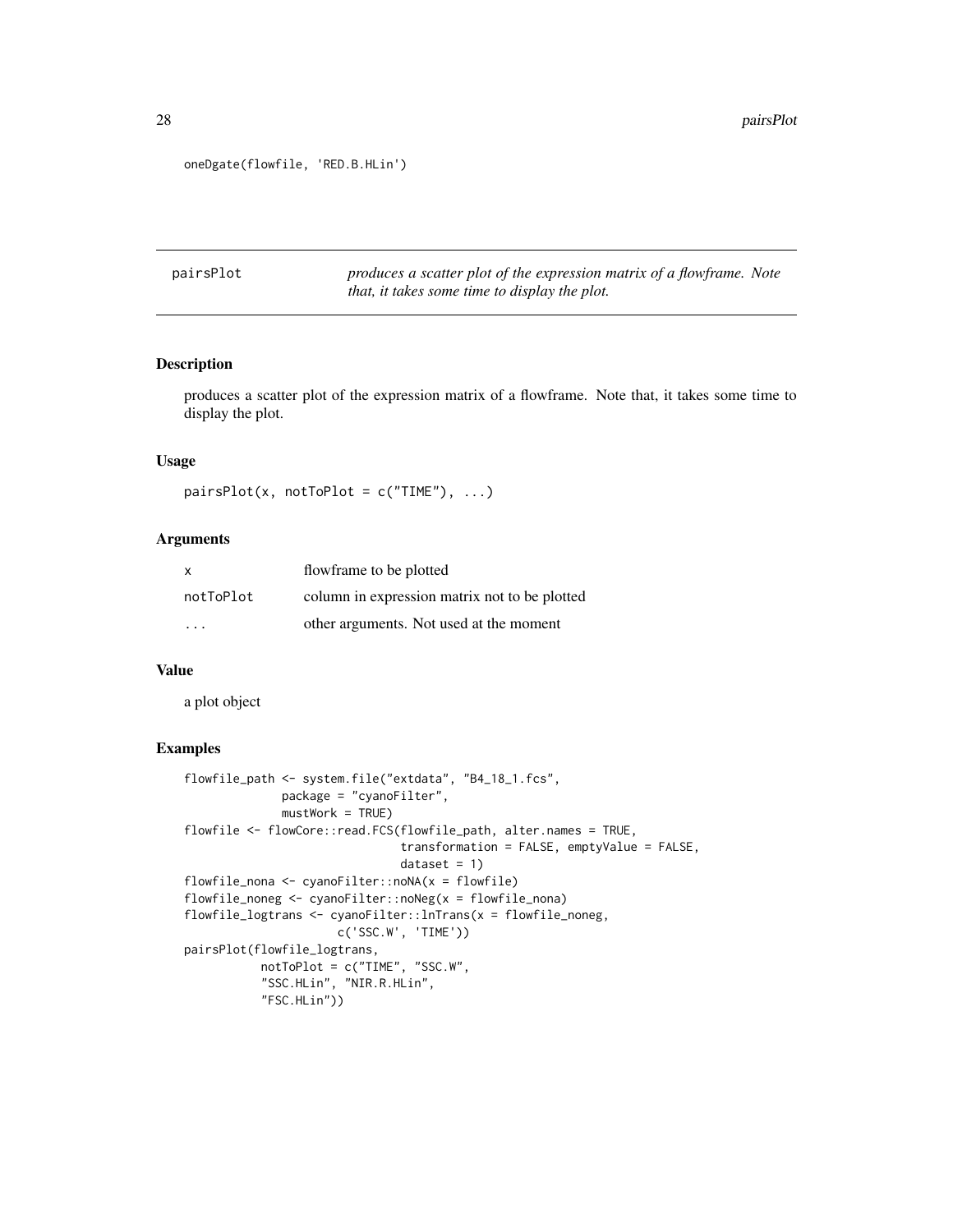<span id="page-28-1"></span><span id="page-28-0"></span>phytoFilter *gates out and assign indicators to phytoplankton cells based on the expression of measured cell complexity channels.*

#### Description

This function takes in a flowframe with debris removed and identifies the different phytoplankton cell population based on cell pigmentation and/or complexity.

#### Usage

```
phytoFilter(
  flowfile,
 pig_channels = NULL,
 com_channels = NULL,
 ph = 0.05,
 proportion = 0.8\lambda
```
# Arguments

| flowfile     | flowframe after debris are removed.                                                                            |
|--------------|----------------------------------------------------------------------------------------------------------------|
| pig_channels | flowcytometer channels measuring cell pigments.                                                                |
| com_channels | flowcytometer channels measuring cell complexity.                                                              |
| ph           | maximum peak height to be ignored. This allows ignoring of tiny peaks that<br>could affect the gating process. |
| proportion   | proportion of cell count to be returned.                                                                       |

#### Details

The function uses the [getPeaks](#page-0-0) and [deGate](#page-0-0) functions in the *flowDensity* package to identify peaks and identify cut-off points between these peaks.

# Value

object of class [PhytopFilter](#page-29-1) containing;

- fullflowframe flowframe containing all phytoplankton cells with added columns indicating cluster
- flowframe\_proportion a part of fullflowframe containing proportion of cell count.
- clusters\_proportion proportion of cells in each cluster
- particles\_per\_cluster number of particles per cluster
- Cluster\_ind indicator for each cluster
- gated\_channels channels with multiple peaks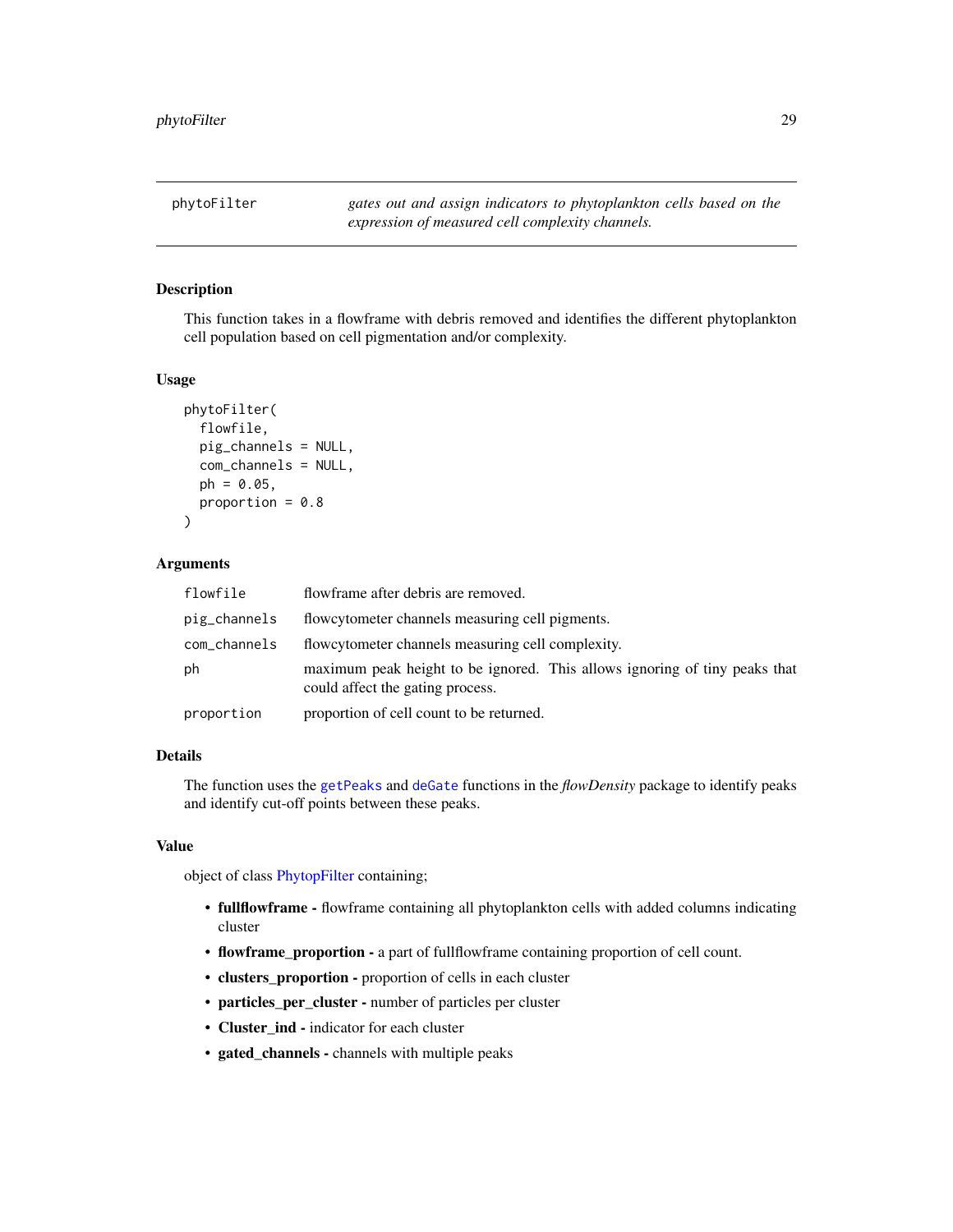# <span id="page-29-0"></span>Examples

```
flowfile_path <- system.file("extdata", "B4_18_1.fcs",
package = "cyanoFilter",
              mustWork = TRUE)
flowfile <- flowCore::read.FCS(flowfile_path, alter.names = TRUE,
                                transformation = FALSE,
                                emptyValue = FALSE,
                                dataset = 1)flowfile_nona <- cyanoFilter::noNA(x = flowfile)
flowfile\_noneg \leftarrow cyanofilter::noNeg(x = flowfile\_nona)flowfile_logtrans <- cyanoFilter::lnTrans(x = flowfile_noneg,
                      c('SSC.W', 'TIME'))
cells_nonmargin <- cellMargin(flowframe = flowfile_logtrans,
                              Channel = 'SSC.W',
           type = 'estimate', y_toplot = "FSC.HLin")
cells_nodebris <- debrisNc(flowframe = reducedFlowframe(cells_nonmargin),
                            ch_{\text{c}}hlorophyll = "RED.B.HLin",
                            ch_p2 = "YEL.B.HLin",ph = 0.05)
phytoFilter(flowfile = reducedFlowframe(cells_nodebris),
              pig_channels = c("RED.B.HLin", "YEL.B.HLin", "RED.R.HLin"),
              com_channels = c("FSC.HLin", "SSC.HLin"))
```
<span id="page-29-1"></span>PhytopFilter *the phytofilter class*

#### Description

the phytofilter class constructor for the PhytoFilter class

# Usage

```
PhytopFilter(
  fullflowframe,
  flowframe_proportion,
  clusters_proportion,
  particles_per_cluster,
  Cluster_ind,
  gated_channels,
  channels
)
PhytopFilter(
  fullflowframe,
```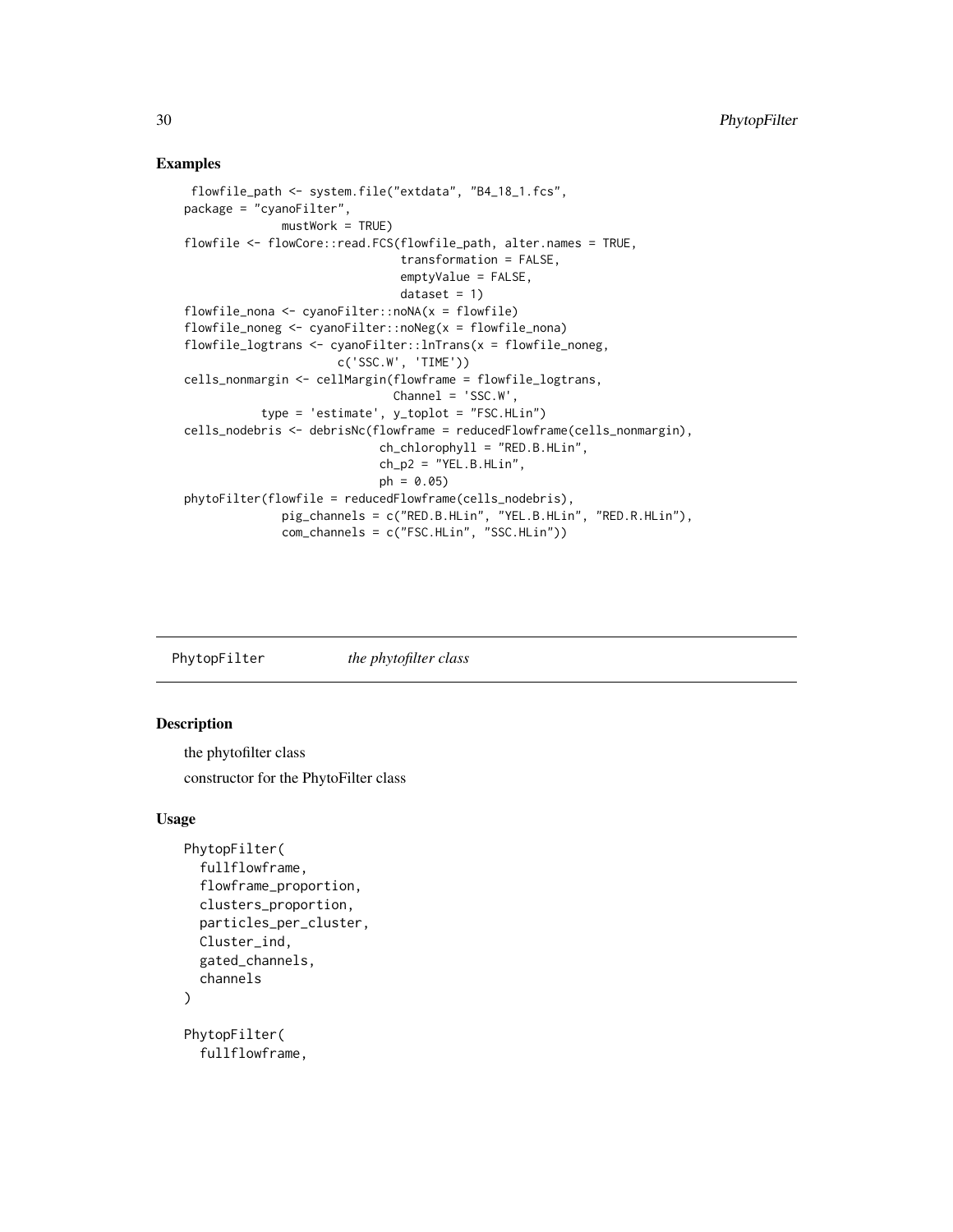# PhytopFilter 31

```
flowframe_proportion,
clusters_proportion,
particles_per_cluster,
Cluster_ind,
gated_channels,
channels
```
# Arguments

)

|                       | fullflowframe same as the input flowFrame                                         |
|-----------------------|-----------------------------------------------------------------------------------|
| flowframe_proportion  |                                                                                   |
|                       | a partial flow frame containing containing a proportion of the measured particles |
| clusters_proportion   |                                                                                   |
|                       | number of margin particles measured                                               |
| particles_per_cluster |                                                                                   |
|                       | number of particles in each cluster                                               |
|                       | Cluster_ind labels for each cluster                                               |
|                       | gated_channels channels used for gating                                           |
| channels              | all channels supplied                                                             |
|                       |                                                                                   |

# Value

object of class PhytoFilter

#### Slots

fullflowframe object of class "flowFrame" same as the input flowFrame

- flowframe\_proportion object of class "flowFrame" a partial flowframe containing a proportion of the measured particles
- clusters\_proportion object of class "numeric" representing the proportion of particles in each cluster
- particles\_per\_cluster object of class "data.frame" representing the number of particles in each cluster
- Cluster\_ind object of class "integer" representing the labels for each cluster
- gated\_channels object of class "character" representing the names of channels with multiple peaks

channels object of class "character" representing the names of the channels

```
flowfile_path <- system.file("extdata", "B4_18_1.fcs",
                 package = "cyanoFilter",
                 mustWork = TRUE)
flowfile <- flowCore::read.FCS(flowfile_path, alter.names = TRUE,
                              transformation = FALSE, emptyValue = FALSE,
```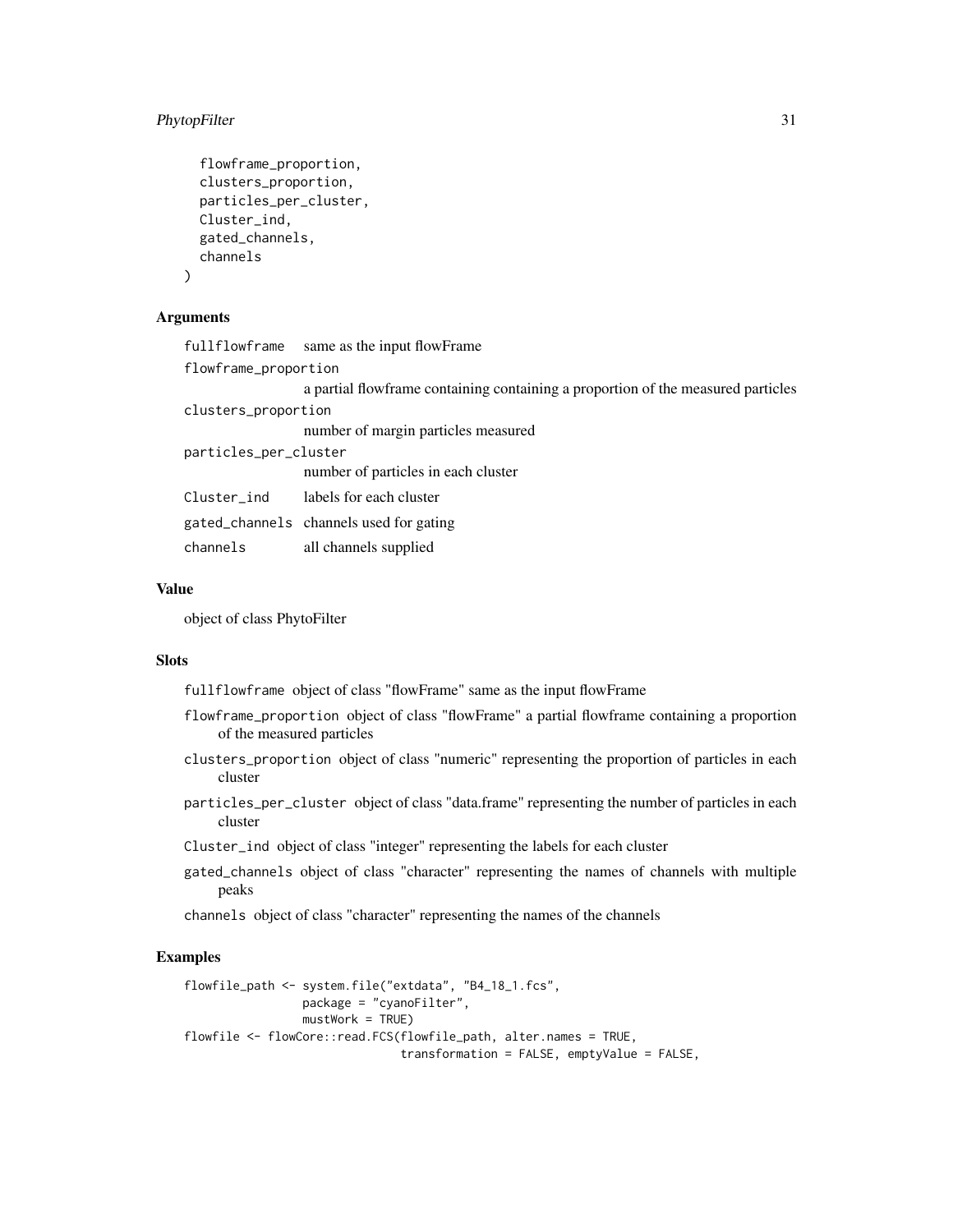```
dataset = 1)flowfile_nona <- cyanoFilter::noNA(x = flowfile)
flowfile_noneg <- cyanoFilter::noNeg(x = flowfile_nona)
flowfile_logtrans <- lnTrans(x = flowfile_noneg, c('SSC.W', 'TIME'))
cellMargin(flowframe = flowfile_logtrans, Channel = 'SSC.W',
           type = 'estimate', y_toplot = "FSC.HLin")
flowfile_path <- system.file("extdata", "B4_18_1.fcs",
                 package = "cyanoFilter",
                 mustWork = TRUE)
flowfile <- flowCore::read.FCS(flowfile_path, alter.names = TRUE,
                               transformation = FALSE, emptyValue = FALSE,
                               dataset = 1)flowfile_nona <- cyanoFilter::noNA(x = flowfile)
flowfile_noneg <- cyanoFilter::noNeg(x = flowfile_nona)
flowfile_logtrans <- lnTrans(x = flowfile_noneg, c('SSC.W', 'TIME'))
cellMargin(flowframe = flowfile_logtrans, Channel = 'SSC.W',
           type = 'estimate', y_toplot = "FSC.HLin")
```
pigmentGate *gates out or assign indicators to phytoplankton cells based on the expression of the measured pigments.*

# Description

This function takes in a flowframe with debris removed and identifies phytoplankton cell population in the provided frame.

# Usage

pigmentGate(flowfile, pig\_channels, ph = 0.05)

#### Arguments

| flowfile     | flowframe after debris are removed.                                                                            |
|--------------|----------------------------------------------------------------------------------------------------------------|
| pig_channels | flowcytometer channels measuring phytoplankton pigmentations.                                                  |
| ph           | maximum peak height to be ignored. This allows ignoring of tiny peaks that<br>could affect the gating process. |

#### Details

The function uses the [getPeaks](#page-0-0) and [deGate](#page-0-0) functions in the *flowDensity* package to identify peaks and identify cut-off points between these peaks.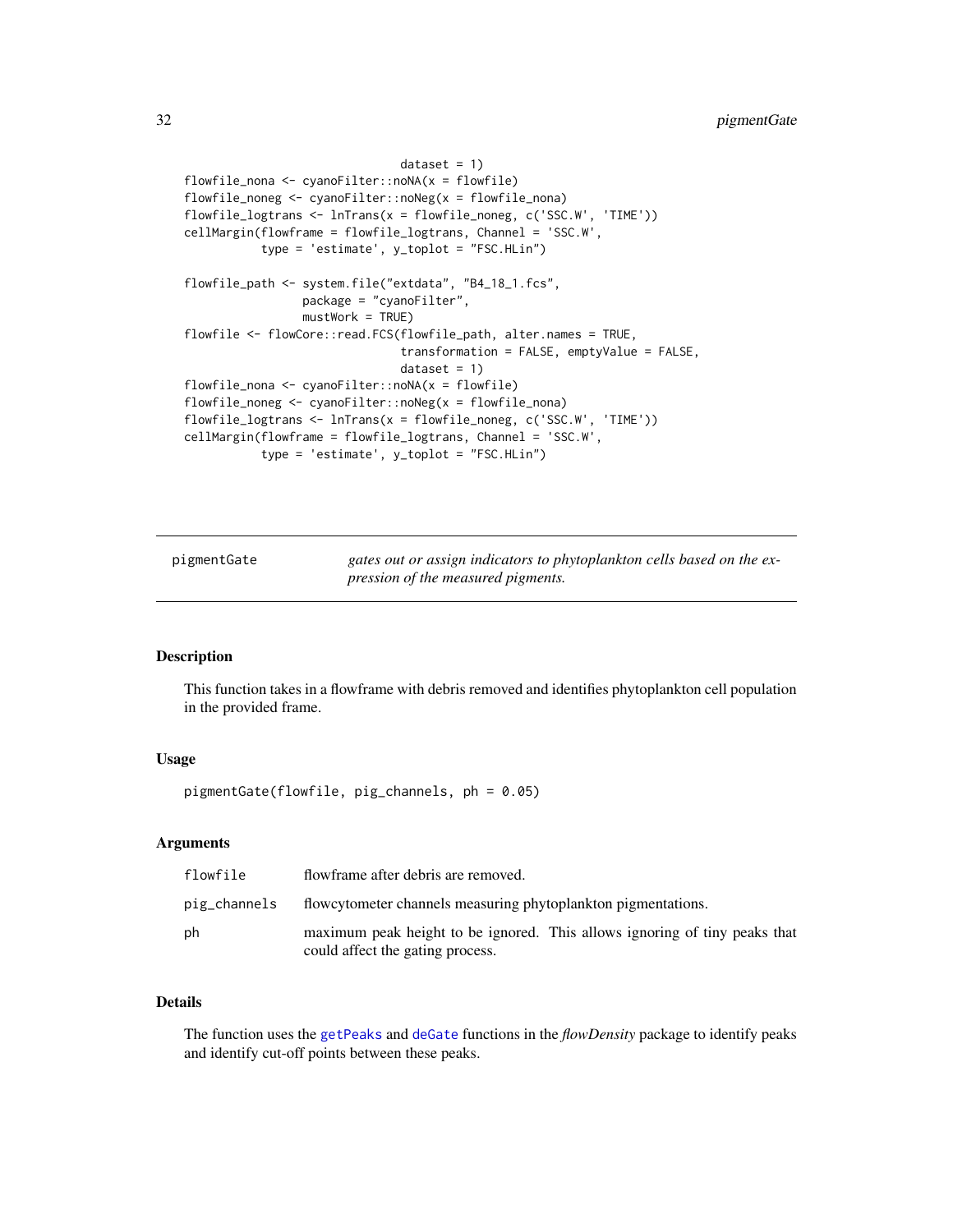# <span id="page-32-0"></span>Value

list containing;

- full\_flowframe flowframe containing only phytoplankton cells
- phy\_ind indicator for phytoplankton clusters found
- gated\_channels pigment channels with more than one peak

# Examples

```
flowfile_path <- system.file("extdata", "B4_18_1.fcs",
                  package = "cyanoFilter",
              mustWork = TRUE)
flowfile <- flowCore::read.FCS(flowfile_path, alter.names = TRUE,
                               transformation = FALSE, emptyValue = FALSE,
                               dataset = 1)flowfile_nona \leq cyanoFilter::noNA(x = flowfile)
flowfile_noneg <- cyanoFilter::noNeg(x = flowfile_nona)
flowfile_logtrans <- cyanoFilter::lnTrans(x = flowfile_noneg,
c('SSC.W', 'TIME'))
cyanoFilter::pigmentGate(flowfile = flowfile_logtrans,
pig_channels = c("RED.B.HLin", "YEL.B.HLin",
                    "FSC.HLin", "RED.R.HLin"),
ph = 0.06
```
plot,DebrisFilter,ANY-method *plot method for DebrisFilter objects*

# Description

plot method for DebrisFilter objects

# Usage

```
## S4 method for signature 'DebrisFilter,ANY'
plot(x)
```
# Arguments

x an object of class DebrisFilter

# Value

object of class ggplot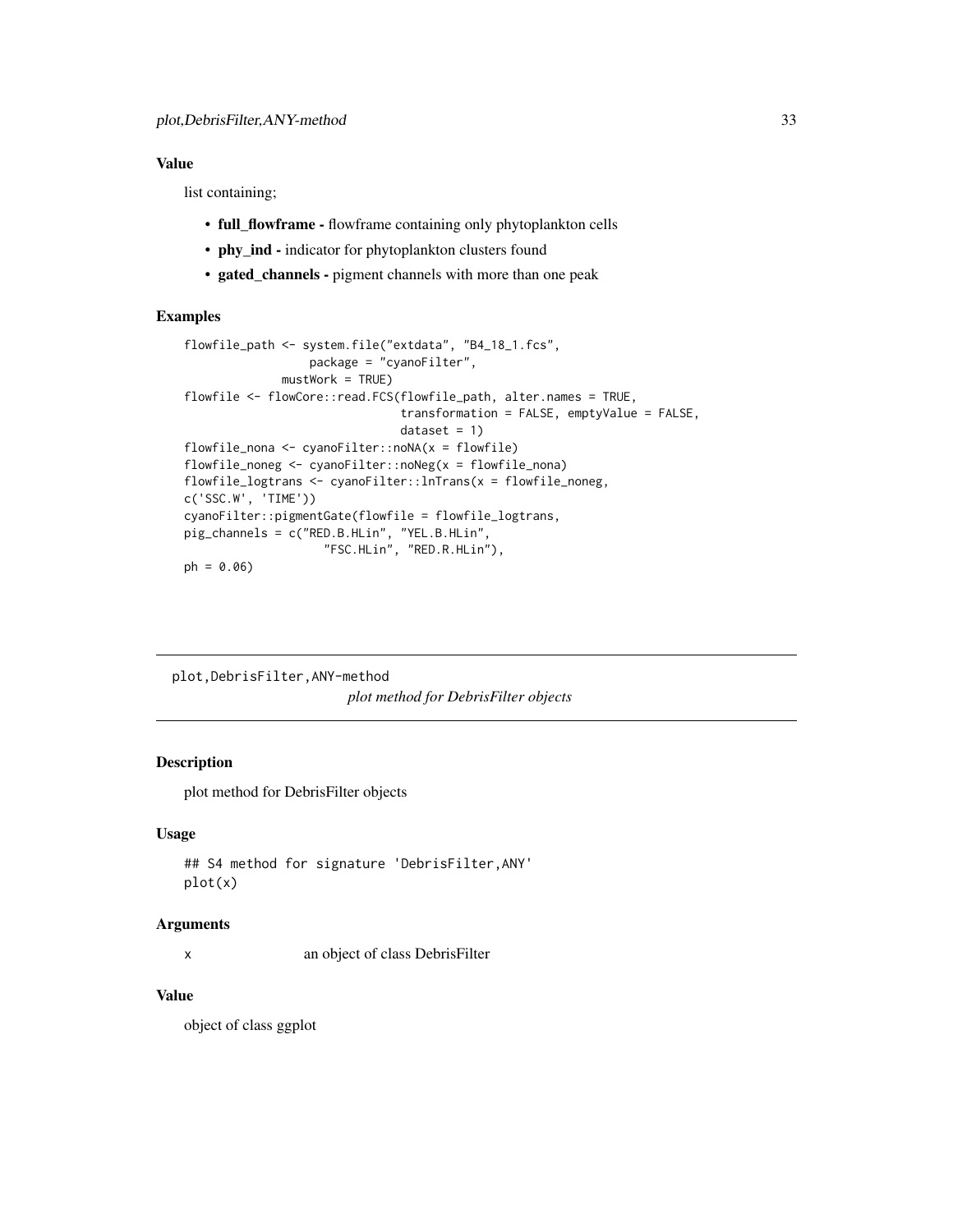<span id="page-33-0"></span>plot,MarginEvents,ANY-method

*plot method for MarginEvents objects*

# Description

plot method for MarginEvents objects

# Usage

## S4 method for signature 'MarginEvents,ANY' plot(x)

# Arguments

x an object of class MarginEvents

# Value

object of class ggplot

plot,PhytopFilter,ANY-method *plot method for PhytoFilter objects*

# Description

plot method for PhytoFilter objects

# Usage

```
## S4 method for signature 'PhytopFilter,ANY'
plot(x)
```
# Arguments

x an object of class PhytoFilter

# Value

object of class ggplot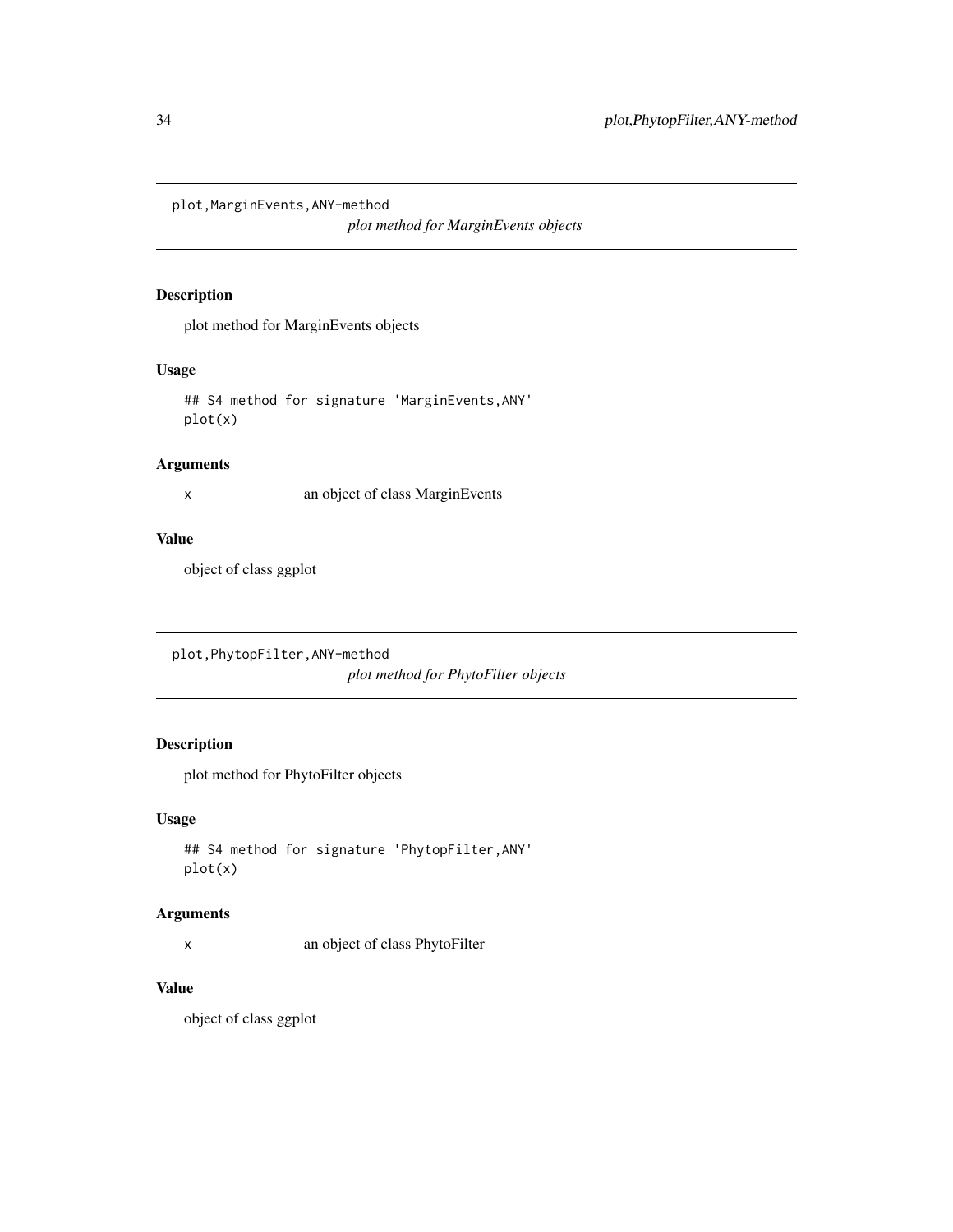<span id="page-34-0"></span>reducedFlowframe *generic function for extracting the full flowframe*

# Description

generic function for extracting the full flowframe

#### Usage

```
reducedFlowframe(x)
```
#### **Arguments**

x an object of either class PhytoFilter, MarginEvents or DebrisFilter

# Value

generic to extract fullFlowframe

#### Examples

```
flowfile_path <- system.file("extdata", "B4_18_1.fcs",
package = "cyanoFilter",
             mustWork = TRUE)
flowfile <- flowCore::read.FCS(flowfile_path, alter.names = TRUE,
                               transformation = FALSE,
                               emptyValue = FALSE,
                               dataset = 1)flowfile_nona <- cyanoFilter::noNA(x = flowfile)
flowfile_noneg <- cyanoFilter::noNeg(x = flowfile_nona)
flowfile_logtrans <- cyanoFilter::lnTrans(x = flowfile_noneg,
                      c('SSC.W', 'TIME'))
cells_nonmargin <- cellMargin(flowframe = flowfile_logtrans,
                              Channel = 'SSC.W',
           type = 'estimate', y_toplot = "FSC.HLin")
 reducedFlowframe(cells_nonmargin)
```
reducedFlowframe,DebrisFilter-method *accesor method for reduced flowframe (DebrisFilter class)*

# Description

accesor method for reduced flowframe (DebrisFilter class)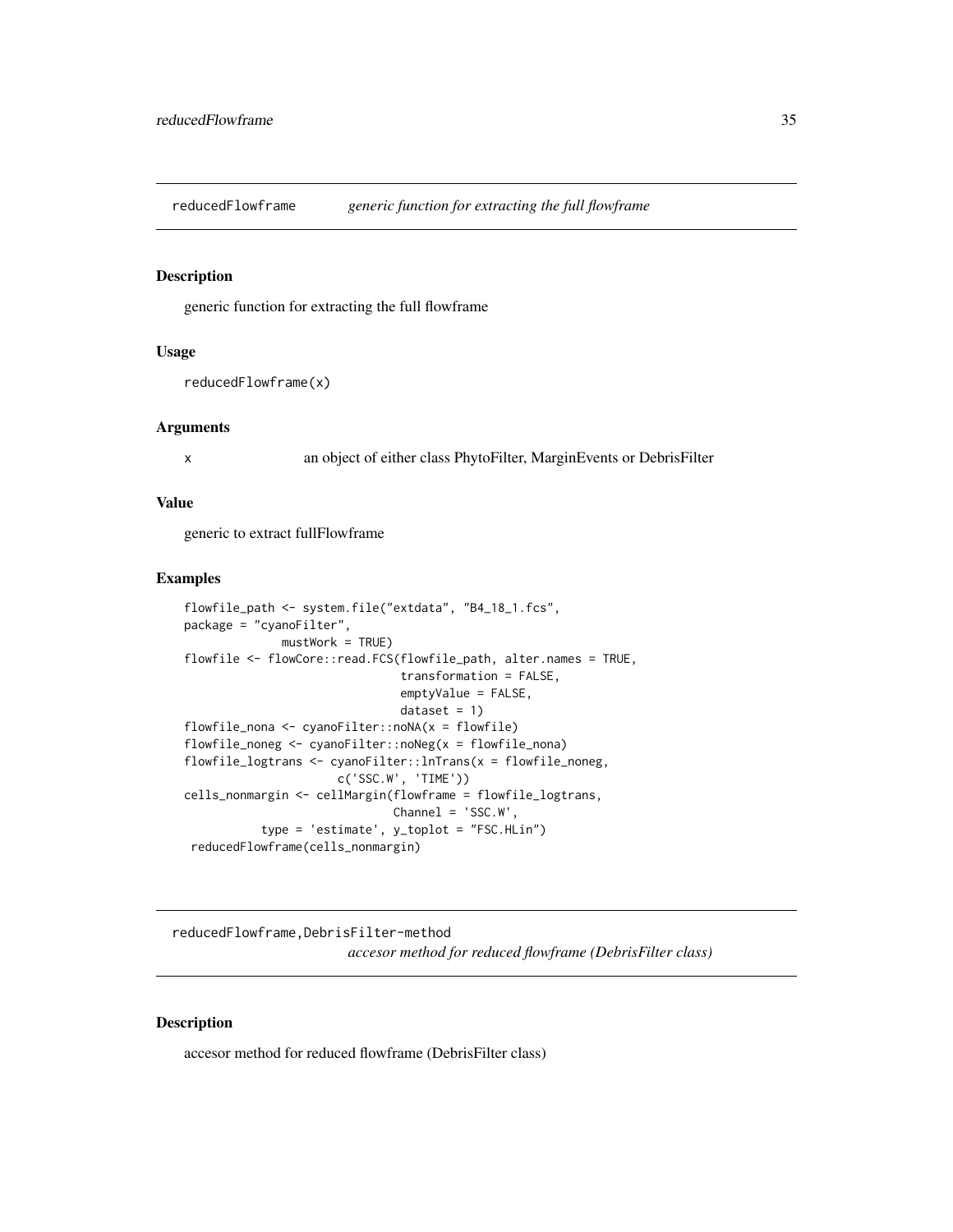# Usage

```
## S4 method for signature 'DebrisFilter'
reducedFlowframe(x)
```
#### Arguments

x an object of class DebrisFilter

# Value

reduced flowFrame method for DebrisFilter

reducedFlowframe,MarginEvents-method

*accesor method for reduced flowframe (MarginEvent class)*

#### Description

accesor method for reduced flowframe (MarginEvent class)

# Usage

```
## S4 method for signature 'MarginEvents'
reducedFlowframe(x)
```
#### Arguments

x an object of class MarginEvents

# Value

reduced Flowframe method for MarginEvents

```
flowfile_path <- system.file("extdata", "B4_18_1.fcs",
                 package = "cyanoFilter",
             mustWork = TRUE)
flowfile <- flowCore::read.FCS(flowfile_path, alter.names = TRUE,
                               transformation = FALSE, emptyValue = FALSE,
                               dataset = 1flowfile_nona <- cyanoFilter::noNA(x = flowfile)
flowfile_noneg <- cyanoFilter::noNeg(x = flowfile_nona)
flowfile_logtrans <- cyanoFilter::lnTrans(x = flowfile_noneg,
c('SSC.W', 'TIME'))
cells_nonmargin <- cellMargin(flowframe = flowfile_logtrans,
Channel = 'SSC.W',
          type = 'estimate', y_toplot = "FSC.HLin")
reducedFlowframe(cells_nonmargin)
```
<span id="page-35-0"></span>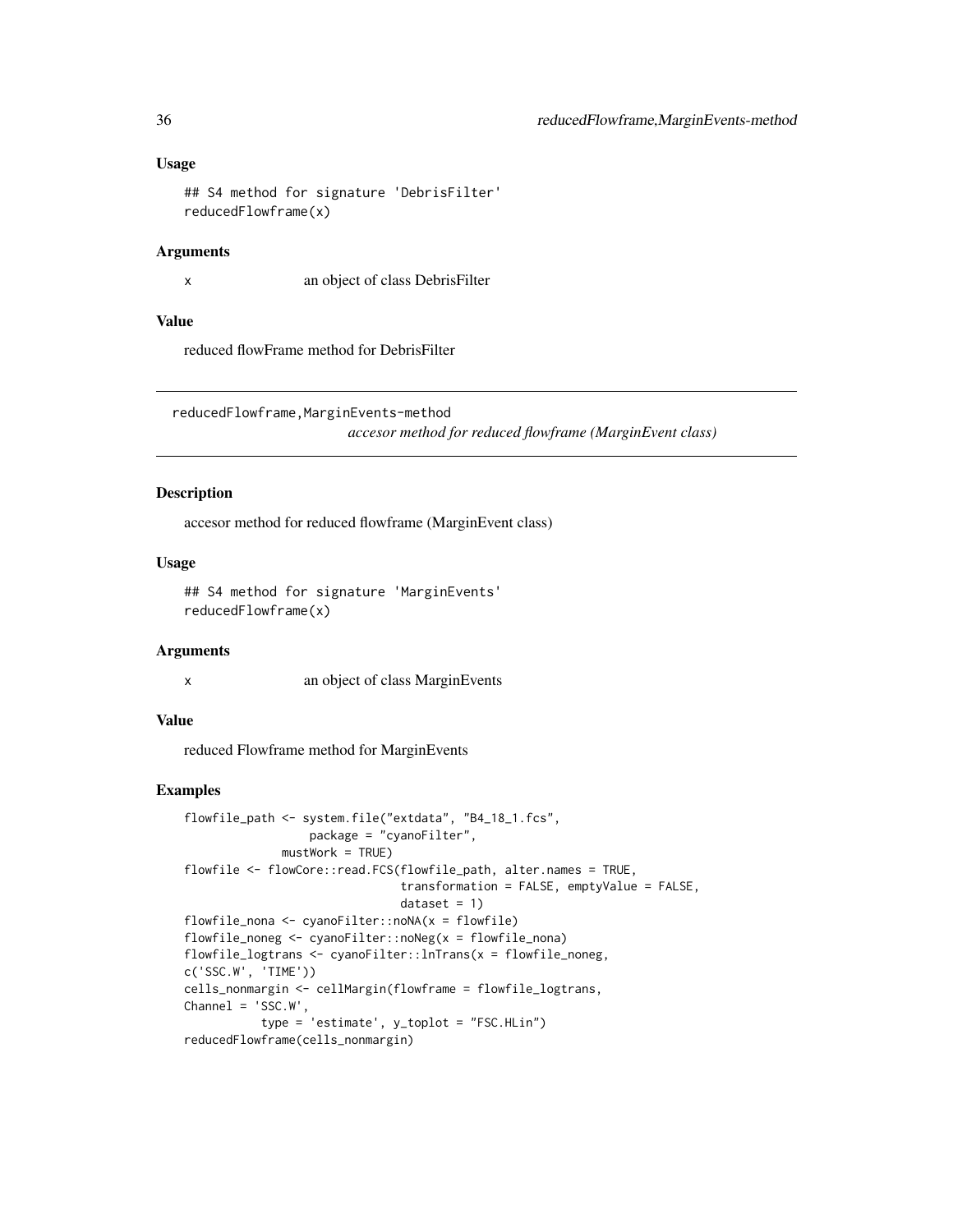<span id="page-36-0"></span>reducedFlowframe,PhytopFilter-method

*accesor method for reduced flowframe(PhytoFilter class)*

#### Description

accesor method for reduced flowframe(PhytoFilter class)

#### Usage

```
## S4 method for signature 'PhytopFilter'
reducedFlowframe(x)
```
#### Arguments

x an object of class PhytoFilter

#### Value

reduced flowFrame method for PhytoFilter #' @examples flowfile\_path <- system.file("extdata", "B4\_18\_1.fcs", package = "cyanoFilter", mustWork = TRUE) flowfile <- flowCore::read.FCS(flowfile\_path,  $\text{after} \text{.} \text{names} = \text{TRUE}, \text{transformation} = \text{FALSE}, \text{emptyValue} = \text{FALSE}, \text{dataset} = 1) \text{ flowfile}$  $\leq$  cyanoFilter::noNA(x = flowfile) flowfile\_noneg  $\leq$  cyanoFilter::noNeg(x = flowfile\_nona) flowfile\_logtrans <- cyanoFilter::lnTrans(x = flowfile\_noneg, c('SSC.W', 'TIME')) cells\_nonmargin  $\leq$ - cellMargin(flowframe = flowfile logtrans, Channel = 'SSC.W', type = 'estimate', y toplot = "FSC.HLin") cells\_nodebris <- debrisNc(flowframe = reducedFlowframe(cells\_nonmargin), ch\_chlorophyll  $=$  "RED.B.HLin", ch\_p2 = "YEL.B.HLin", ph = 0.05) phy1 <- phytoFilter(flowfile = reduced-Flowframe(cells\_nodebris), pig\_channels = c("RED.B.HLin", "YEL.B.HLin", "RED.R.HLin"), com\_channels = c("FSC.HLin", "SSC.HLin")) reducedFlowframe(phy1)

<span id="page-36-1"></span>retain *Decides if a file should be retiained or removed based on its status.*

#### Description

Function to determine what files to retain and finally read from the flow cytometer FCS file.

#### Usage

```
retain(
  meta_files,
 make_decision = c("maxi", "mini", "unique"),
 Status = "Status",
  CellspML = "CellspML"
)
```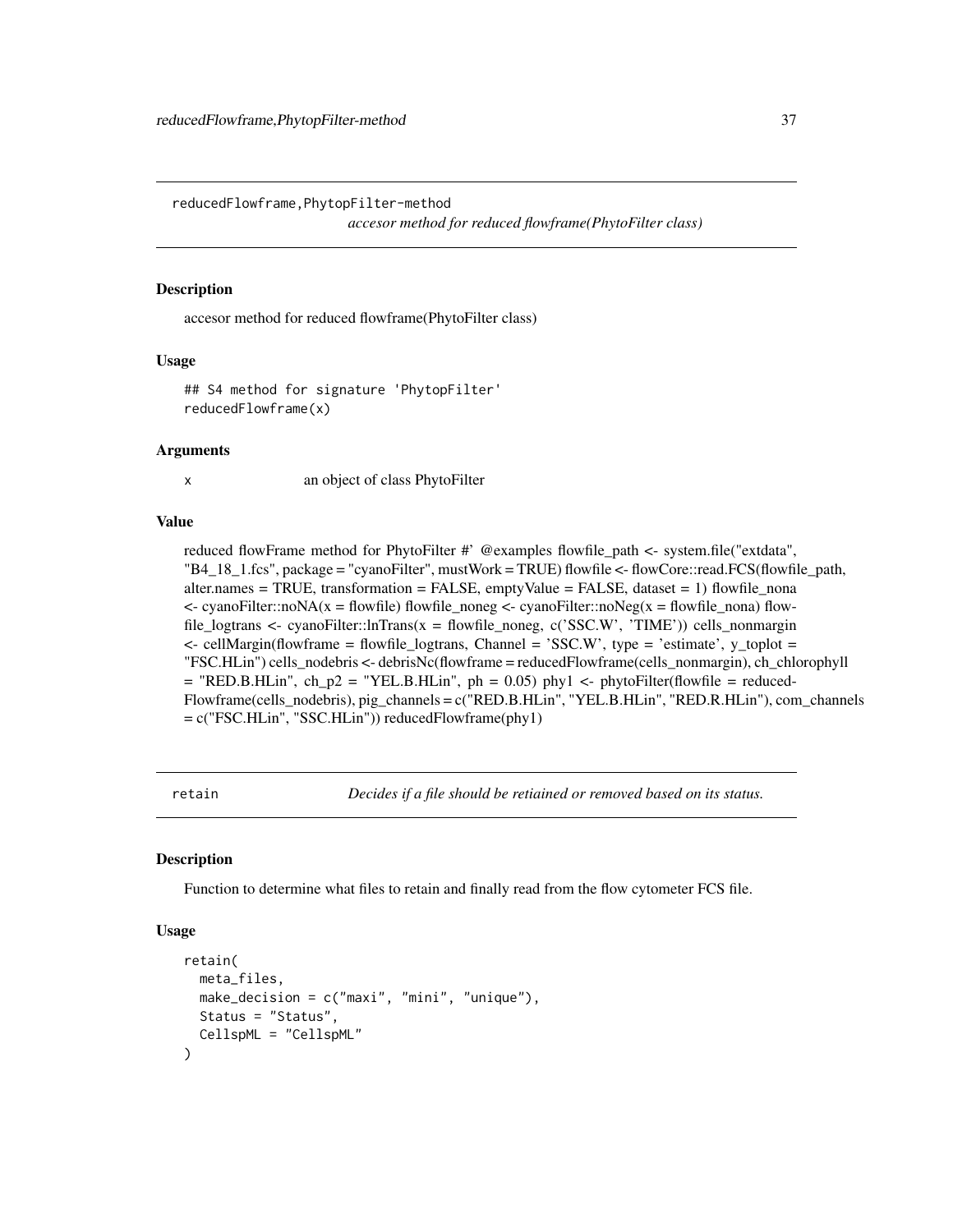#### <span id="page-37-0"></span>Arguments

| meta_files    | dataframe from meta file that has been preprocessed by the goodFcs function.         |
|---------------|--------------------------------------------------------------------------------------|
| make_decision | decision to be made should more than one $cells/µL$ be good.                         |
| Status        | column name in meta files containing status obtained from the goodFcs func-<br>tion. |
| CellspML      | column name in meta_files containing $cells/\mu L$ measurements.                     |

# Details

It is typically not known in advance which dilution level would result in the desired  $\frac{cells}{\mu L}$ , therefore the samples are ran through the flow cytometer at two or more dilution levels. Out of these, one has to decide which to retain and finally use for further analysis. This function and [goodFcs](#page-18-1) are to help you decide that. If more than one of the dilution levels are judged good, the option *make decision = "maxi"* will give "Retain" to the row with the maximum cells/ $\mu$ L while the opposite occurs for *make\_decision = "mini"*. *make\_decision = "unique"* i there is only one measurement for that particular sample, while *make\_decision = "maxi"* and *make\_decision = "mini"* should be used for files with more than one measurement for the sample in question.

#### Value

a character vector with entries "Retain" for a file to be retained or "No!" for a file to be discarded.

#### See Also

[goodFcs](#page-18-1)

```
require("stringr")
metadata <- system.file("extdata", "2019-03-25_Rstarted.csv",
package = "cyanoFilter",
mustWork = TRUE)
metafile <- read.csv(metadata, skip = 7, stringsAsFactors = FALSE,
                     check.names = TRUE, encoding = "UTF-8")
metafile <- metafile[, seq_len(65)] #first 65 columns contain useful information
#extract the part of the Sample.ID that corresponds to BS4 or BS5
metafile$Sample.ID2 <- stringr::str_extract(metafile$Sample.ID, "BS*[4-5]")
#clean up the Cells.muL column
names(metafile)[which(stringr::str_detect(names(metafile), "Cells."))] <-
"CellspML"
metafile$Status <- cyanoFilter::goodFcs(metafile = metafile, col_cpml =
"CellspML",
mxd_cellpML = 1000, mnd_cellpML = 50)
metafile$Retained <- NULL
# first 3 rows contain BS4 measurements at 3 dilution levels
metafile$Retained[seq_len(3)] <-
cyanoFilter::retain(meta_files = metafile[seq_len(3),],
make_decision = "maxi",
Status = "Status", CellspML = "CellspML")
# last 3 rows contain BS5 measurements at 3 dilution levels as well
```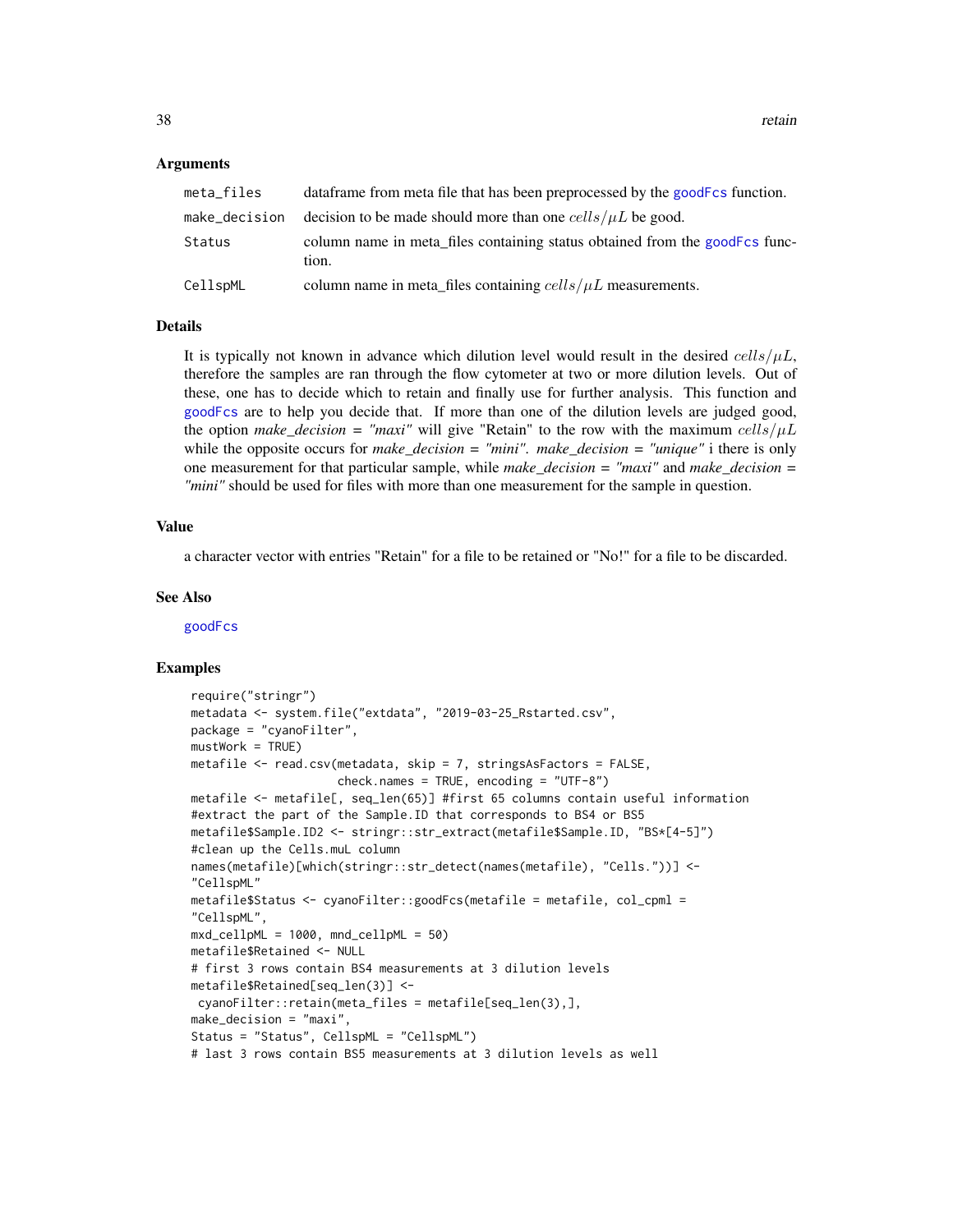```
metafile$Retained[seq(4, 6, by = 1)] <-
  cyanoFilter::retain(meta_files = metafile[seq(4, 6, by = 1),],
make_decision = "maxi",
Status = "Status", CellspML = "CellspML")
```
rowNumbers *returns the position of the cells below, above or between estimated gates*

# Description

returns the position of the cells below, above or between estimated gates

#### Usage

```
rowNumbers(flowframe, gates, ch)
```
# Arguments

| flowframe | after debris are removed.                 |
|-----------|-------------------------------------------|
| gates     | cut point between the identified clusters |
| ch        | gated channel                             |

#### Value

a numeric vector

```
flowfile_path <- system.file("extdata", "B4_18_1.fcs",
                 package = "cyanoFilter",
             mustWork = TRUE)
flowfile <- flowCore::read.FCS(flowfile_path, alter.names = TRUE,
                               transformation = FALSE, emptyValue = FALSE,
                               dataset = 1)flowfile_nona <- cyanoFilter::noNA(x = flowfile)
flowfile_noneg <- cyanoFilter::noNeg(x = flowfile_nona)
flowfile_logtrans <- cyanoFilter::lnTrans(x = flowfile_noneg,
c('SSC.W', 'TIME'))
oneDgate(flowfile, 'RED.B.HLin')
```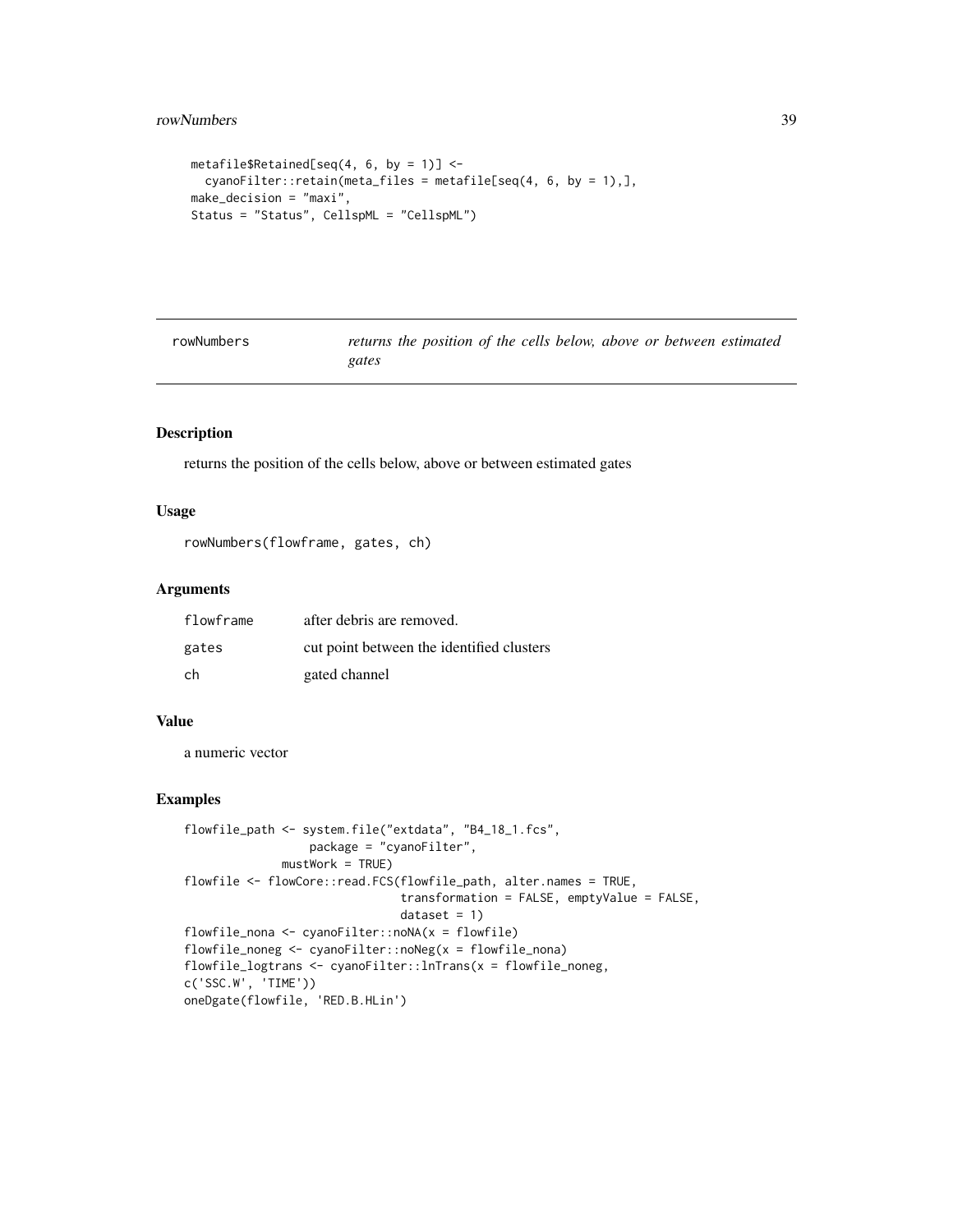<span id="page-39-0"></span>summaries *takes a flowframes, a vector of channels, cluster indicator and return desired summaries per cluster*

# Description

takes a flowframes, a vector of channels, cluster indicator and return desired summaries per cluster

# Usage

summaries(object, channels, cluster\_var, summary)

# Arguments

| object      | An object of class cyano Filter to be summarised.                                                     |
|-------------|-------------------------------------------------------------------------------------------------------|
| channels    | channels whose summaries are to be computed                                                           |
| cluster_var | column name in expression matrix containing the cluter indicators                                     |
| summary     | summary statistic of interest. Only mean and variance-covariance matrix sup-<br>ported at the moment. |

# Value

list containing computed summaires

```
flowfile_path <- system.file("extdata", "B4_18_1.fcs",
             package = "cyanoFilter",
             mustWork = TRUE)
flowfile <- flowCore::read.FCS(flowfile_path, alter.names = TRUE,
                               transformation = FALSE, emptyValue = FALSE,
                               dataset = 1)flowfile_nona <- cyanoFilter::noNA(x = flowfile)
flowfile_noneg <- cyanoFilter::noNeg(x = flowfile_nona)
flowfile_logtrans <- cyanoFilter::lnTrans(x = flowfile_noneg,
c('SSC.W', 'TIME'))
cells_nonmargin <- cellMargin(flowframe = flowfile_logtrans,
Channel = 'SSC.W',
          type = 'estimate', y_toplot = "FSC.HLin")
cells_nodebris <- debrisNc(flowframe = reducedFlowframe(cells_nonmargin),
                           ch_chlorophyll = "RED.B.HLin",
                            ch_p2 = "YEL.B.HLin",ph = 0.05)
```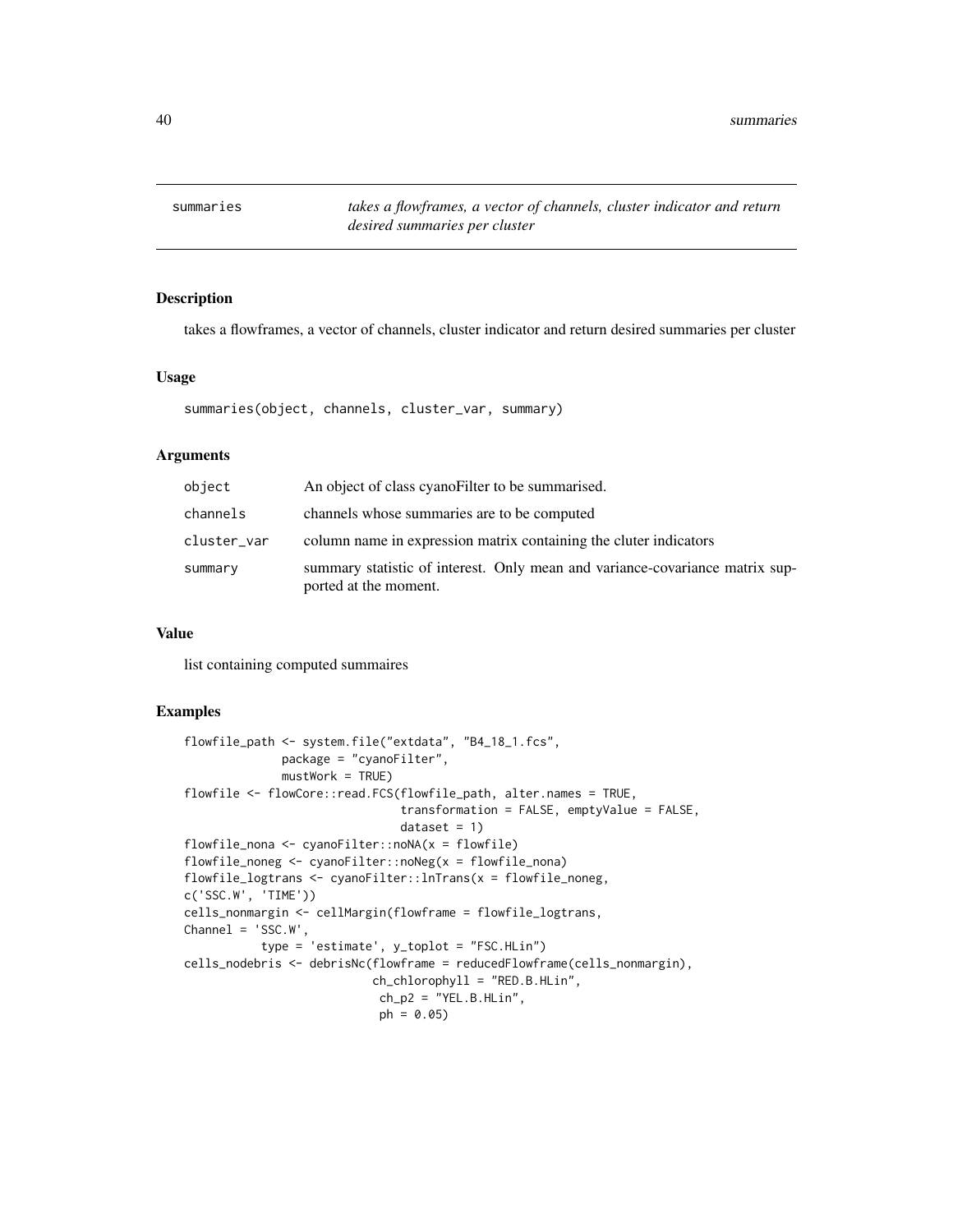<span id="page-40-0"></span>summaries,DebrisFilter-method

*takes a flowframes, a vector of channels, cluster indicator and return desired summaries per cluster*

#### Description

takes a flowframes, a vector of channels, cluster indicator and return desired summaries per cluster

#### Usage

```
## S4 method for signature 'DebrisFilter'
summaries(object, channels = NULL)
```
# Arguments

| object   | An object of class MarginEvents to be summarised. |
|----------|---------------------------------------------------|
| channels | channels whose summaries are to be computed       |

#### Value

list containing the required summaries

```
flowfile_path <- system.file("extdata", "B4_18_1.fcs",
             package = "cyanoFilter",
             mustWork = TRUE)
flowfile <- flowCore::read.FCS(flowfile_path, alter.names = TRUE,
                               transformation = FALSE, emptyValue = FALSE,
                               dataset = 1flowfile_nona <- cyanoFilter::noNA(x = flowfile)
flowfile_noneg <- cyanoFilter::noNeg(x = flowfile_nona)
flowfile_logtrans <- cyanoFilter::lnTrans(x = flowfile_noneg,
c('SSC.W', 'TIME'))
cells_nonmargin <- cellMargin(flowframe = flowfile_logtrans,
Channel = 'SSC.W',
          type = 'estimate', y_toplot = "FSC.HLin")
summaries(cells_nonmargin,
c("RED.B.HLin", "YEL.B.HLin", "RED.R.HLin"))
```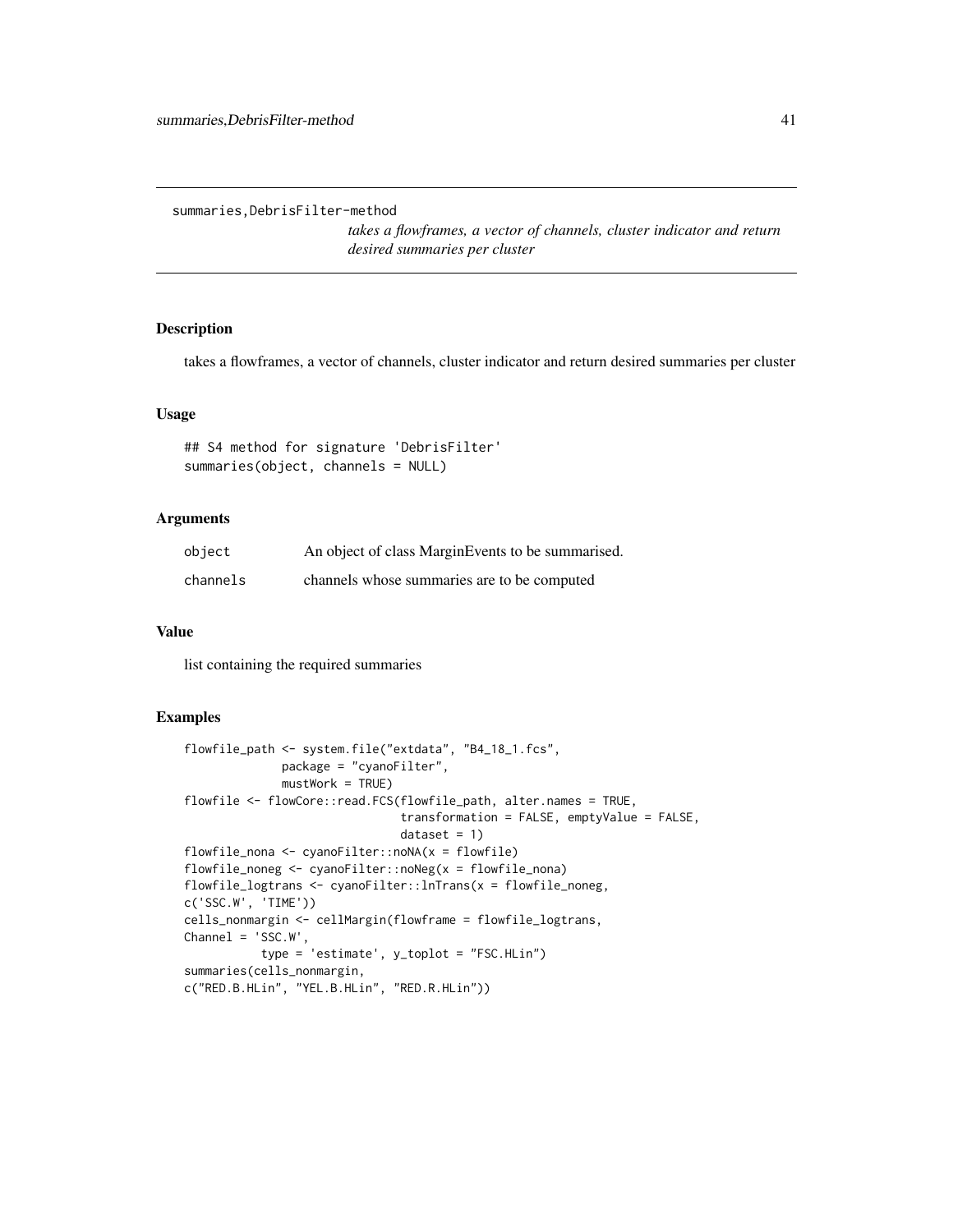<span id="page-41-0"></span>summaries,MarginEvents-method

*takes a flowframes, a vector of channels, cluster indicator and return desired summaries per cluster*

#### Description

takes a flowframes, a vector of channels, cluster indicator and return desired summaries per cluster

#### Usage

```
## S4 method for signature 'MarginEvents'
summaries(object, channels = NULL)
```
# Arguments

| object   | An object of class Margin Events to be summarised. |
|----------|----------------------------------------------------|
| channels | channels whose summaries are to be computed        |

#### Value

list containing the required summaries

```
flowfile_path <- system.file("extdata", "B4_18_1.fcs",
             package = "cyanoFilter",
             mustWork = TRUE)
flowfile <- flowCore::read.FCS(flowfile_path, alter.names = TRUE,
                               transformation = FALSE, emptyValue = FALSE,
                               dataset = 1flowfile_nona <- cyanoFilter::noNA(x = flowfile)
flowfile_noneg <- cyanoFilter::noNeg(x = flowfile_nona)
flowfile_logtrans <- cyanoFilter::lnTrans(x = flowfile_noneg,
c('SSC.W', 'TIME'))
cells_nonmargin <- cellMargin(flowframe = flowfile_logtrans,
Channel = 'SSC.W',
          type = 'estimate', y_toplot = "FSC.HLin")
summaries(cells_nonmargin,
c("RED.B.HLin", "YEL.B.HLin", "RED.R.HLin"))
```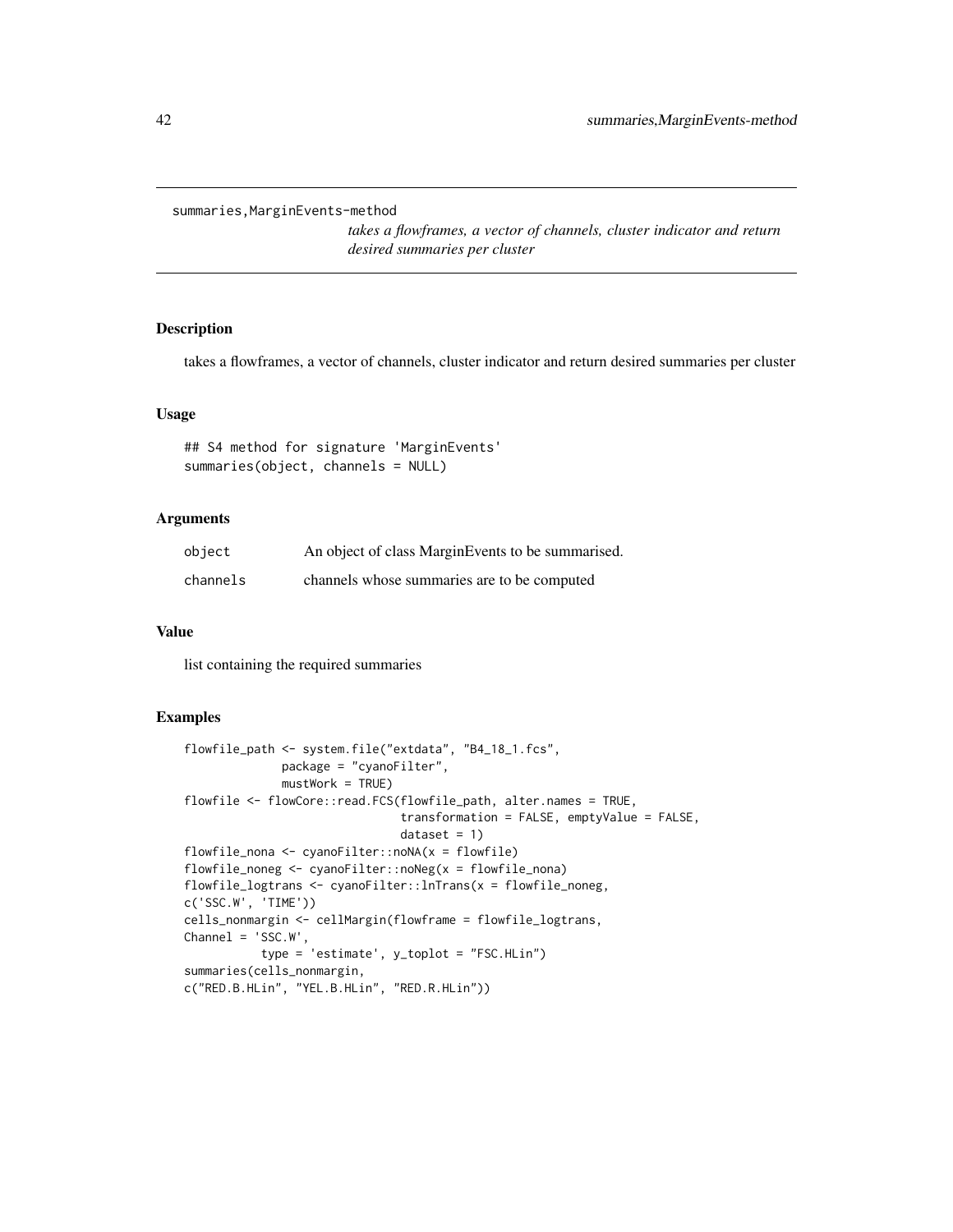<span id="page-42-0"></span>summaries,PhytopFilter-method

*takes a flowframes, a vector of channels, cluster indicator and return desired summaries per cluster*

#### Description

takes a flowframes, a vector of channels, cluster indicator and return desired summaries per cluster

#### Usage

```
## S4 method for signature 'PhytopFilter'
summaries(
 object,
  channels = NULL,
  cluster_var = "Clusters",
  summary = c("mean", "median", "cov", "n")
\lambda
```
# Arguments

| object      | An object of class cyano Filter to be summarised.                                                     |
|-------------|-------------------------------------------------------------------------------------------------------|
| channels    | channels whose summaries are to be computed                                                           |
| cluster_var | column name in expression matrix containing the cluter indicators                                     |
| summary     | summary statistic of interest. Only mean and variance-covariance matrix sup-<br>ported at the moment. |

# Value

list containing computed summaires

```
flowfile_path <- system.file("extdata", "B4_18_1.fcs",
             package = "cyanoFilter",
             mustWork = TRUE)
flowfile <- flowCore::read.FCS(flowfile_path, alter.names = TRUE,
                               transformation = FALSE, emptyValue = FALSE,
                               dataset = 1)flowfile_nona <- cyanoFilter::noNA(x = flowfile)
flowfile_noneg <- cyanoFilter::noNeg(x = flowfile_nona)
flowfile_logtrans <- cyanoFilter::lnTrans(x = flowfile_noneg,
c('SSC.W', 'TIME'))
cells_nonmargin <- cellMargin(flowframe = flowfile_logtrans,
Channel = 'SSC.W',
           type = 'estimate', y_toplot = "FSC.HLin")
cells_nodebris <- debrisNc(flowframe = reducedFlowframe(cells_nonmargin),
                           ch_chlorophyll = "RED.B.HLin",
```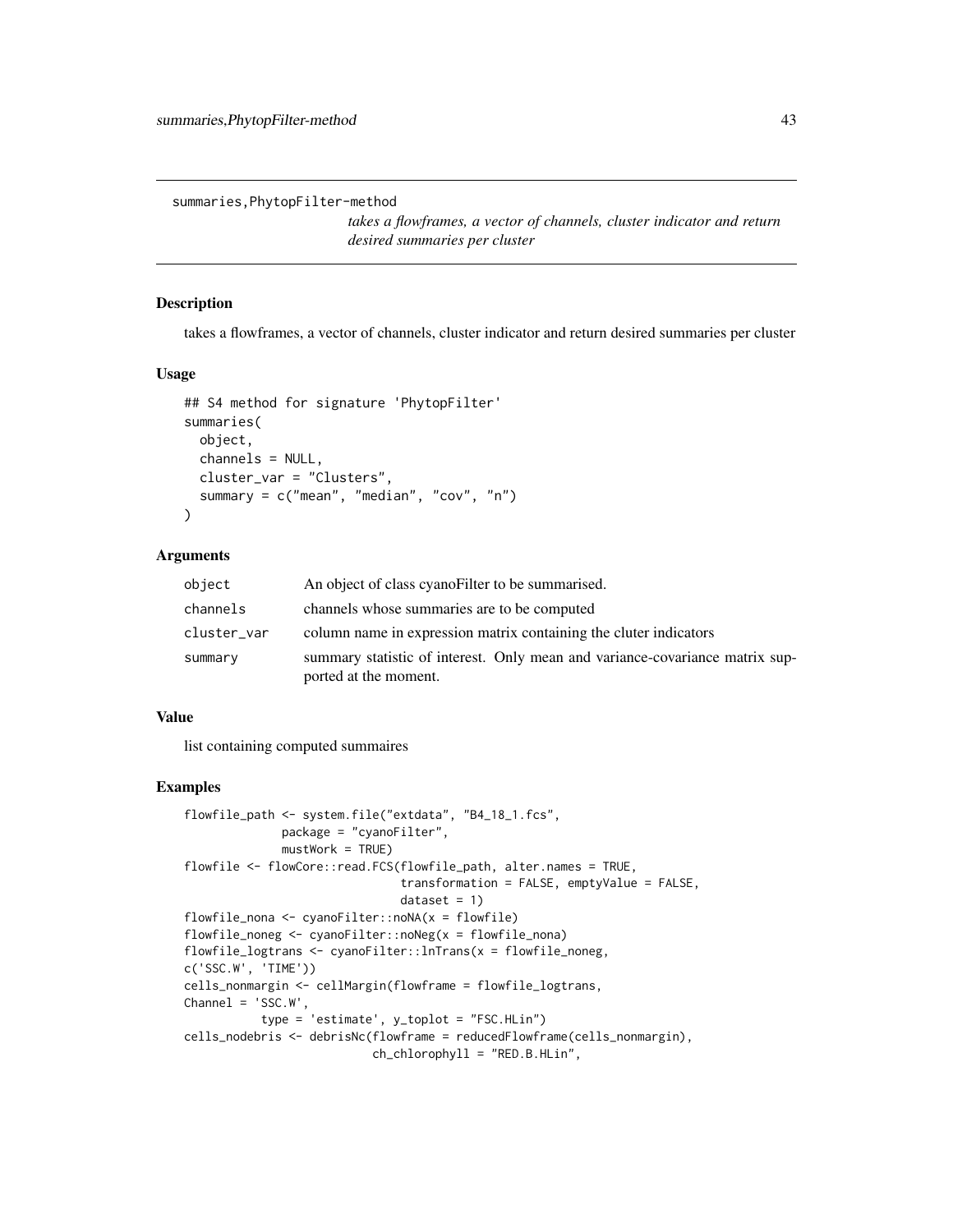```
ch_p2 = "YEL.B.HLin",ph = 0.05fin <- phytoFilter(flowfile = reducedFlowframe(cells_nodebris),
             pig_channels = c("RED.B.HLin", "YEL.B.HLin", "RED.R.HLin"),
             com_channels = c("FSC.HLin", "SSC.HLin"))
summaries(object = fin,
       channels = c("RED.B.HLin", "YEL.B.HLin", "RED.R.HLin"),
       cluster_var = "Clusters",
       summary = 'mean')
```